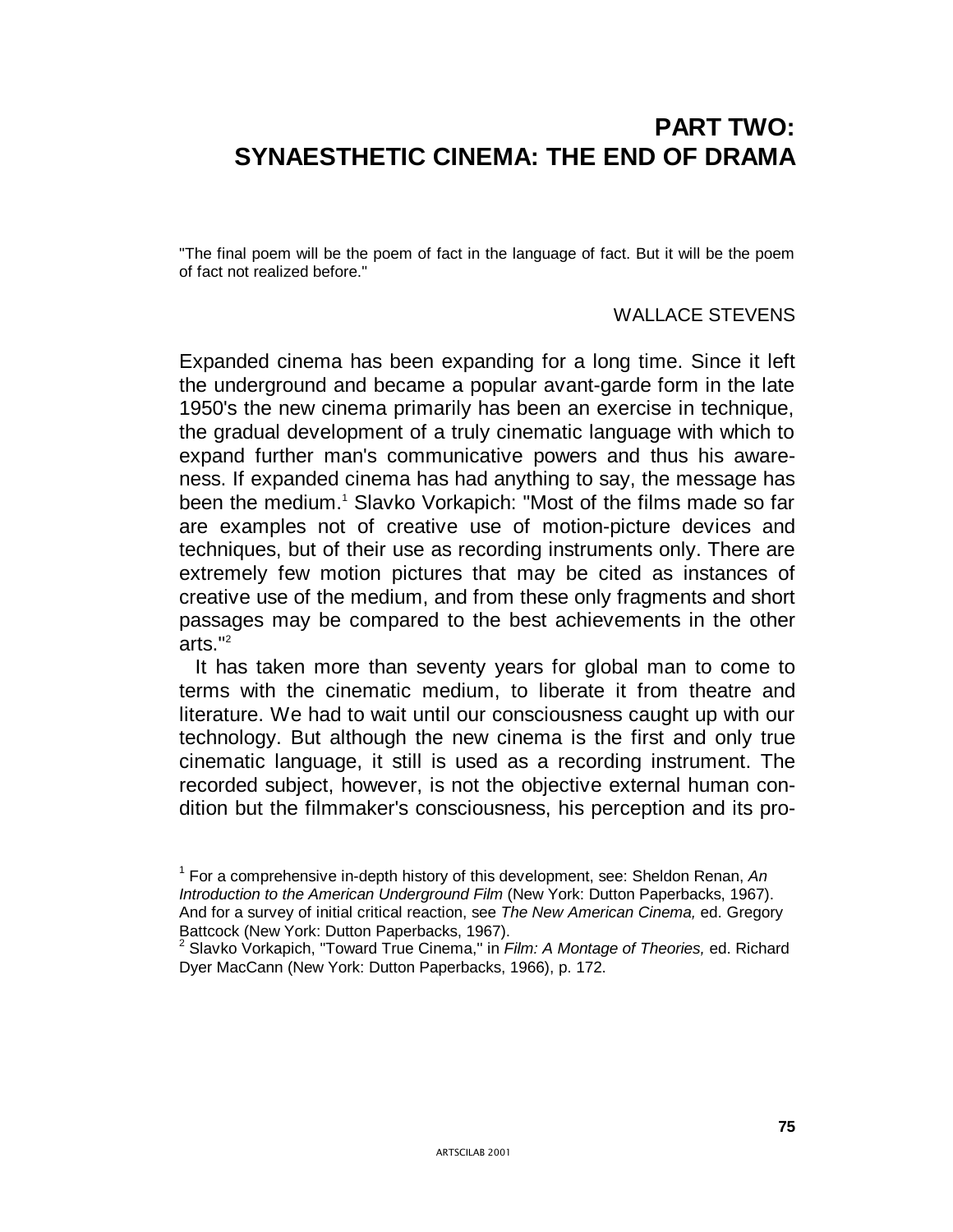cess. If we've tolerated a certain absence of discipline, it has been in favor of a freedom through which new language hopefully would be developed. With a fusion of aesthetic sensibilities and technological innovation that language finally has been achieved. The new cinema has emerged as the only aesthetic language to match the environment in which we live.

Emerging with it is a major paradigm: a conception of the nature of cinema so encompassing and persuasive that it promises to dominate all image-making in much the same way as the theory of general relativity dominates all physics today. I call it *synaesthetic cinema.* In relation to traditional cinema it's like the science of bionics in relation to previous notions of biology and chemistry: that is, it models itself after the patterns of nature rather than attempting to "explain" or conform nature in terms of its own structure. The new artist, like the new scientist, does not "wrest order our of chaos." Both realize that supreme order lies in nature and traditionally we have only made chaos out of it. The new artist and the new scientist recognize that chaos *is* order on another level, and they set about to find the rules of structuring by which nature has achieved it. That's why the scientist has abandoned absolutes and the filmmaker has abandoned montage.

Herbert Read: "Art never has been an attempt to grasp reality as a whole— that is beyond our human capacity; it was never even an attempt to represent the totality of appearances; but rather it has been the piecemeal recognition and patient fixation of what is significant in human experience."<sup>3</sup> We're beginning to understand that "what is significant in human experience" for contemporary man is the awareness of consciousness, the recognition of the process of perception. (I define perception both as "sensation" and "conceptualization," the process of forming concepts, usually classified as "cognition." Because we're enculturated, to perceive is to interpret.) Through synaesthetic cinema man attempts to express a total phenomenon—his own consciousness.<sup>4</sup>

<sup>3</sup> Read, *Icon,* p*.* 18.

<sup>&</sup>lt;sup>4</sup> In defining consciousness I concur with R. G. Collingwood: "The kind of thought which stands closest to sensation or mere feeling. Every further development of thought is based upon it and deals not with feeling in its crude form but with feeling as thus transformed into imagination." *Principles of Art* (Oxford: Clarendon Press, 1938), p. 223.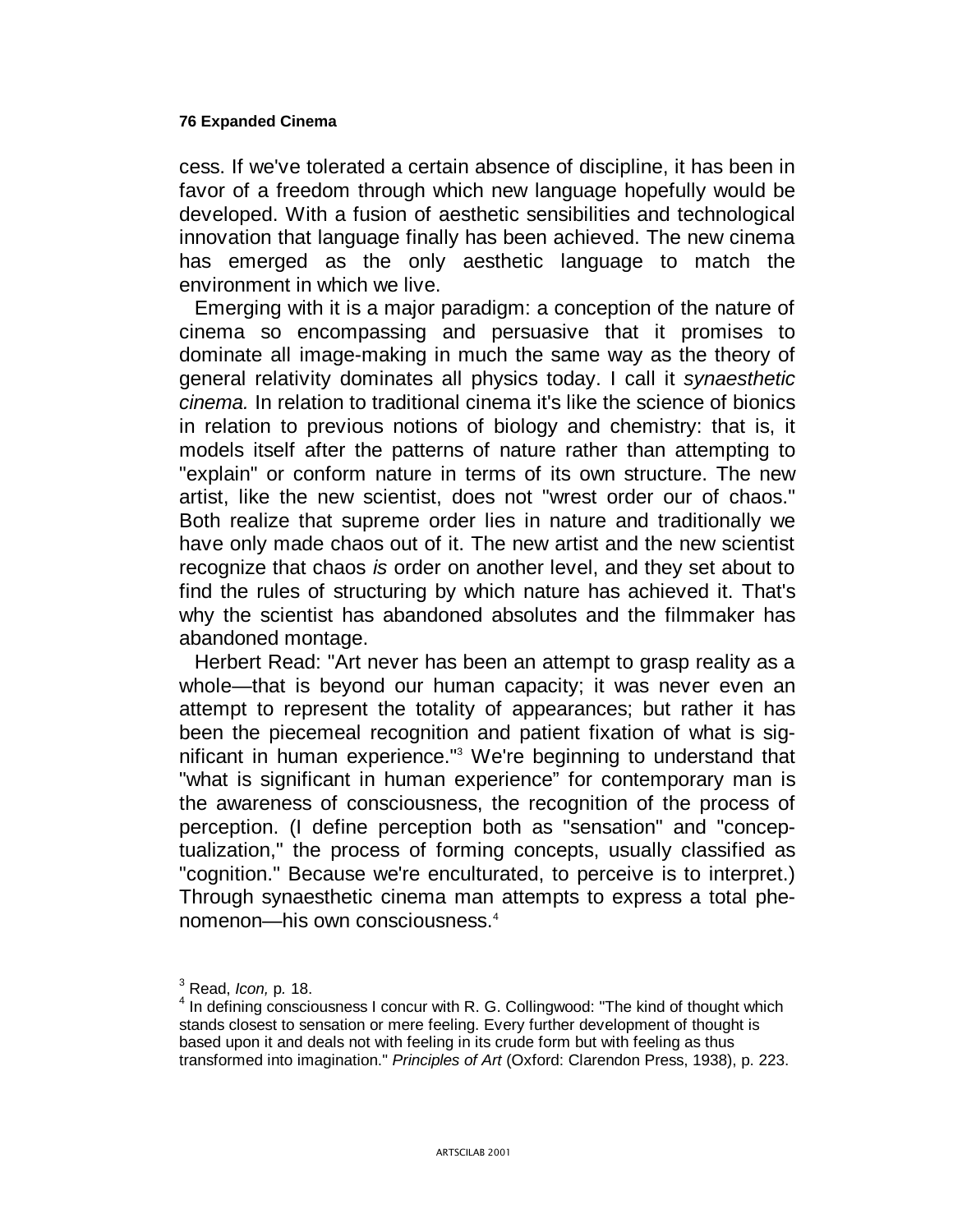Synaesthetic cinema is the only aesthetic language suited to the post-industrial, post-literate, man-made environment with its multidimensional simulsensory network of information sources. It's the only aesthetic tool that even approaches the reality continuum of conscious existence in the nonuniform, nonlinear, nonconnected electronic atmosphere of the Paleocybernetic Age. "As visual space is superseded," McLuhan observes, "we discover that there is no continuity or connectedness, let alone depth and perspective, in any of the other senses. The modern artist— in music, in painting, in poetry— has been patiently expounding this fact for decades."<sup>5</sup> The modern synaesthetic filmmaker has been patiently expounding this fact for decades as well, and with far more success than painters or poets.

Finally, I propose to show that synaesthetic cinema transcends the restrictions of drama, story, and plot and therefore cannot be called a genre. In addition to matching McLuhan's view of contemporary existence, it also corresponds to Buckminster Fuller's observations on natural synergetics and consequently is negentropic. Before discussing specifics, however, we must first understand why synaesthetic cinema is just now being developed into a universal language, more than seventy years after the birth of the medium. Like most everything else, it's because of television.

5 Marshall McLuhan, Quentin Fiore, *War and Peace in the Global Village* (New York: Bantam Books), p. 13.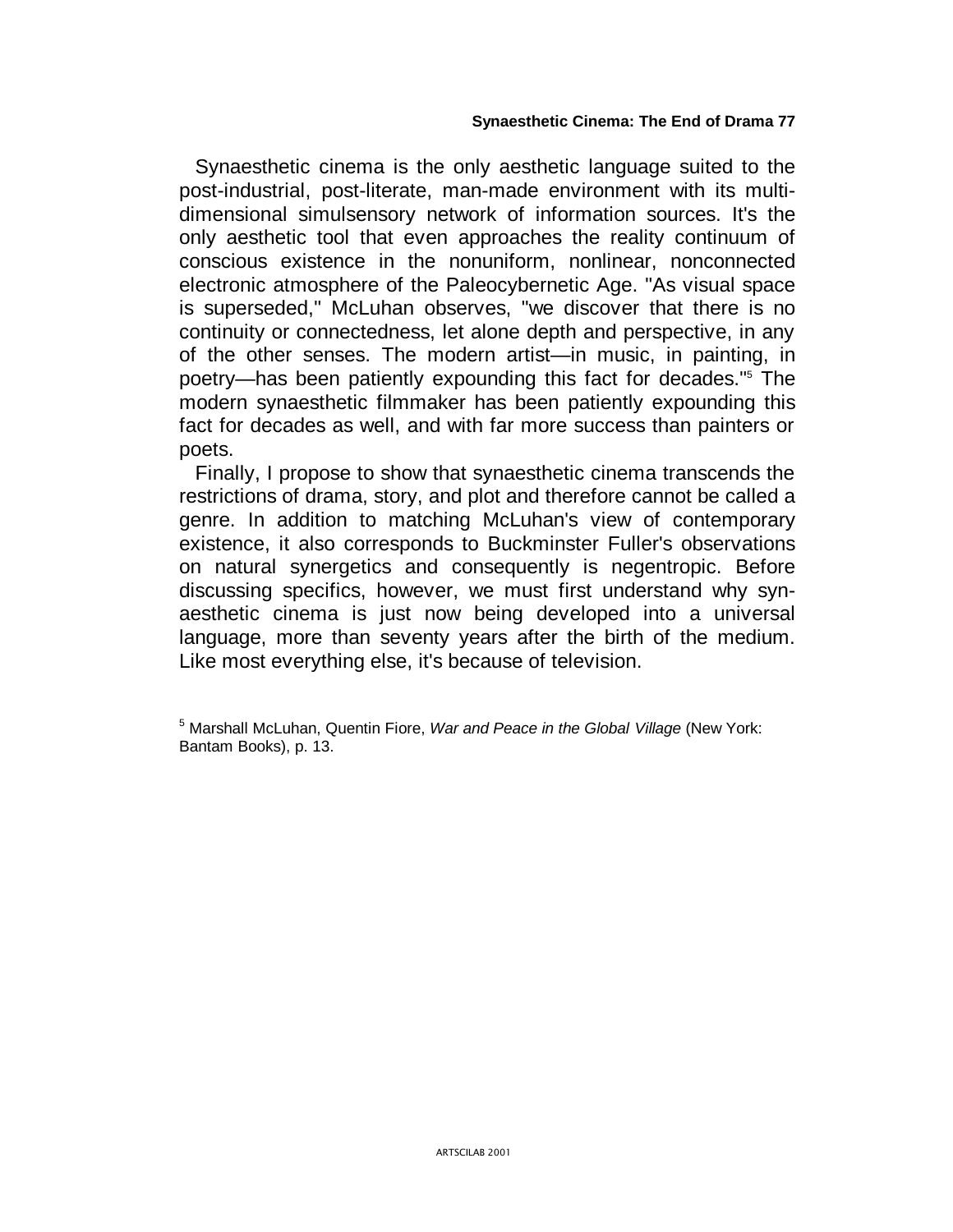# **Global Closed Circuit: The Earth as Software**

### **Television Renders Cinema Obsolete as Communicator of Objective Reality**

Just as every fact is also metaphysical, every piece of hardware implies software: information about its existence. Television is the software of the earth. Television is invisible. It's not an object. It's not a piece of furniture. The television set is irrelevant to the phenomenon of television. The videosphere is the noosphere transformed into a perceivable state. "Television," says video artist Les Levine, "is the most obvious realization of software in the general environment. It shows the human race itself as a working model of itself. It renders the social and psychological condition of the environment visible to the environment."

A culture is dead when its myths have been exposed. Television is exposing the myths of the republic. Television reveals the observed, the observer, the process of observing. There can be no secrets in the Paleocybernetic Age. On the macrostructural level all television is a closed circuit that constantly turns us back upon ourselves. Humanity extends its video Third Eye to the moon and feeds its own image back into its monitors. "Monitor" is the electronic manifestation of superego. Television is the earth's superego. We become aware of our individual behavior by observing the collective behavior as manifested in the global videosphere. We identify with persons in news events as once we identified with actors or events in fiction films. Before television we saw little of the human condition. Now we see and hear it daily. The world's not a stage, it's a TV documentary. Television extends global man throughout the ecological biosphere twenty-four hours a day. By moving into outer space, television reveals new dimensions of inner space, new aspects of man's perception and the results of that perception.

This implosive, self-revealing, consciousness-expanding process is irreversible. Global information is the natural enemy of local government, for it reveals the true context in which that government is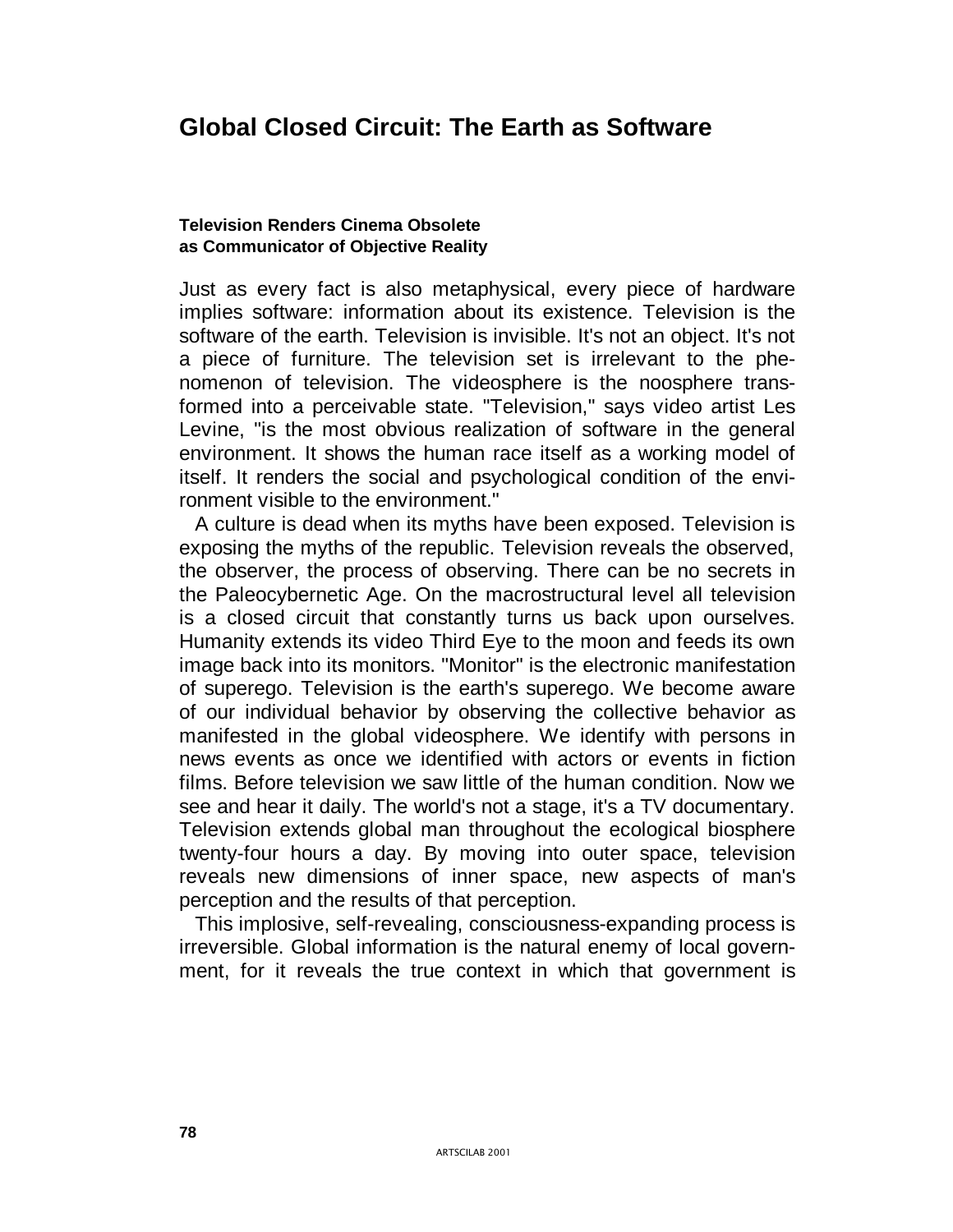operating. Global television is directly responsible for the political turmoil that is increasing around the world today. The political establishments sense this and are beginning to react. But it's too late. Television makes it impossible for governments to maintain the illusion of sovereignty and separatism which is essential for their existence. Television is one of the most revolutionary tools in the entire spectrum of technoanarchy.

We recognize television's negative effect on the popular arts: that it induces a kind of sedentary uniformity of expression and generates a false sense of creativity. In its broader consequences, however, television releases cinema from the umbilical of theatre and literature. It renders cinema obsolete as communicator of the objective human condition. It has affected cinema in much the same way as the invention of photography affected sculpture and painting. Cubism and other means of abstracting the realistic image were born with the photographic plate because painting no longer provided the most realistic images. The plastic arts abandoned exterior reality for interior reality. The same has happened to cinema as a result of television: movies no longer provide the most realistic images so they've turned inward.

We're in direct contact with the human condition; there's no longer any need to represent it through art. Not only does this release cinema; it virtually forces cinema to move beyond the objective human condition into newer extra-objective territory. There are manifold trends that indicate that virtually all cinema has felt the profound impact of television and is moving inevitably toward synaesthesis. The progression naturally includes intermediary steps first toward greater "realism," then *cinéma-vérité,* before the final and total abandon of the notion of reality itself. The fact that we're now approaching the peak of the realism stage is demonstrated by Warhol, for example, whose recent work contrasts "reality" with "realism" as manifested in the spontaneous behavior of actors pretending to be acting. In addition there's virtually all of Godard's work, as well as John Cassavetes' *Faces,* James McBride's *David Holzman's Diary,* Peter Watkins' *The War Game,* Gillo Pontecorvo's *The Battle of Algiers,* Paul Morrissey's *Flesh,* and Stanton Kaye's *Georg* and *Brandy in the Wilderness.*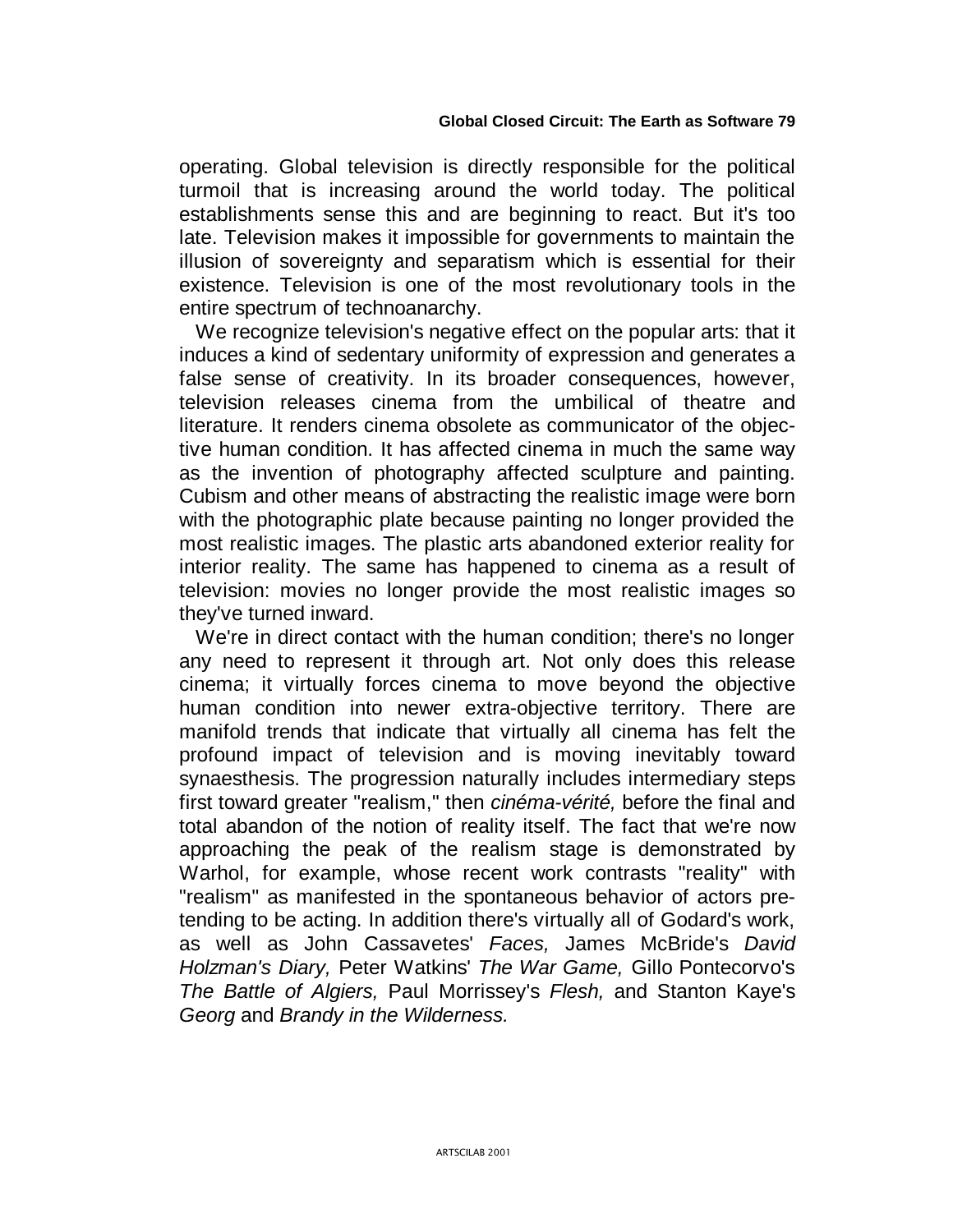Most of this work is characterized by an astute blending of scripted and directed acting with spontaneous improvisation, in which the actor randomly fills in the parameters of a characterization predetermined and predestined by the director. Yet precisely because they attempt to approximate objective reality without actually being real, places them firmly in the tradition of conventional Hollywood pretend movies, with the exception of camera presence or what might be called process-level perception.

It's only natural that contemporary filmmakers should be more successful at imitating reality since the intermedia network makes us more familiar with it. But there's a curious and quite significant aspect to the nature of this new realism: by incorporating a kind of bastardized *cinéma-vérité* or newsreel style of photography and behavior, the filmmaker has not moved closer to actual unstylized reality itself but rather a reality prestylized to approximate our primary mode of knowing natural events: television. We accept it as being more realistic because it more closely resembles the processlevel perception of TV watching, in which unstylized reality is filtered and shaped through the process of a given medium.

The traditional dramatic structure of these films becomes more easily discernible in contrast with pure *cinéma-vérité* work such as Jean Rouch's *Chronicle of a Summer,* Pennebaker's *Don't Look Back,* or Chris Marker's brilliant *Le Joli Mai.* A comparison of *Faces*  or *David Holzman's Diary* with Warhol's *Nude Restaurant is* even more revealing: the difference between prestylized and predestined realities on the one hand, and Warhol's totally random and only partially prestylized reality on the other, is brought into sharp focus. Warhol has expressed regret that a camera cannot simply be switched on and left running for twenty-four hours, since the "important" (naturally-revealing) events seem to occur at that moment just after it stops turning. Godard disclosed similar sentiments when he said: "The ideal for me is to obtain right away what will work. If retakes are necessary it falls short of the mark. The immediate is chance. At the same time it is definitive. What I want is the definitive by chance."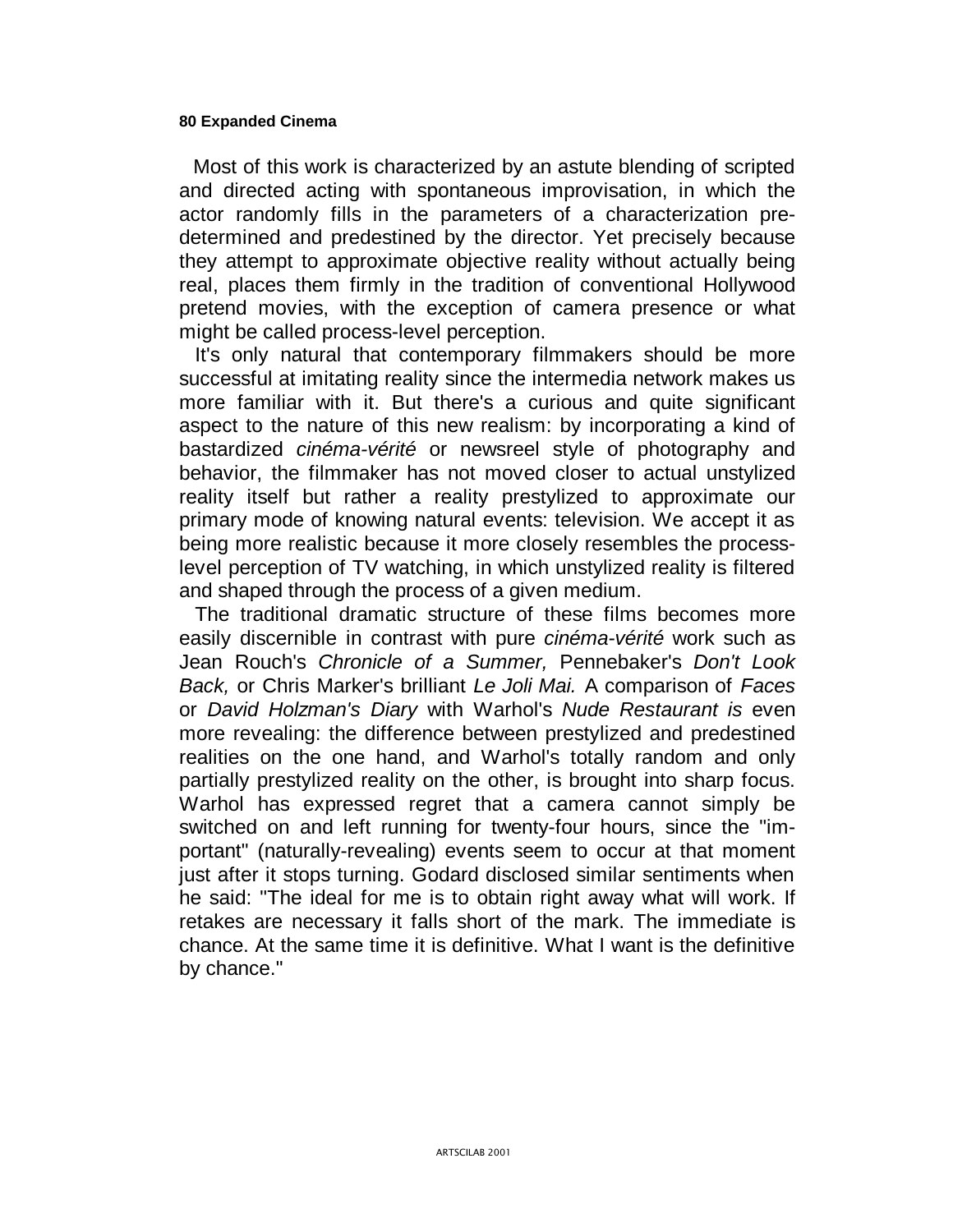# **Synaesthetic Synthesis: Simultaneous Perception of Harmonic Opposites**

Time, said St. Augustine, is a threefold present: the present as we experience it; the past as present memory; the future as present expectation. Hopi Indians, who thought of themselves as caretakers of the planet, used only the present tense in their language: past was indicated as "present manifested," and the future was signified by "present manifesting."<sup>6</sup> Until approximately 800 B.C., few cultures thought in terms of past or future: all experience was synthesized in the present. It seems that practically everyone but contemporary man has intuitively understood the space-time continuum.

Synaesthetic cinema is a space-time continuum. It is neither subjective, objective, nor nonobjective, but rather all of these combined: that is to say, *extra-objective.* Synaesthetic and psychedelic mean approximately the same thing. Synaesthesis is the harmony of different or opposing impulses produced by a work of art. It means the simultaneous perception of harmonic opposites. Its sensorial effect is known as *synaesthesia,* and it's as old as the ancient Greeks who coined the term. Under the influence of mindmanifesting hallucinogens one experiences synaesthesia in addition to what Dr. John Lilly calls "white noise," or random signals in the control mechanism of the human bio-computer.<sup>7</sup>

Any dualism is composed of harmonic opposites: in/out, up/ down, off/on, yes/no, black/white, good/bad. Past aesthetic traditions, reflecting the consciousness of their period, have tended to concentrate on one element at a time. But the Paleocybernetic experience doesn't support that kind of logic. The emphasis of traditional logic might be expressed in terms of an *either/or* choice, which in physics is known as *bistable logic.* But the logic of the Cybernetic Age into which we're moving will be *both/and,* which in physics is

<sup>6</sup> Benjamin Whorf, *Language, Thought and Reality* (Cambridge, Mass.: Massachusetts Institute of Technology, Publications Office, 1956).

<sup>7</sup> John C. Lilly, *The Human Bio-Computer* (Miami, Fla.: Communications Research Institute, 1967).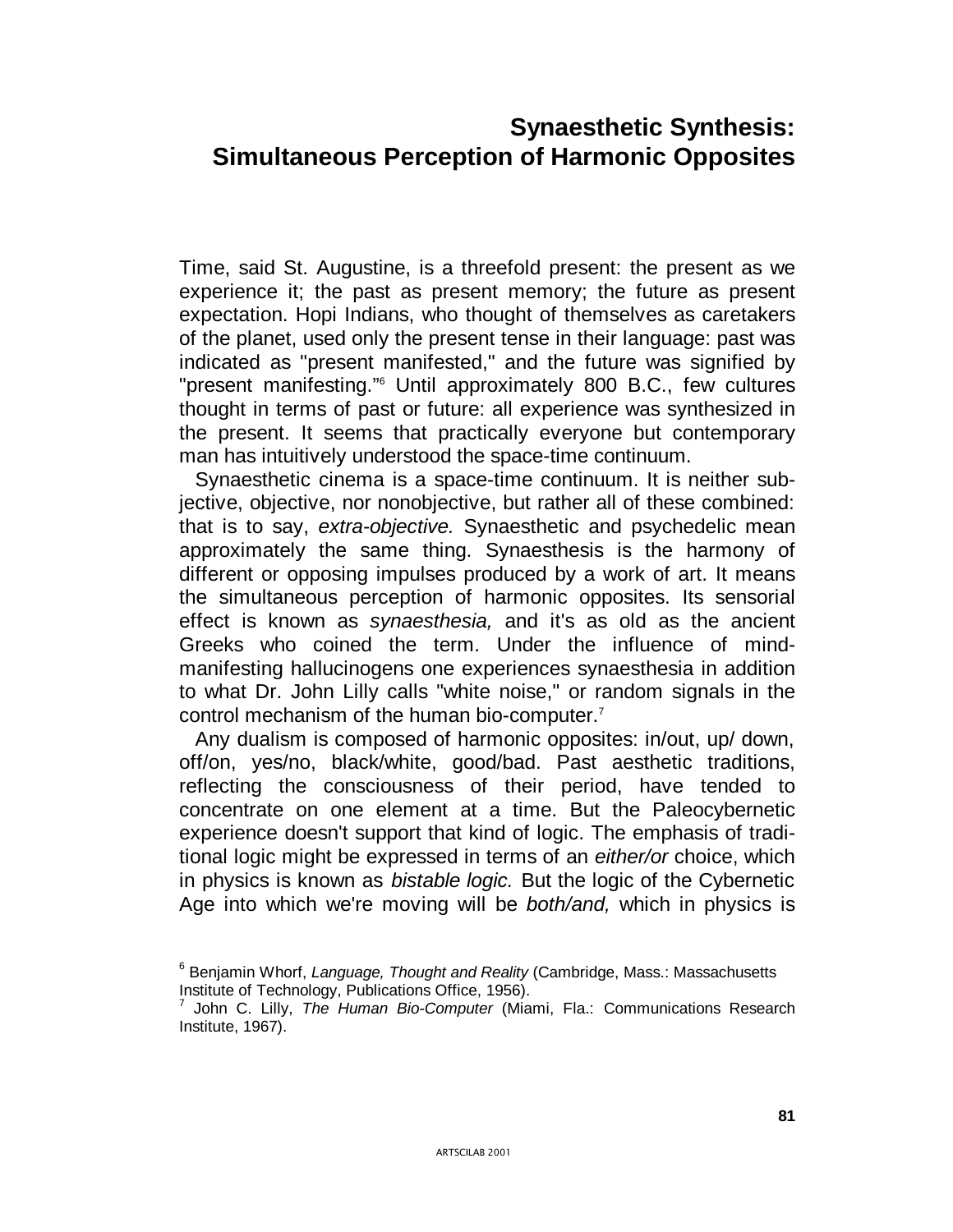called *triadic logic.* Physicists have found they can no longer describe phenomena with the binary yes/no formula but must operate with yes/no/maybe.

The accumulation of facts is no longer of top priority to humanity. The problem now is to apply existing facts to new conceptual wholes, new vistas of reality. By "reality" we mean relationships. Piet Mondrian: "As nature becomes more abstract, a relation is more clearly felt. The new painting has clearly shown this. And that is why it has come to the point of expressing nothing but relations.<sup>"8</sup> Synaesthetic cinema is an art of relations: the relations of the conceptual information and design information within the film itself graphically, and the relation between the film and the viewer at that point where human perception (sensation and conceptualization) brings them together. As science gropes for new models to accommodate apparent inconsistencies and contradictions, the need for seeing incompatibles together is more easily discerned. For example, the phenomenon of light is conceived in *both/and* terms: both continuous wave motions and discontinuous particles. And we have noted our incapacity for observing both movement and position of electrons.

This is but one of many reasons that synaesthetic cinema is the only aesthetic language suited to contemporary life. It can function as a conditioning force to unite us with the living present, not separate us from it. My use of the term synaesthetic is meant only as a way of understanding the historical significance of a phenomenon without historical precedent. Actually the most descriptive term for the new cinema is "personal" because it's only an extension of the filmmaker's central nervous system. The reader should not interpret "synaesthetic" as an attempt to categorize or label a phenomenon that has no definition. There's no single film that could be called typical of the new cinema because it is defined anew by each individual filmmaker.

I've selected about seven films that are particularly representative of the various points I wish to make. I'm using them only to illuminate the nature of synaesthetic cinema in general, not as specific archetypal examples. Sufficient literature exists on Brakhage's *Dog Star*

<sup>8</sup> Piet Mondrian, *Plastic Art and Pure Plastic Art* (New York: Wittenborn, Schultz, Inc., 1945), p. 50.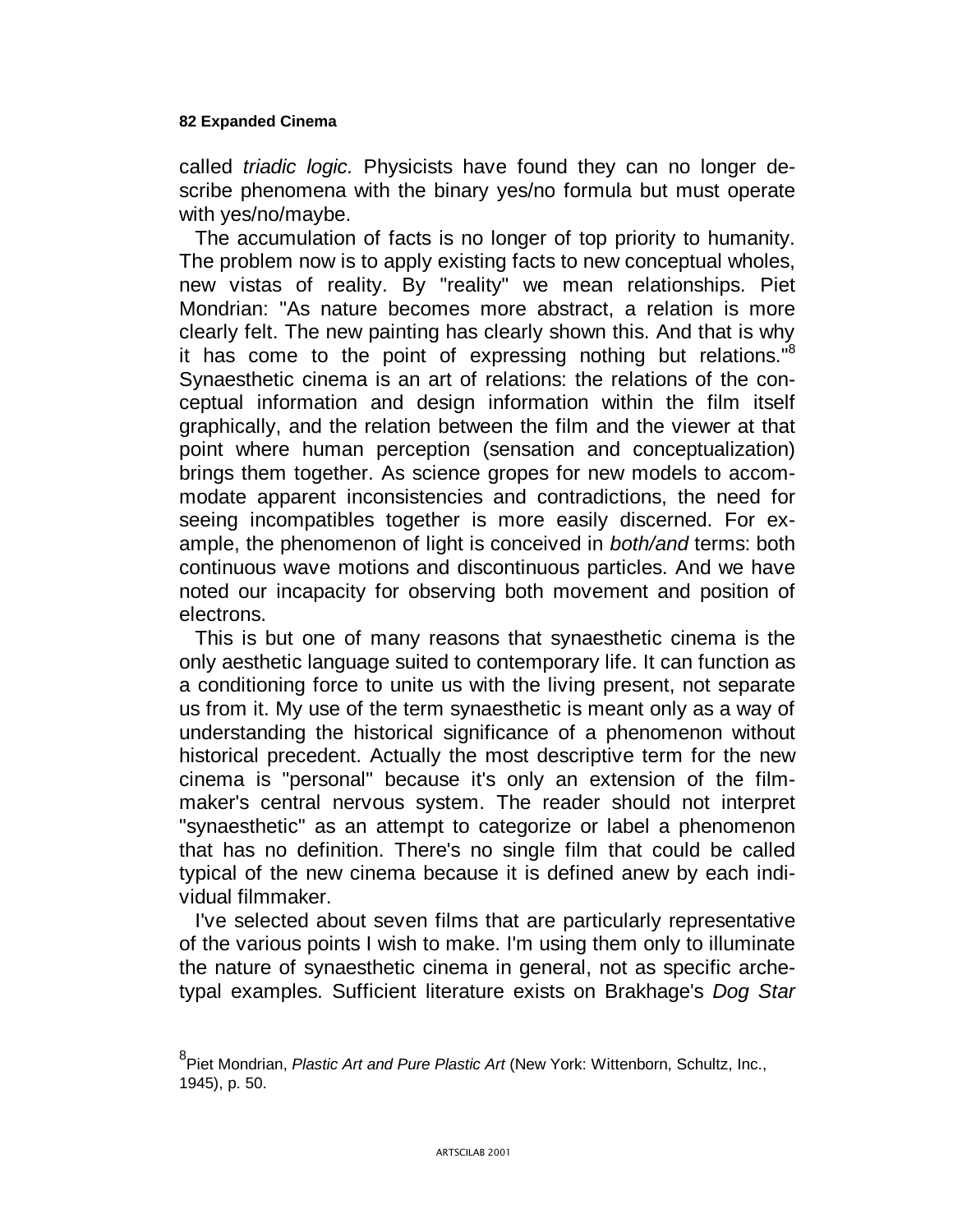#### **Synaesthetic Synthesis: Simultaneous Perception of Harmonic Opposites 83**

*Man* to preclude any major expository analysis here, but it is exemplary of virtually all concepts involved in the synaesthetic mode, in particular syncretism and metamorphosis. Will Hindle's *Chinese Firedrill* is an outstanding example of the evocative language of synaesthetic cinema as distinct from the expositional mode of narrative cinema. Pat O'Neill's *7362*, John Schofill's *XFilm,* and Ronald Nameth's *Exploding Plastic Inevitable* provide some insight into kinaesthetics and kinetic empathy. Carolee Schneemann's *Fuses,* in contrast with Warhol's *Blue Movie* and Paul Morrissey's *Flesh,* illustrates the new polymorphous eroticism. And, finally, Michael Snow's *Wavelength* has been chosen for its qualities of extra-objective constructivism.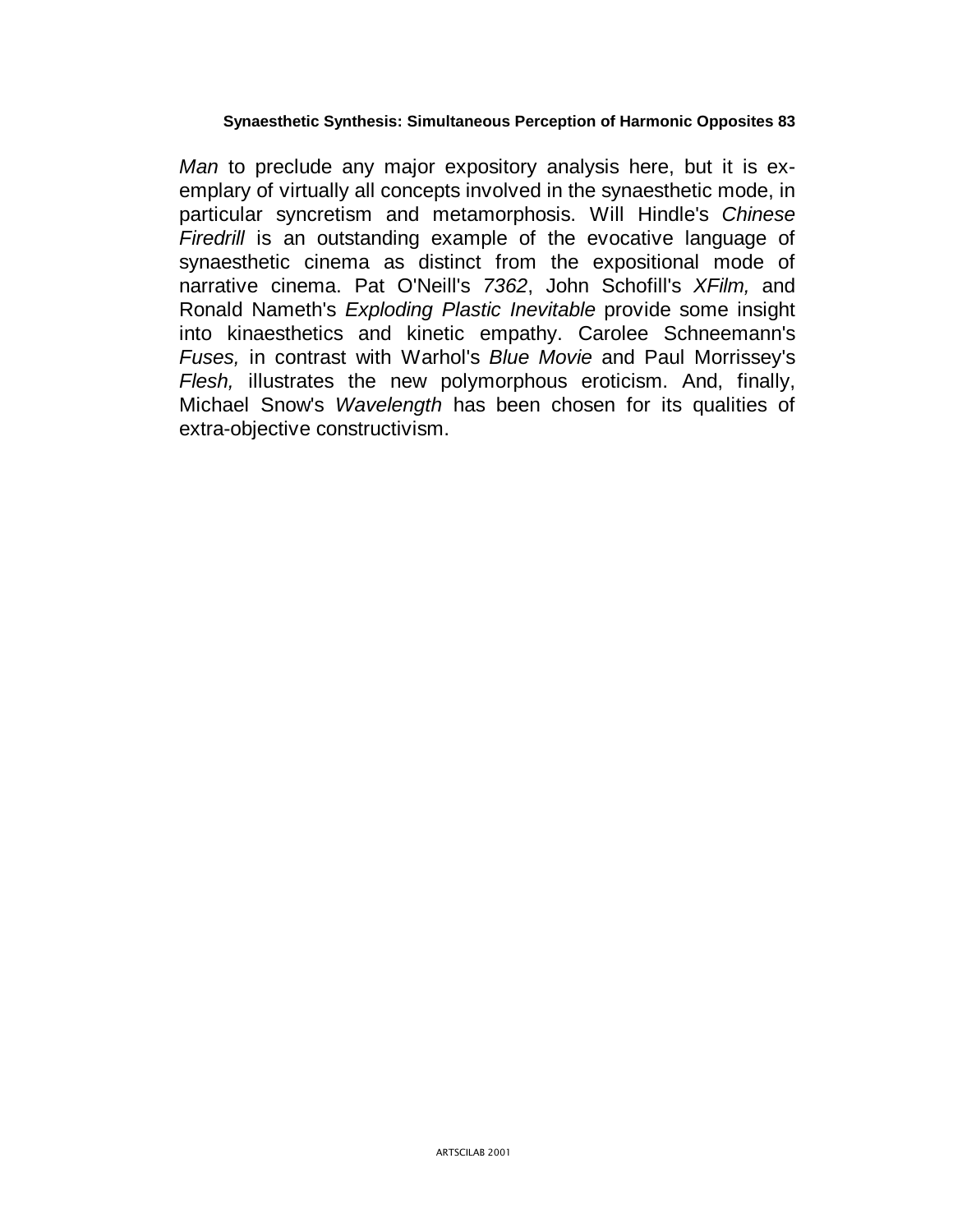# **Syncretism and Metamorphosis: Montage as Collage**

The harmonic opposites of synaesthetic cinema are apprehended through syncretistic vision, which Anton Ehrenzweig has characterized as: "The child's capacity to comprehend a total structure rather than analyzing single elements... he does not differentiate the identity of a shape by watching its details one by one, but goes straight for the whole."<sup>9</sup> Syncretism is the combination of many different forms into one whole form. Persian tapestries and tile domes are syncretistic. Mandalas are syncretistic. Nature is syncre-tistic. The majority of filmgoers, conditioned by a lifetime of conven-tional narrative cinema, make little sense of synaesthetic cinema because their natural syncretistic faculty has suffered entropy and atrophy.

Buckminster Fuller: "All universities have been progressively organized for ever-finer specialization. Society assumes that specialization is natural, inevitable and desirable. Yet in observing a little child we find it is interested in everything and spontaneously apprehends, comprehends and coordinates an ever-expanding inventory of experience."<sup>10</sup>

It has been demonstrated that all species of life on earth that have become extinct were doomed through overspecialization, whether anatomical, biological, or geological. Therefore conventional narrative cinema, in which the filmmaker plays policeman guiding our eyes here and there in the picture plane, might be described as "specialized vision," which tends to decay our ability to comprehend the more complex and diffuse visual field of living reality.

The general impression that syncretism, and therefore synaesthetic cinema, is empty of detail or content is an illusion: "… it is highly sensitive to the smallest of cues and proves more efficient in identify-

<sup>9</sup> Anton Ehrenzweig, *The Hidden Order of Art* (Berkeley, Calif.: University of California Press, 1967), p. 9.

<sup>&</sup>lt;sup>10</sup> Fuller, *Operating Manual for Spaceship Earth* (Carbondale, Ill.: Southern Illinois University Press, 1969), p. 13.

Press, 1967), p. 9.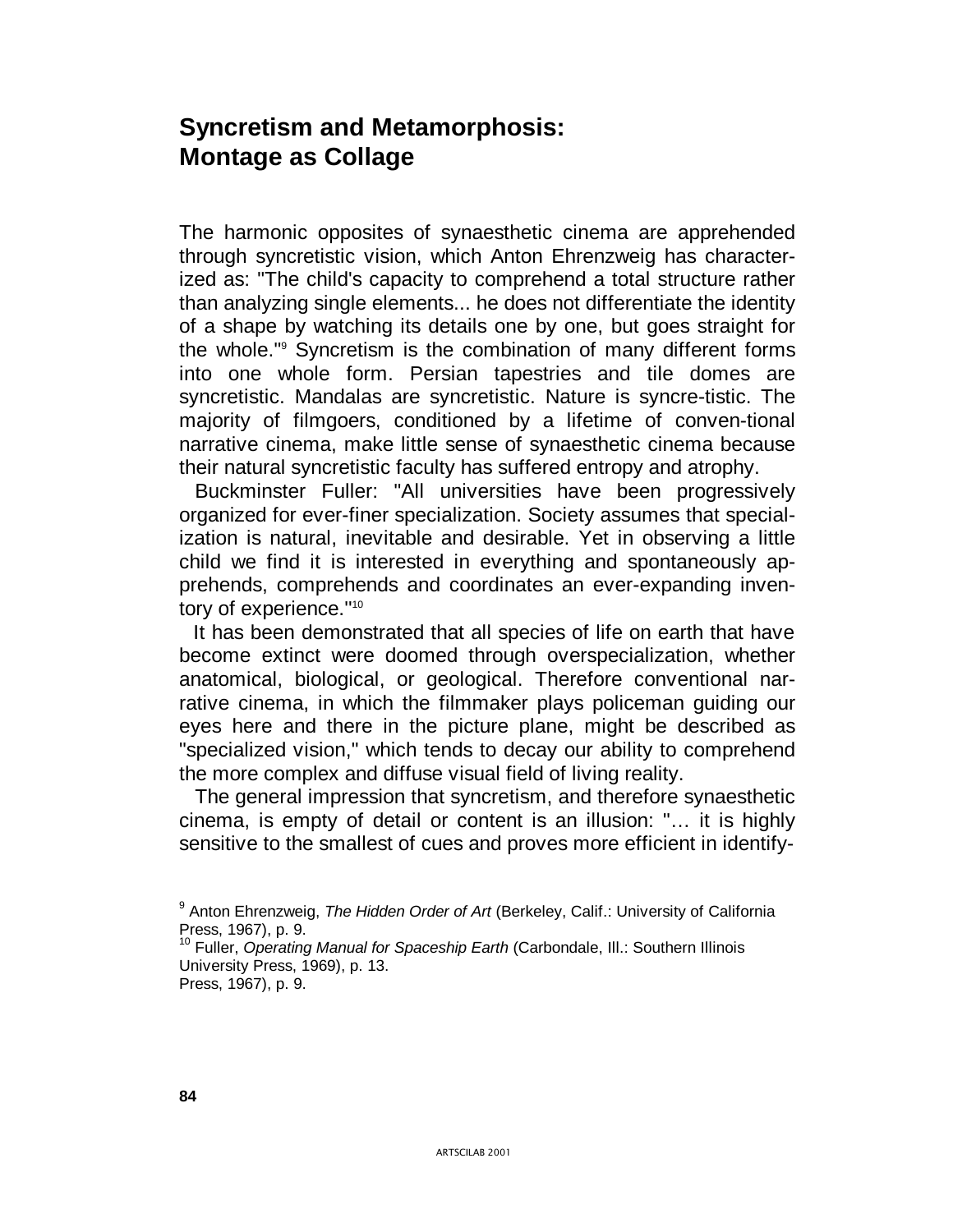ing individual objects. It impresses us as empty, vague and generalized only because the narrowly-focused surface consciousness cannot grasp its wider more comprehensive structure. Its precise, concrete content has become inaccessible and 'unconscious.''' 11

Synaesthetic cinema provides access to syncretistic content through the inarticulate conscious. Similarly, it contradicts the teachings of Gestalt psychology, according to which we must make an *either/or* choice: we can choose either to see the "significant" figure or the "insignificant" ground. But when the "content" of the message is the relationship between its parts, and when structure and content are synonymous, all elements are equally significant. Ehrenzweig has suggested that syncretism is "Gestalt-free perception," and indeed this must be the case if one expects any visual "meaning" from synaesthetic cinema.

Paul Klee, whose syncretistic paintings closely resemble certain works of synaesthetic cinema, spoke of the *endotopic* (inside) and *exotopic* (outside) areas of a picture plane, stressing their equal importance in the overall experience.<sup>12</sup> Synaesthetic cinema, primarily through superimposition, fuses the endotopic and exotopic by reducing depth-of-field to a total field of nonfocused multiplicity. Moreover, it subsumes the conventional sense of time by interconnecting and interpenetrating the temporal dimension with images that exist outside of time. The "action" of Dog *Star Man,* for example, could be an entire life-span or merely a split second in the inarticulate conscious of Stan Brakhage. I stress "action" as commonly understood in the cinema because synaesthetic syncretism replaces montage with collage and, as André Bazin has observed, "montage is the dramatic analysis of action." Bazin was perceptive enough to realize that "only an increased realism of the image can support the abstraction of montage.''<sup>13</sup>

Synaesthetic cinema subsumes Eisenstein's theory of montage-ascollision and Pudovkin's view of montage-as-linkage. It demonstrates that they were certainly correct but didn't follow their own observations to their logical conclusions. They were restricted by the con-

<sup>11</sup> Ehrenzweig, *op. cit.,* pp. 19, 20.

<sup>12</sup> Paul Klee, *The Thinking Eye* (London: Lund Humphries, 1961).

<sup>13</sup> André Bazin, *What Is Cinema*? trans. Hugh Gray (Los Angeles, Calif.: University of California Press, 1967), p. 39.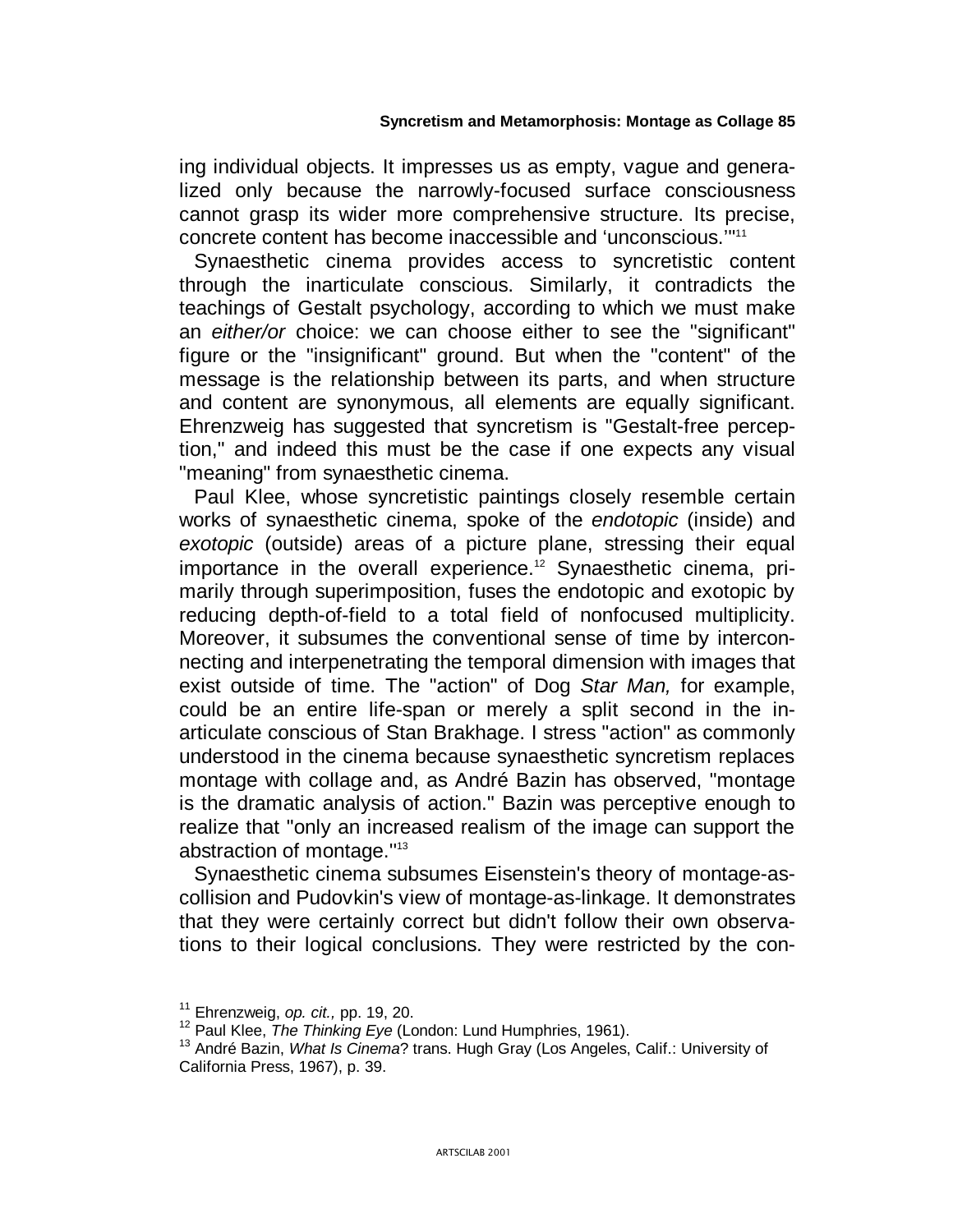sciousness of their times. Synaesthetic cinema transcends the notion of reality. It doesn't "chop the world into little fragments," an effect Bazin attributed to montage, because it's not concerned with the objective world in the first place. The new filmmaker is showing us his feelings. Montage is indeed an abstraction of objective reality; that's why, until recently, Warhol did not cut his films at all. But synaesthetic syncretism is the only mode in which the manifestations of one's consciousness can be approximated without distortion.

There's no conflict in harmonic opposites. Nor is there anything that might be called linkage. There is only a space-time continuum, a mosaic simultaneity. Although composed of discrete elements it is conceived and edited as one continuous perceptual experience. A synaesthetic film is, in effect, one image continually transforming into other images: metamorphosis. It is the one unifying force in all of synaesthetic cinema. The notion of universal unity and cosmic simultaneity is a logical result of the psychological effects of the global communications network.

If montage is the dramatic analysis of action, a film without classic montage thus avoids at least the structural element of drama inherent within the medium. All that remains to avoid drama entirely is to exclude dramatic (i.e., theatrical) content by making content and structure the same. Warhol's films are not dramatic, and neither are films at the extreme opposite end of the spectrum, synaesthesia. The classical tension of montage is dissolved through overlapping superimposition. For example: we have shots A, B. and C. First we see A, then B is superimposed over it to produce AB. Then A fades as C fades in. There's a brief transitional period in which we're seeing ABC simultaneously, and finally we're looking only at BC. But no sooner has this evolved than B begins to fade as D appears, and so on.

This is a physical, structural equivalent of the Hopi "present manifested" and "present manifesting" space-time continuum. It's the only style of cinema that directly corresponds to the theory of general relativity, a concept that has completely transformed all aspects of contemporary existence except traditional Hollywood cinema. The effects of metamorphosis described above become more apparent if shots A, B. and C happen to be of the same image but from slightly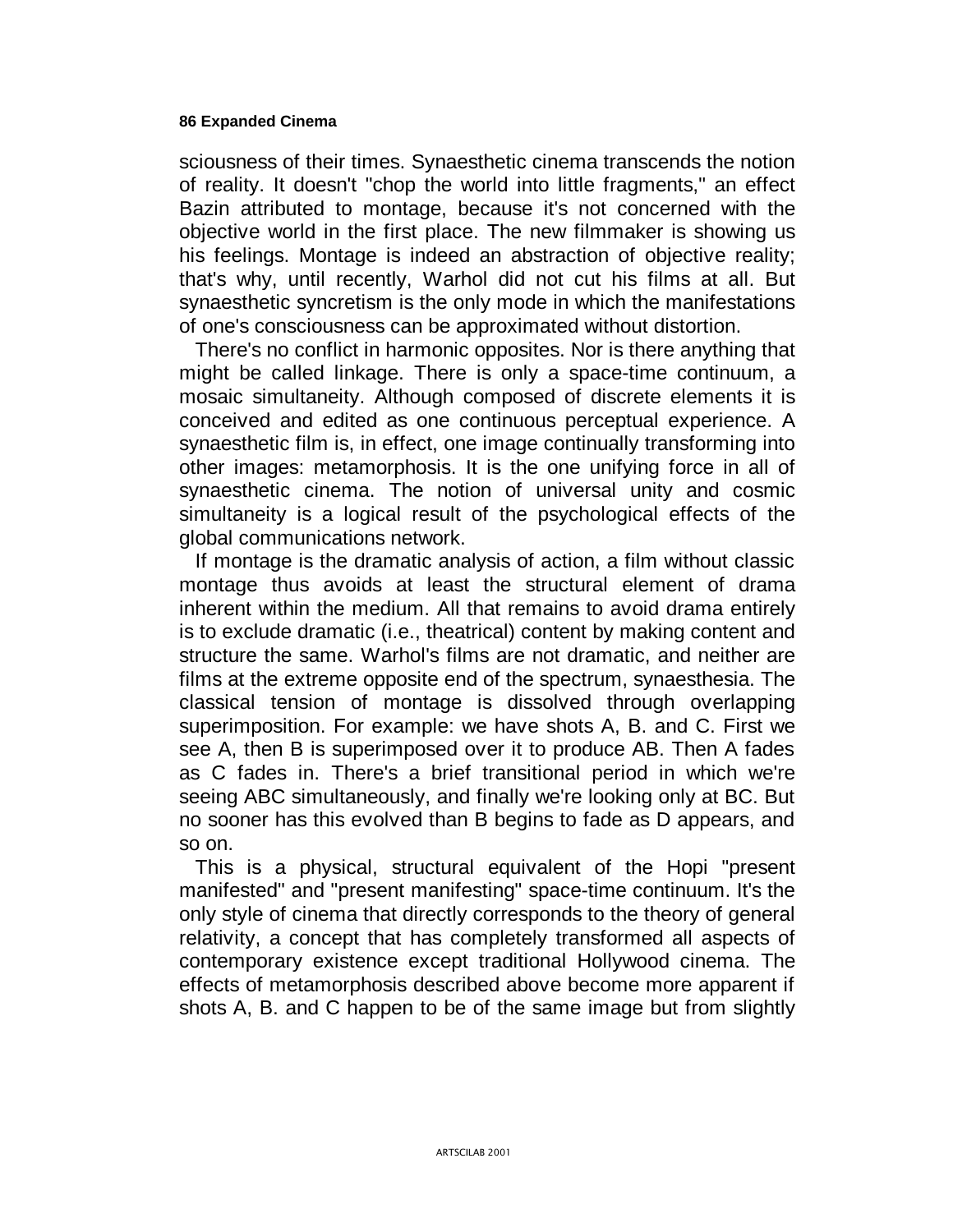different perspectives, or with varied inflections of tone and color. It is through this process that a synaesthetic film becomes, in effect, one image constantly manifesting.

And finally we're forced to admit that the pure art of cinema exists almost exclusively in the use of superimposition. In traditional cinema, superimposition usually gives the impression of two movies occurring at once in the same frame with their attendant psychological and physiological connotations coexisting separately. In synaesthetic cinema they are one total image in metamorphosis. This does not imply that we must relinquish what Eisenstein called "intellectual montage." In fact, the conflict-juxtaposition of intellectual effects is increased when they occur within the same image. Fiction, legend, parable, myth, traditionally have been employed to make comprehensible the paradoxes of that field of nonfocused multiplicity that is life. Synaesthetic cinema, whose very structure is paradox, makes paradox a language in itself, discovering the order (legend) hidden within it.

## Stan Brakhage: *Dog Star Man*

*Dog Star Man is* a silent, seventy-eight-minute film divided into *Prelude* and *Parts One* through *Four.* It was shot in 1959-60 and edited during the next four years. *Prelude is* an extremely fast collage of multiple-level superimpositions and compounded images that emerge from a blurry diaphanous haze and slowly take form, only to be obscured by other images and countermotions. We begin to discern specific objects, patterns, and finally a motif or theme: the elements of Earth, Air, Fire, and Water; a childbirth; a man climbing a mountain with his dog; the moon; the sun throwing off huge solar prominences; lovemaking; photomicrography of blood vessels; a beating heart; a forest; clouds; the faces of a man and a woman; and literally thousands of other images to appear in the rest of the film.

These images exist essentially autonomously and are superimposed or compounded not for "dramatic" effect but rather as a kind of matrix for psychic exercise on the part of the viewers. For example, over an expanding solar prominence we might see Brakhage's leonine face or a line of snow-covered fir trees in the mountains of Colorado. We are not asked to interpret or find "meaning" in these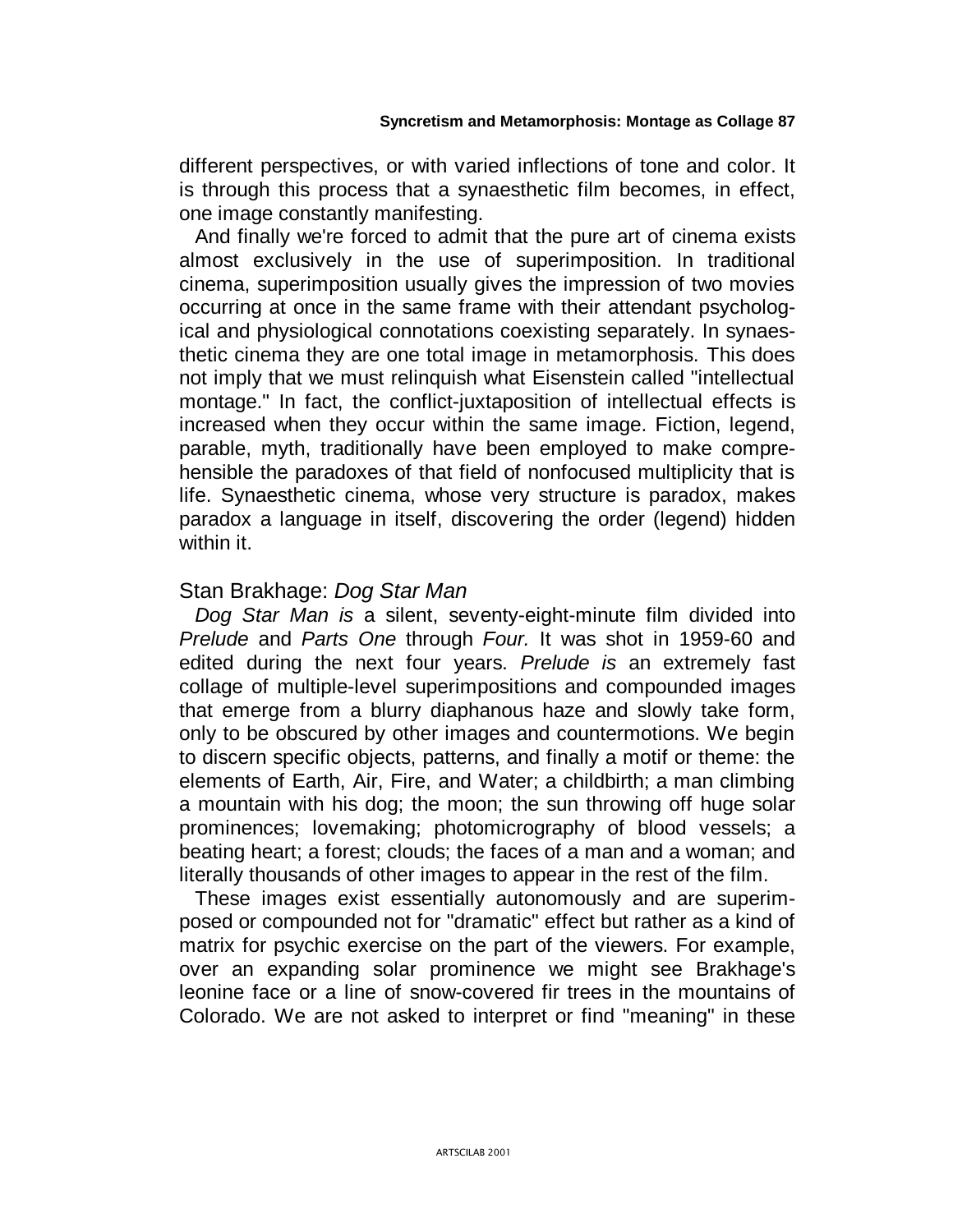combinations, though vastly rich experiences are possible. When the images emerge from a hazy blur, for example, we are not asked to interpret this as the creation of life or some similar dramatic notion, but rather as a perceptual experience for its own sake, in addition to the contextual relationship of this image to the rest of the film, or what Eisenstein indicated by the term "intellectual montage."

Whereas *Prelude is* a rapid barrage of multiple overlays, *Part One*  is superimposed sparingly, concentrating on interface relationships between individual shots. However, every effort is made to subdue any effect that might be considered montage. The shots fade in and out very slowly, often fading into a color such as red or green. The fragments of *Prelude* fall into place and an overwhelming sense of oceanic consciousness evolves. We begin to realize that Brakhage is attempting to express the totality of consciousness, the reality continuum of the living present. As his solitary figure climbs the snow-covered mountain, we see images of man's world from the microspectrum of the bloodstream to the macrospectrum of the sun, moon, and universe. Both time and space are subsumed in the wholeness of the experience. Superimposition is not used as an economical substitute for "parallel montage"— indicating simultaneous but spatially separate events— for spatio-temporal dimensions do not exist in the consciousness. Brakhage is merely presenting us with images orchestrated in such a way that a new reality arises out of them.

When we see the sun superimposed over a lovemaking scene, it's not an invitation to interpret a meaning such as cosmic regeneration or the smallness of man in the universe, but rather as an occasion to experience our own involuntary and inarticulate associations. The images are not symbolic, as in *The Seventh Seal,* or artfully composed as in *Last Year at Marienbad.* Brakhage does not manipulate us emotionally, saying: "Now I want you to feel suspense" or "Now I want you to laugh" or "Now is the time to be fearful." This is the ploy of the commercial entertainer: an arrogant degradation of cinema, using film as a tool for cheap sensationalism. This is not to say that spatio-temporal experiences, or suspense, humor, or any emotion cannot be found in synaesthetic cinema. Quite the contrary: because we're dealing with our own personal associations, emotion is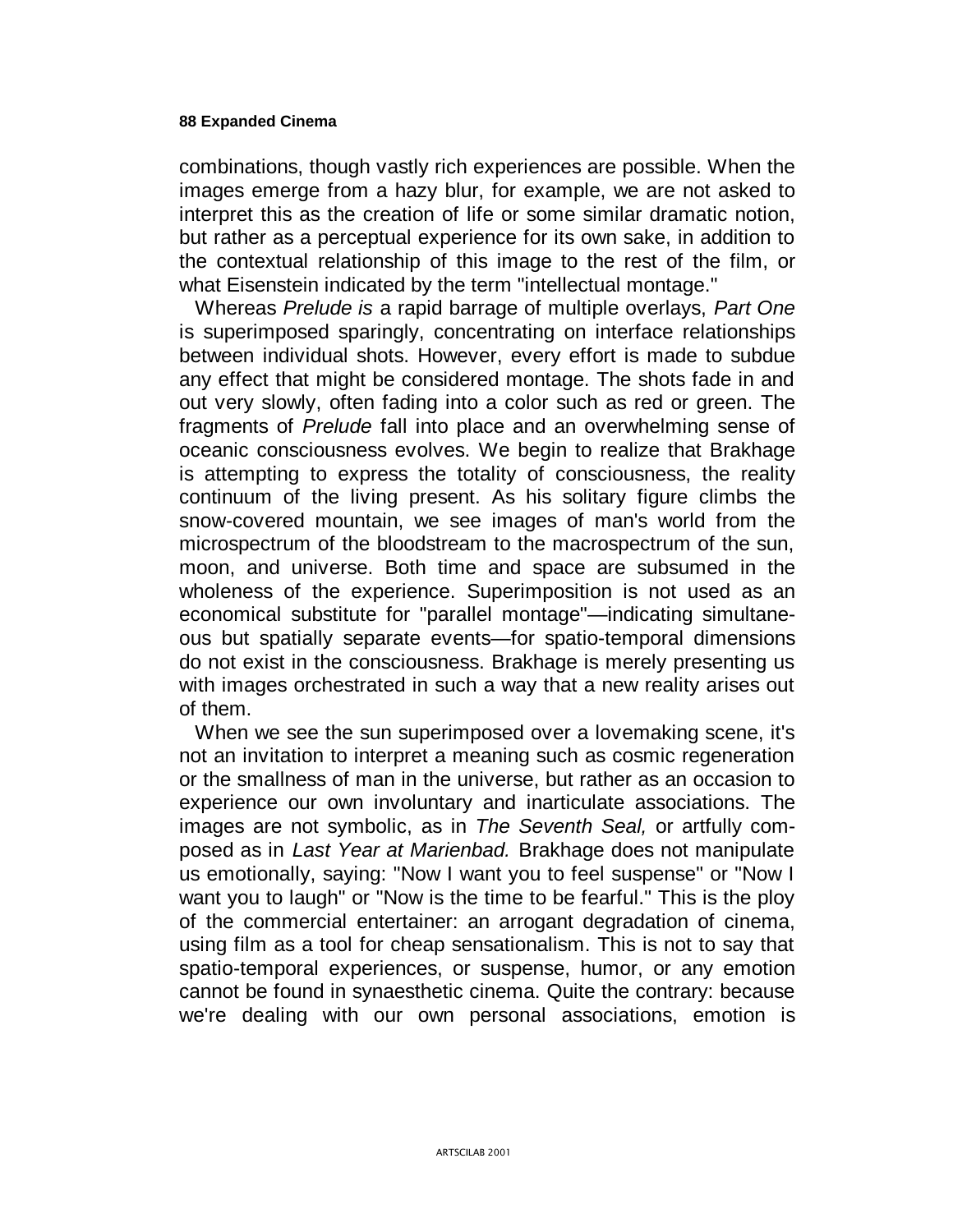

Stan Brakhage: *Dog* Star *Man.* 1959- 64. 16 mm. Color, black and white. 78 min. "The totality of consciousness, the reality continuum of the living present."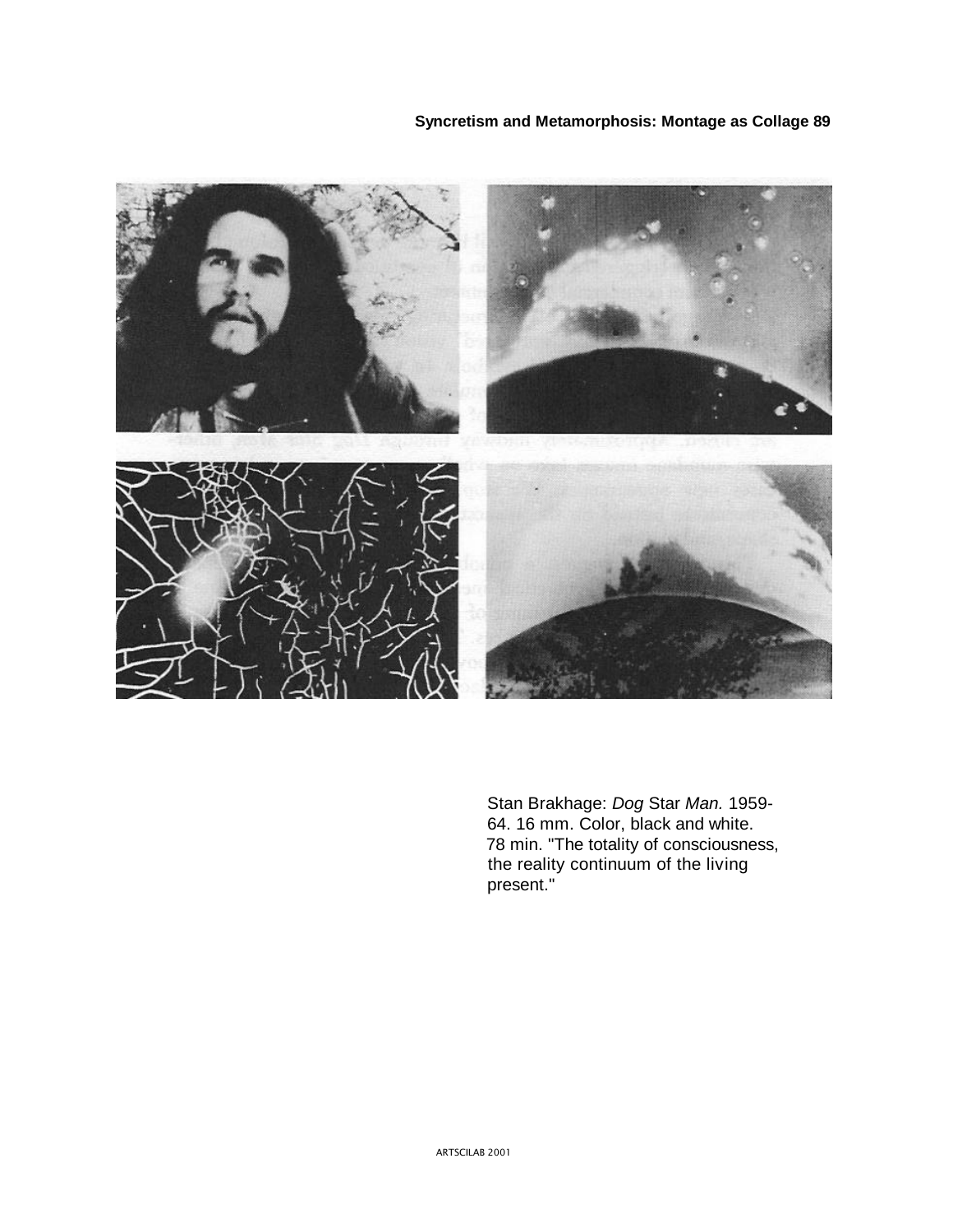guaranteed. And it will be more genuinely profound than the formulatriggered gratification of conditioned response that we receive from commercial entertainment.

Brakhage has spoken of "restructuring" vision through his films, and often refers to the "untutored" vision of the child before he's taught to think and see in symbols. In what he calls "closed-eye vision," Brakhage attempts to simulate, by painting and scratching on film, the flashes and patterns of color we perceive when our eyes are closed. Approximately midway through *Dog Star Man,* otherwise mundane images take on wholly new meanings and in some cases new appearances. We stop mentally labeling images and concentrate instead on the synaesthetic/kinaesthetic flow of color, shape, and motion.

This is not to suggest a nonobjective experience. The images develop their own syntactical meaning and a "narrative" line is perceived, though the meaning of any given image may change in the context of different sequences. This constitutes a creative use of the language itself, over and above any particular "content" conveyed by that language. (Wallace Stevens: "A new meaning is equivalent to a new word.") The effect of synaesthetic cinema is to break the hold that the medium has over us, to make us perceive it objectively. Art is utter folly unless it frees us from the need of art as an experience separate from the ordinary.

Wittgenstein has described art as a game whose rules are made up as the game is in process. The exact meaning of words (images) becomes known only in the context of each new statement.<sup>14</sup> E. H. Gombrich, on the other hand, demonstrates that objective realism also is a game, but one whose schema is established prior to its use and is never altered. Artists and society thus learn to read the schema as though it were objective reality. But since the language itself is not used creatively, the viewer is seduced beyond form into an abstract content with an illusion of being externally objective.<sup>15</sup> Thus the viewer is captive under the hold, or spell, of the medium and is not free to analyze the process of experience.

<sup>14</sup> Ludwig Wittgenstein, *Philosophical Investigations* (Oxford: Blackwell Press, 1963).

<sup>15</sup> E. H. Gombrich, *Art and Illusion,* The Bollingen Series XXXV (New York: Pantheon Books, Inc., 1960).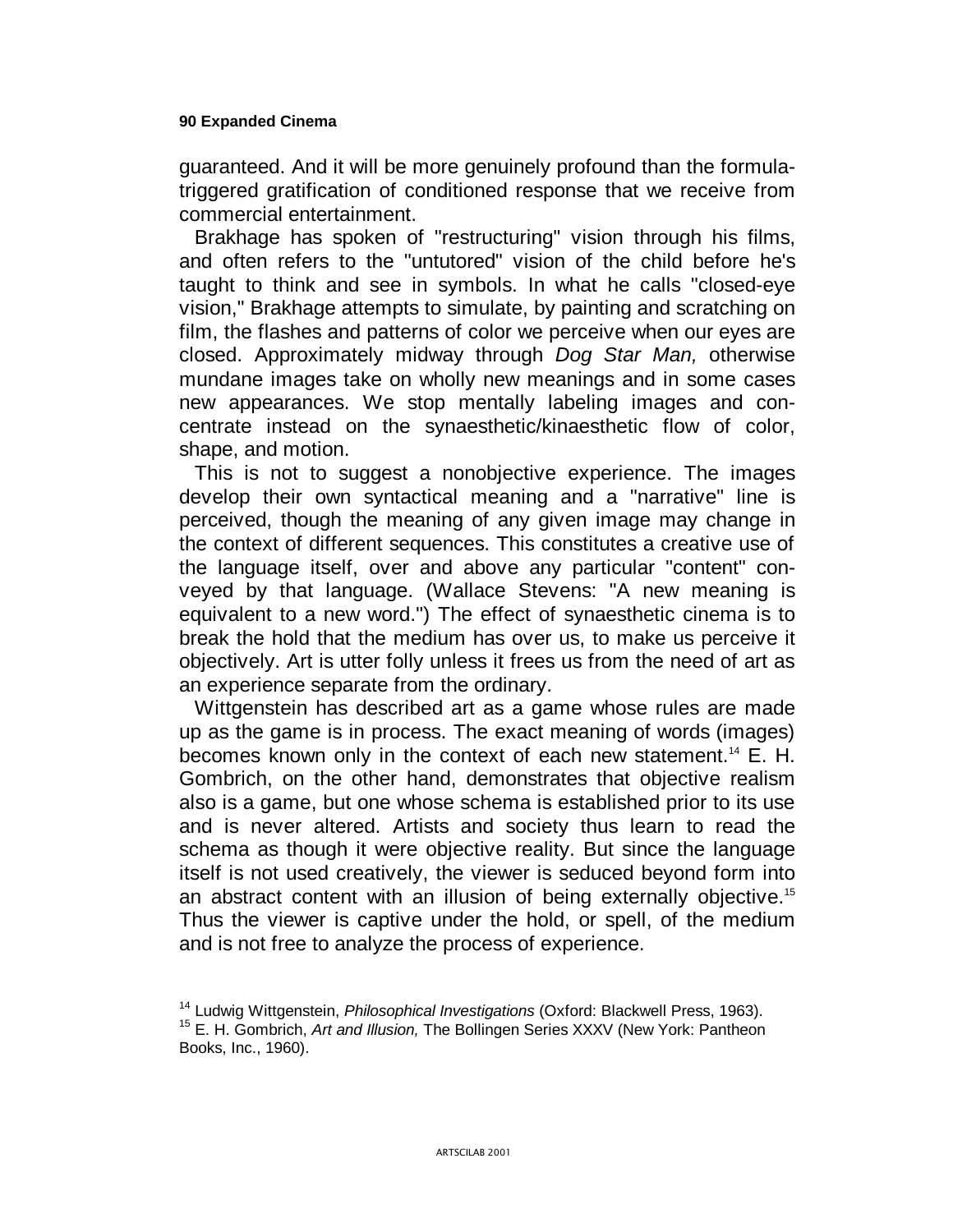### **Syncretism and Metamorphosis: Montage as Collage 91**

Brakhage expressed this concept with respect to his own work: "Imagine an eye unruled by man-made laws of perspective, an eye unprejudiced by compositional logic, an eye which must know each object encountered in life through a new adventure of perception. Imagine a world alive with incomprehensible objects and shimmering with an endless variety of movement and gradations of color. Imagine a world before the beginning was the word.''<sup>16</sup>

<sup>16</sup> Stan Brakhage, "Metaphors on Vision," ed. P. Adams Sitney, *Film Culture* (Fall, 1963).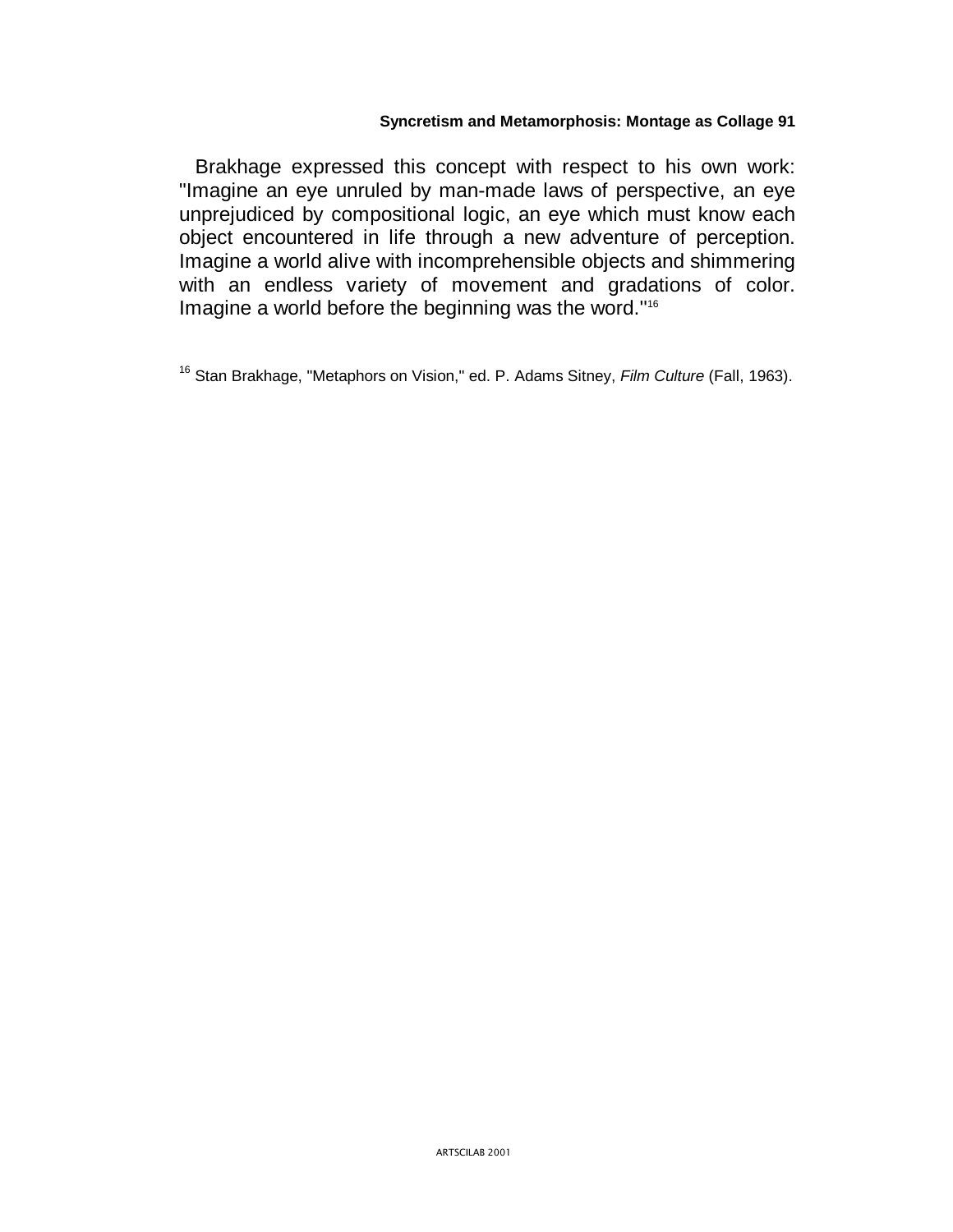# **Evocation and Exposition: Toward Oceanic Consciousness**

There is an important distinction to be made between *evocation,* the language of synaesthetic cinema, primarily poetic in structure and effect, and *exposition,* the language of narrative cinema, which chiefly conforms to traditional, literary narrative modes. Intermedia artist and filmmaker Carolee Schneemann has characterized evocation as the place between desire and experience, the interpenetrations and displacements which occur between various sense stimuli. "Vision is not a fact," Miss Schneemann postulates, "but an aggregate of sensations. Vision creates its own efforts toward realization; effort does not create vision." 17

Thus, by creating a new kind of vision, synaesthetic cinema creates a new kind of consciousness: oceanic consciousness. Freud spoke of oceanic consciousness as that in which we feel our individual existence lost in mystic union with the universe. Nothing could be more appropriate to contemporary experience, when for the first time man has left the boundaries of this globe. The oceanic effect of synaesthetic cinema is similar to the mystical allure of the natural elements: we stare in mindless wonder at the ocean or a lake or river. We are drawn almost hypnotically to fire, gazing as though spellbound. We see cathedrals in clouds, not thinking anything in particular but feeling somehow secure and content. It is similar to the concept of *no-mindedness* in Zen, which also is the state of mantra and mandala consciousness, the widest range of consciousness.

Miss Schneemann defines perception as *eye-journey* or *empathydrawing.* It is precisely through a kind of empathy-drawing that the content of synaesthetic cinema is created jointly by the film and the viewer. The very nature of evocation requires creative effort on the part of the viewer, whereas expository modes do all the work and the viewer becomes passive. In expositional narrative, a story is being *told;* in evocative synaesthesia an experience is being created. The

<sup>&</sup>lt;sup>17</sup>Carolee Schneemann, "Snows," *I-Kon,* ed. Susan Sherman, Vol. 1, No. 5 (New York: March, 1968).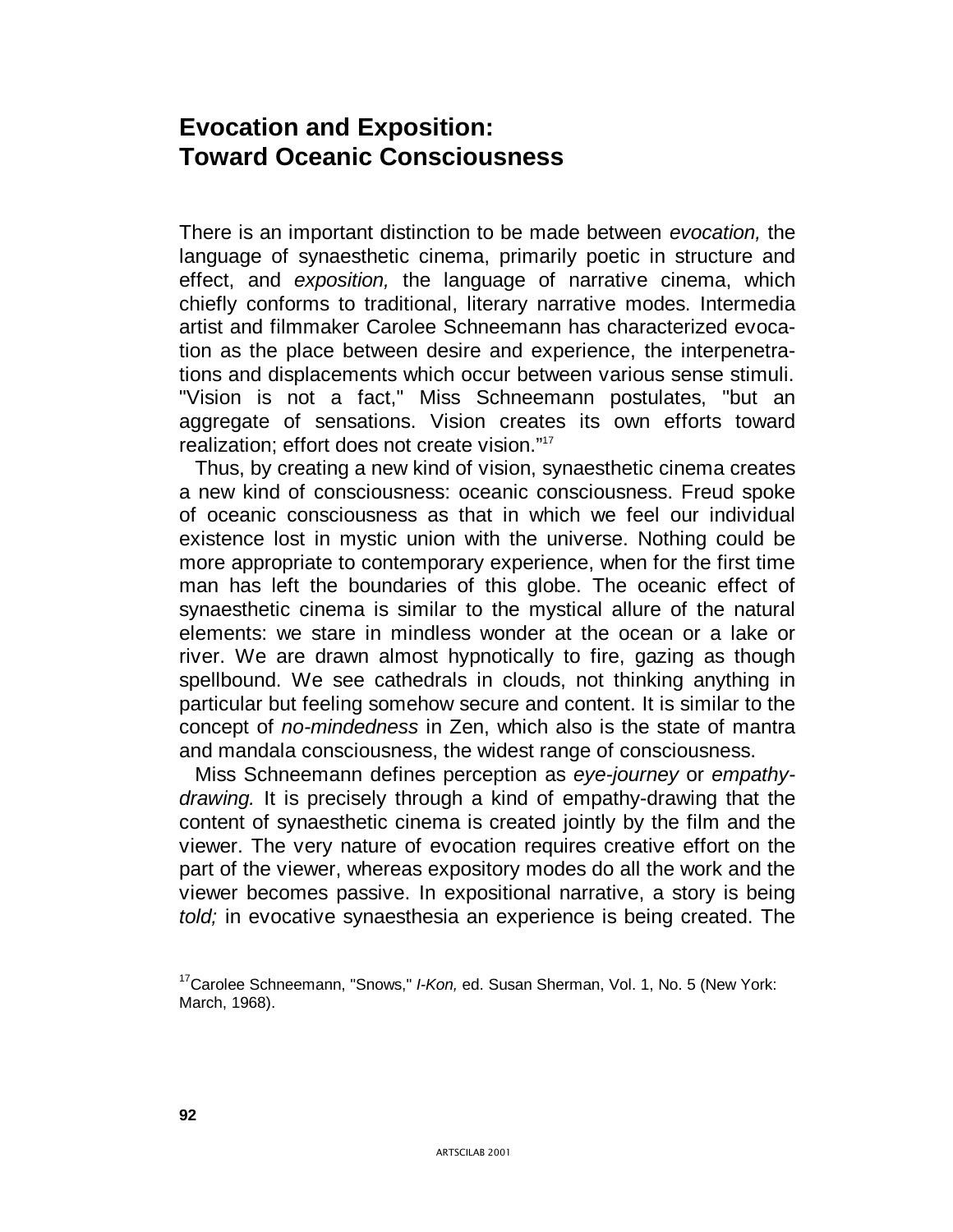figure of Stan Brakhage in *Dog Star Man* actually moves through a psychic environment created by the viewer, whose deeply-hidden creative resources and hungers have been evoked by the film.

With typical poetic eloquence, Hermann Hesse has summarized the evocative effects of oceanic consciousness in this memorable passage from *Demian:* "The surrender to nature's irrational, strangely confused formations produces in us a feeling of inner harmony with the force responsible for these phenomena... the boundaries separating us from nature begin to quiver and dissolve... we are unable to decide whether the images on our retina are the result of impressions coming from without or from within... we discover to what extent we are creative, to what extent our soul partakes of the constant creation of the world.''<sup>18</sup>

### **Will Hindle:** *Chinese Firedrill*

There have been essentially three generations of personal filmmakers in the United States. The first began with the invention of the medium and continued in various stages through the 1940's. The second began approximately in the mid-1950's with the increasing availability of inexpensive 8mm. and 16mm. equipment. It represented the first popular movement toward personal cinema as a way of life. The third generation has evolved since the mid-1960's, primarily in the San Francisco area, where the latest trend is toward a blending of aesthetics and technology. One reason personal cinema is more eloquent than commercial cinema is that the filmmaker is forced into a closer interaction with his technology.

Will Hindle is exemplary of this recent technological awareness, a combination of engineering and aesthetics. Trained in art, literature, and professional television filmmaking, Hindle has applied his knowledge to personal cinema in a singularly spectacular fashion. His ability to invest a technical device with emotional or metaphysical content is truly impressive. He has, for example, developed the technique of rear-projection rephotography to a high degree of eloquence. He shoots original scenes with wide-angle lenses, then "crops" them by projecting and rephotographing this footage using a special single-frame projector. Thus extremely subtle effects are

<sup>18</sup>Hermann Hesse, *Demian* (New York: Bantam Books, 1968), p. 88.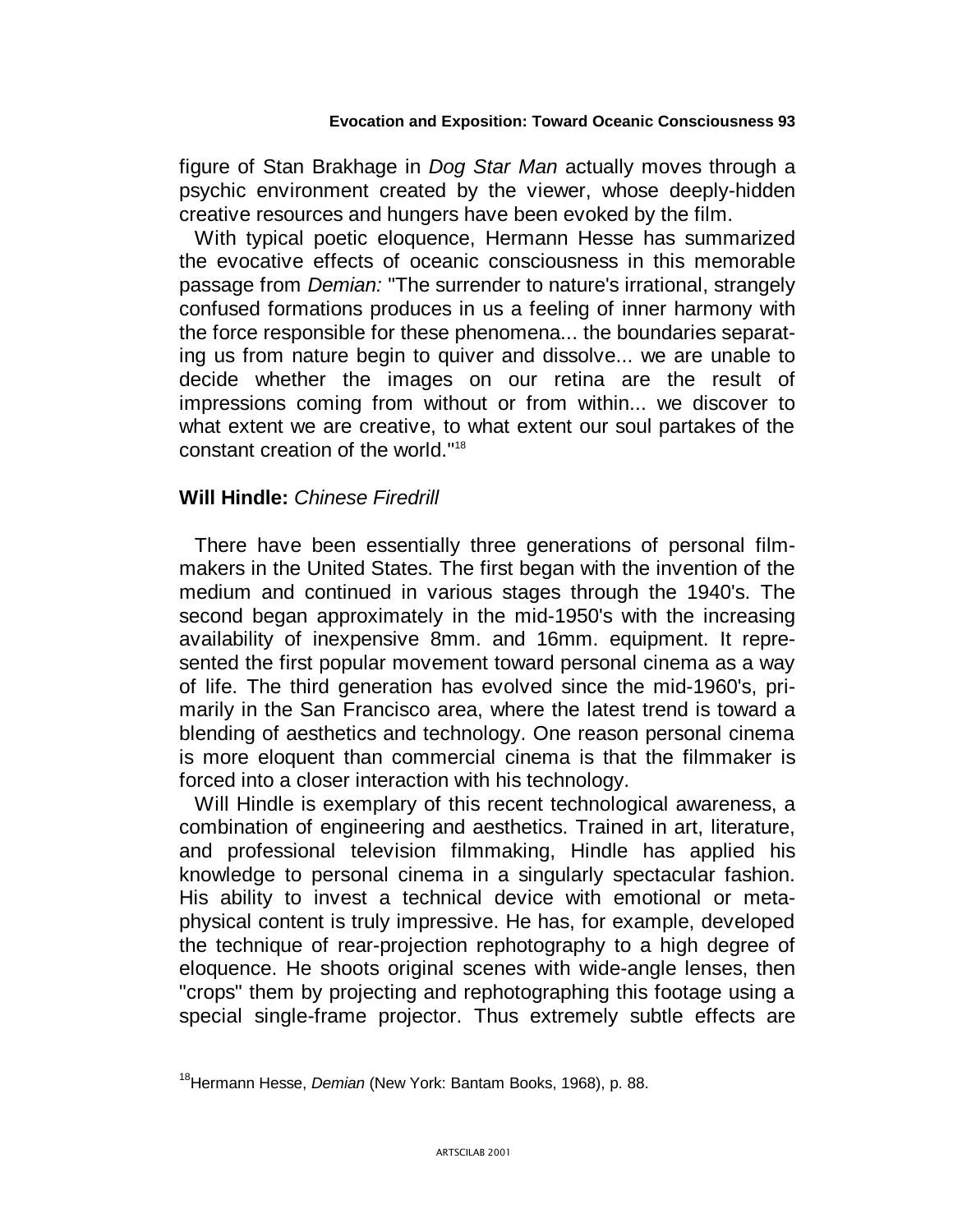

Will Hindle: *Chinese Firedrill.* 1968. 16mm. Color. 24 min. *"*We discover to what extent our soul partakes of the constant creation of the world."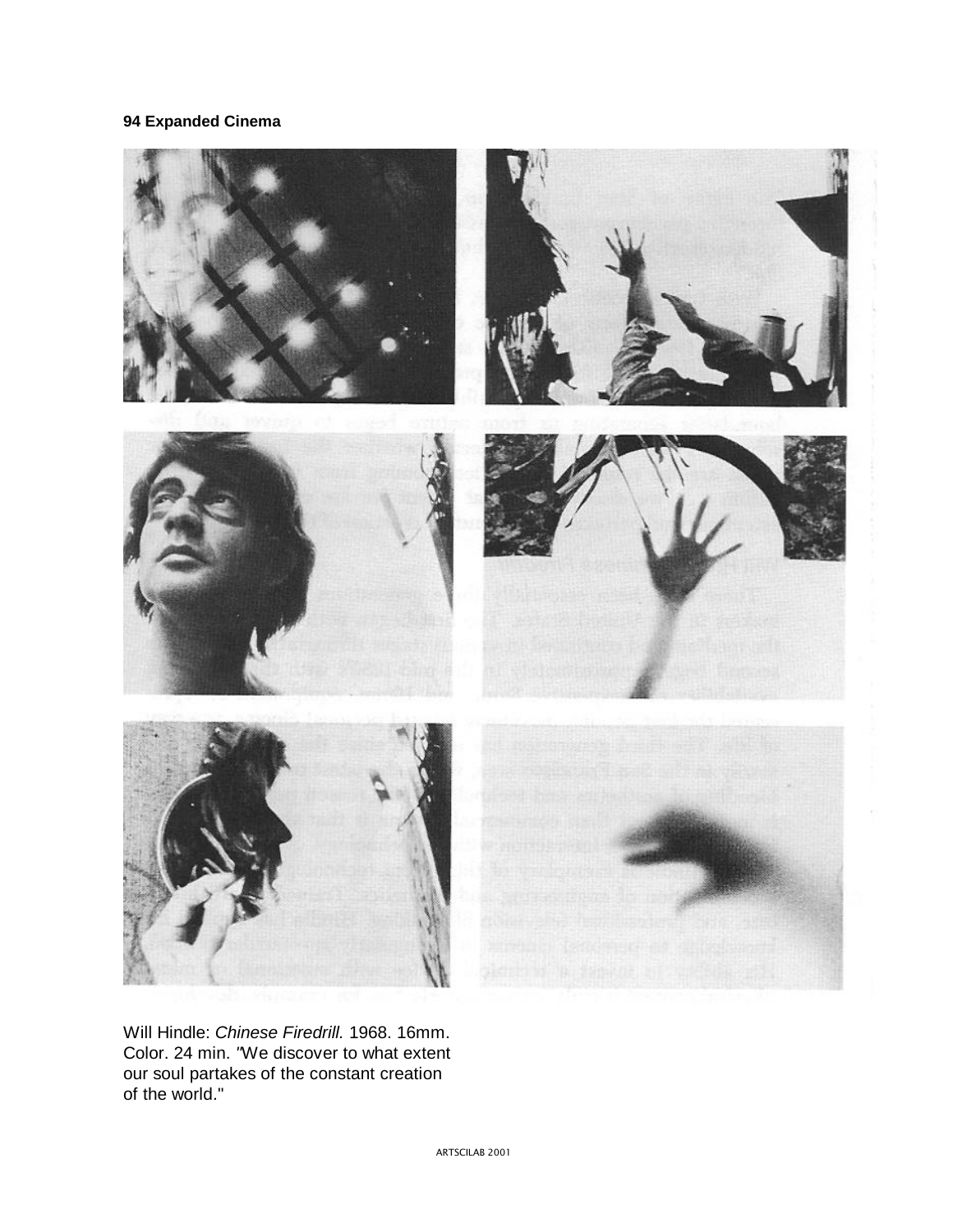achieved that would be prohibitively expensive, if not impossible, if done through conventional laboratory optical printing.

Although many synaesthetic films are wonderfully evocative, Hindle's recent works are especially notable for their ability to generate overwhelming emotional impact almost exclusively from cinematic technique, not thematic content. Hindle has an uncanny talent for transforming spontaneous unstylized reality into unearthly poetic visions, as in *Billabong* (1968), a wordless impressionistic "documentary" about a boy's camp in northern California, and *Watersmith*  (1969), a spectacular visual fantasy created from footage of an Olympic swimming team at practice.

*Chinese Firedrill,* unique in Hindle's work, was prestylized and "performed" almost in the traditional sense of a scripted, directed, and acted movie. The difference is that Hindle used the images not for their symbolic or theatrical content but as ingredients of an almost iconographic nature, to be compounded and manipulated through the process of the medium. Although there are "actors" (Hindle plays the principal role), there is no characterization. Although there are sets, we're not asked to suspend our disbelief.

*Chinese Firedrill* is a romantic, nostalgic film. Yet its nostalgia is of the unknown, of vague emotions, haunted dreams, unspoken words, silences between sounds. It's a nostalgia for the oceanic present rather than a remembered past. It is total fantasy; yet like the best fantasies— *8½, Beauty and the Beast, The Children of Paradise—* it seems more real than the coldest documentary. The "action" occurs entirely within the mind of the protagonist, who never leaves the small room in which he lives. It's all rooms everywhere, all cubicles wherever we find man trapped within his dreams. Through the door/mirror is the beyond, the unreachable, the unattainable, the beginning and the end. Not once in the film's twenty minutes can we pinpoint a sequence or action that might be called "dramatic" in the usual sense. Yet almost immediately an overwhelming atmosphere of pathos is generated. There are moments of excruciating emotional impact, not from audience manipulation but from Hindle's ability to realize metaphysical substance, stirring the inarticulate conscious. Every effort is made to distance the viewer, to keep us aware of our perceptions, to emphasize the purely cinematic as opposed to the theatrical.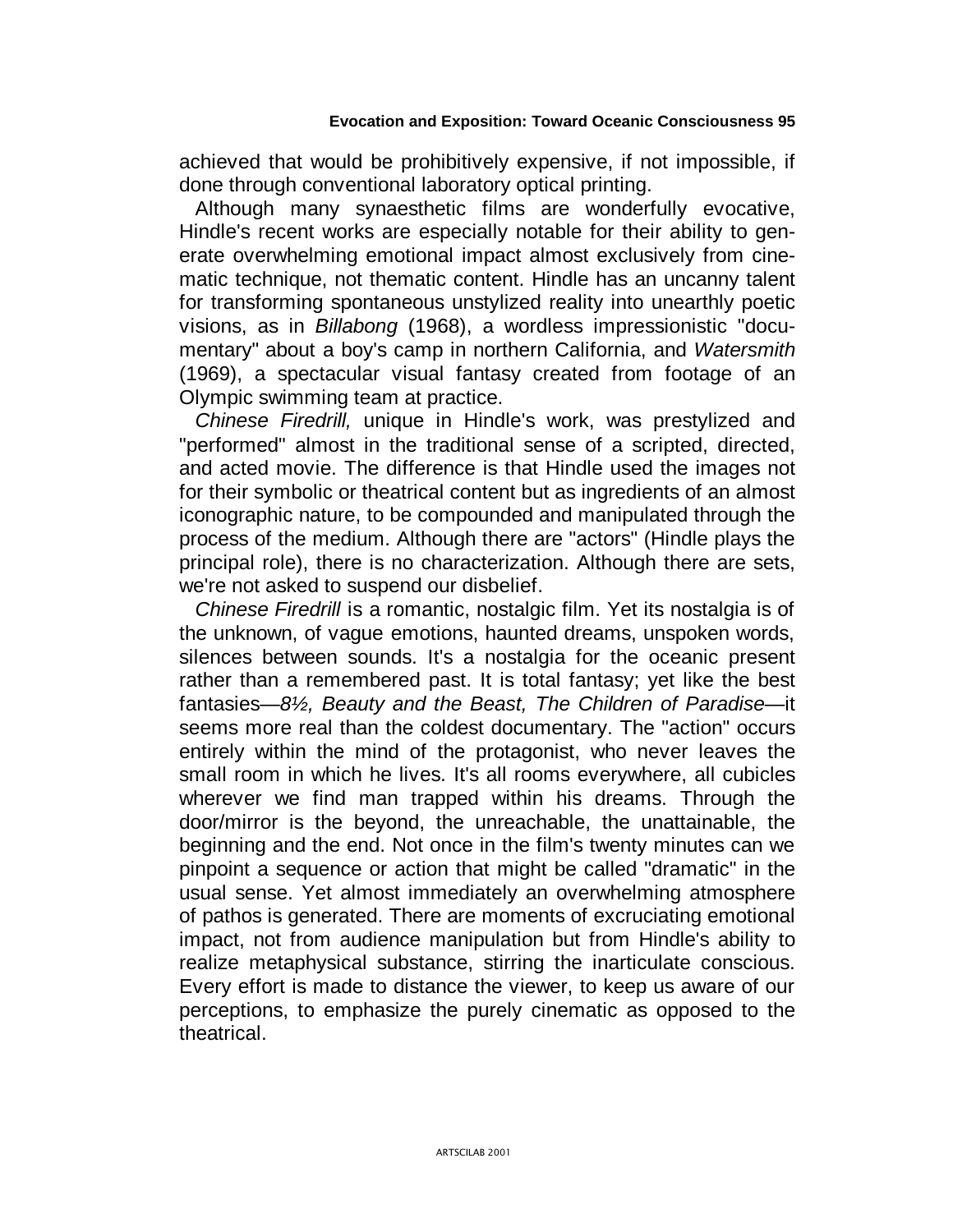We find Hindle kneeling on the floor of his surrealistic room stuffing thousands of IBM cards into boxes. Over this we hear a strange monologue of fragmented words and sentences in an odd foreign accent. This is punctuated by fierce thunderclaps and howling wind that evolve into ethereal music and tinkling bell sounds. Periodically the screen is slashed across with blinding white flashes while the central images constantly are transformed through lap-dissolves and multiple superimpositions. There are flash-forwards of images to be encountered later, though we don't recognize them and therefore don't interpret them. We see nude lovers, a small boy bathing, a beautiful woman with candles, a huge eyeball, a battery of glaring lights. These are noted for their inherent psychological connotations and not as narrative devices.

The most memorable sequence of *Firedrill,* possibly one of the great scenes in the history of film, involves Hindle lying in anguish on his floor and slowly reaching out with one hand toward the glimmering void beyond his door. Suddenly a mirror-like reflection of his arm and hand appears on the opposite side of the mirror. When he removes his hand we see the vague shadowy figure of a nude woman silhouetted ghostlike, her skin sparkling. In slow motion the silhouette of a nude man enters from an opposite direction and the two gossamer figures embrace in a weightless ballet of graceful motion in some dream of bliss. In the film's final image, the haunted man has become a child once again, splashing in his bath in a series of freeze-frames that grow ever fainter until they vanish.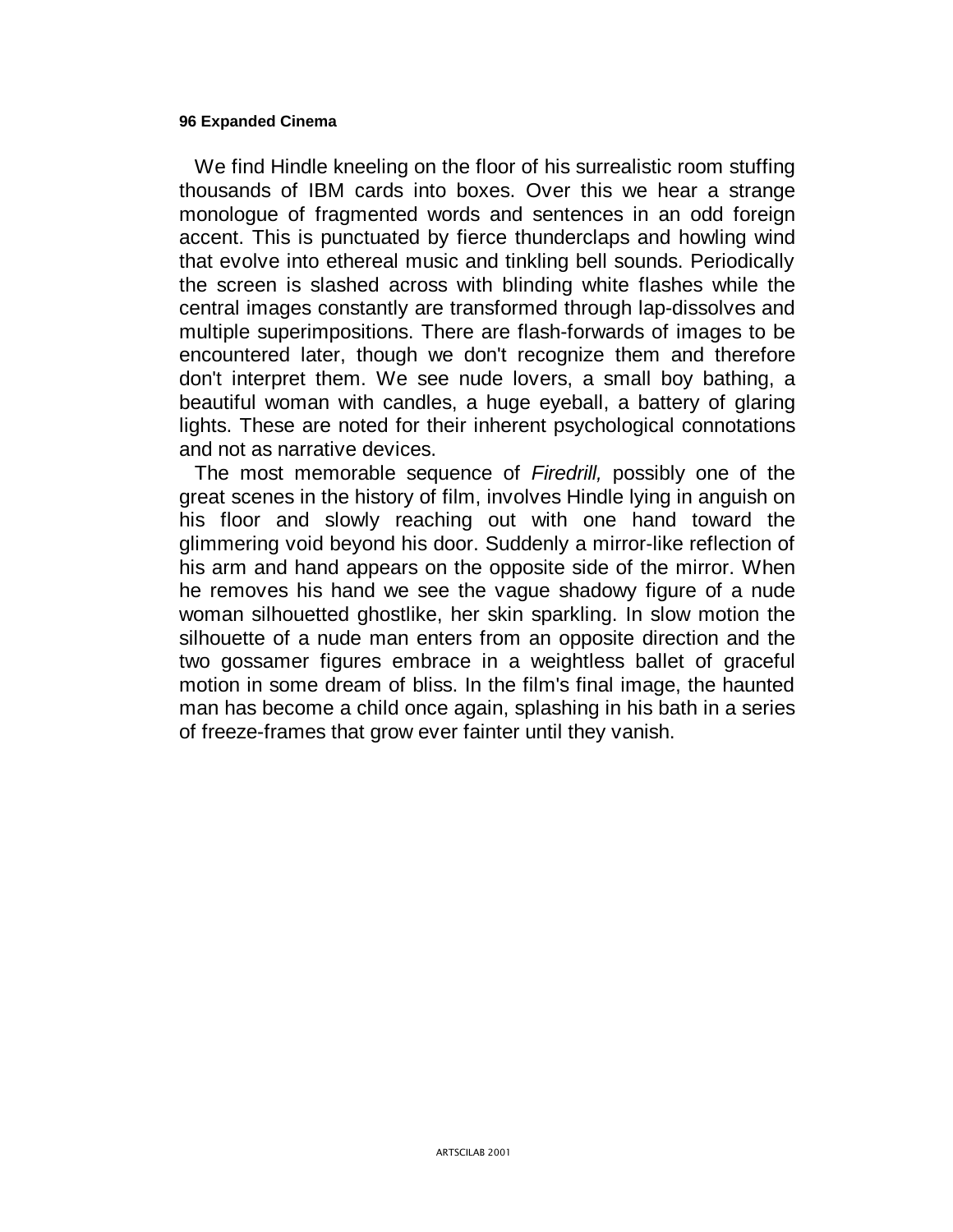# **Synaesthetics and Kinaesthetics: The Way of All Experience**

The term *kinetic* generally indicates motion of material bodies and the forces and energies associated with it. Thus to isolate a certain type of film as kinetic and therefore different from other films means we're talking more about forces and energies than about matter. I define *aesthetic* quite simply as: the manner of experiencing something. *Kinaesthetic,* therefore, is the manner of experiencing a thing through the forces and energies associated with its motion. This is called *kinaesthesia,* the experience of sensory perception. One who is keenly aware of kinetic qualities is said to possess a kinaesthetic sense.

The fundamental subject of synaesthetic cinema— forces and energies— cannot be photographed. It's not what we're seeing so much as the process and effect of seeing: that is, the phenomenon of experience itself, which exists only in the viewer. Synaesthetic cinema abandons traditional narrative because events in reality do not move in linear fashion. It abandons common notions of "style" because there is no style in nature. It is concerned less with facts than with metaphysics, and there is no fact that is not also metaphysical. One cannot photograph metaphysical forces. One cannot even "represent" them. One can, however, actually *evoke* them in the inarticulate conscious of the viewer.

The dynamic interaction of formal proportions in kinaesthetic cinema evokes cognition in the inarticulate conscious, which I call *kinetic empathy.* In perceiving kinetic activity the mind's eye makes its empathy-drawing, translating the graphics into emotionalpsychological equivalents meaningful to the viewer, albeit meaning of an inarticulate nature. "Articulation" of this experience occurs in the perception of it and is wholly nonverbal. It makes us aware of fundamental realities beneath the surface of normal perception: forces and energies.

## **Patrick O'Neill:** *7362*

New tools generate new images. In the historical context of image-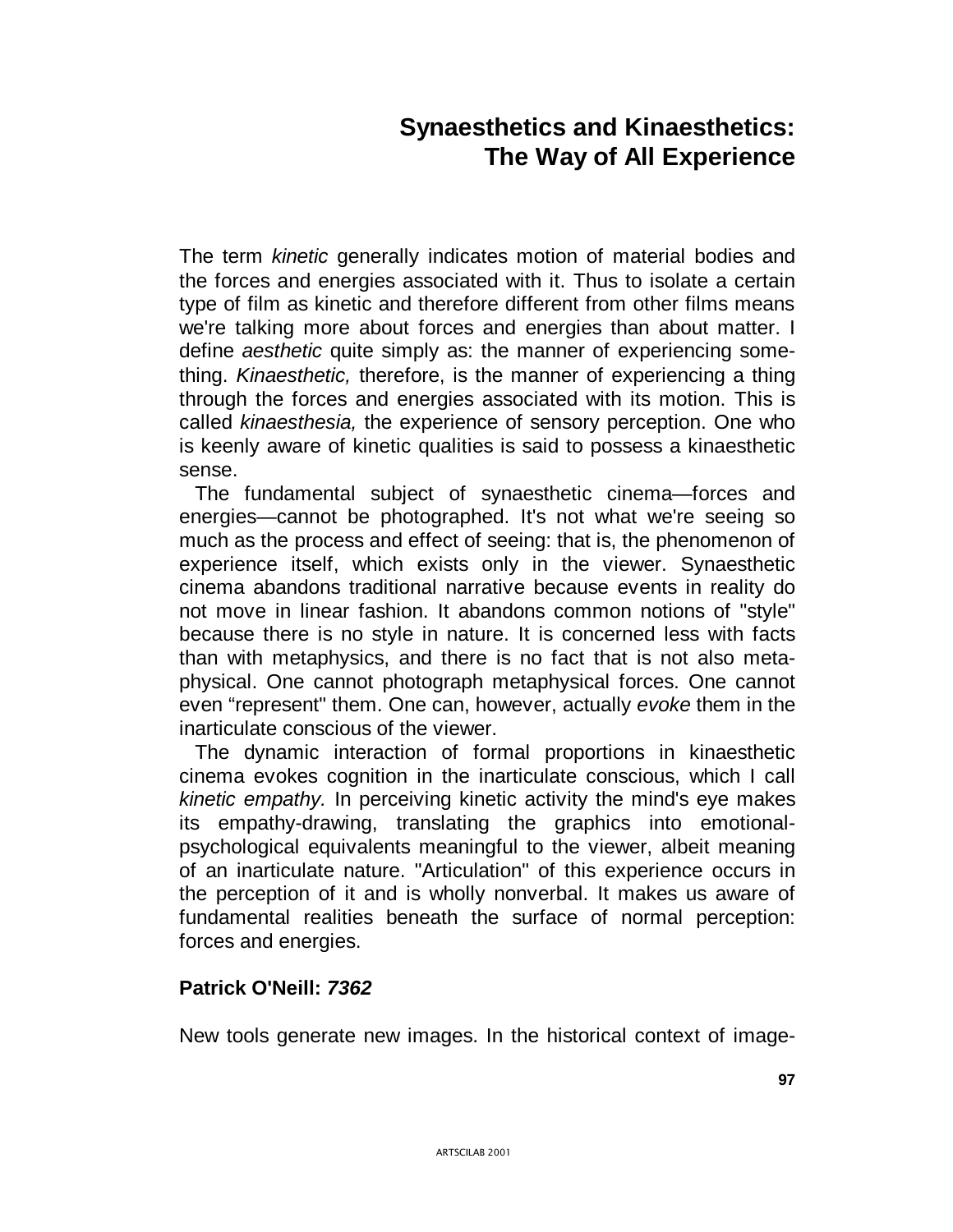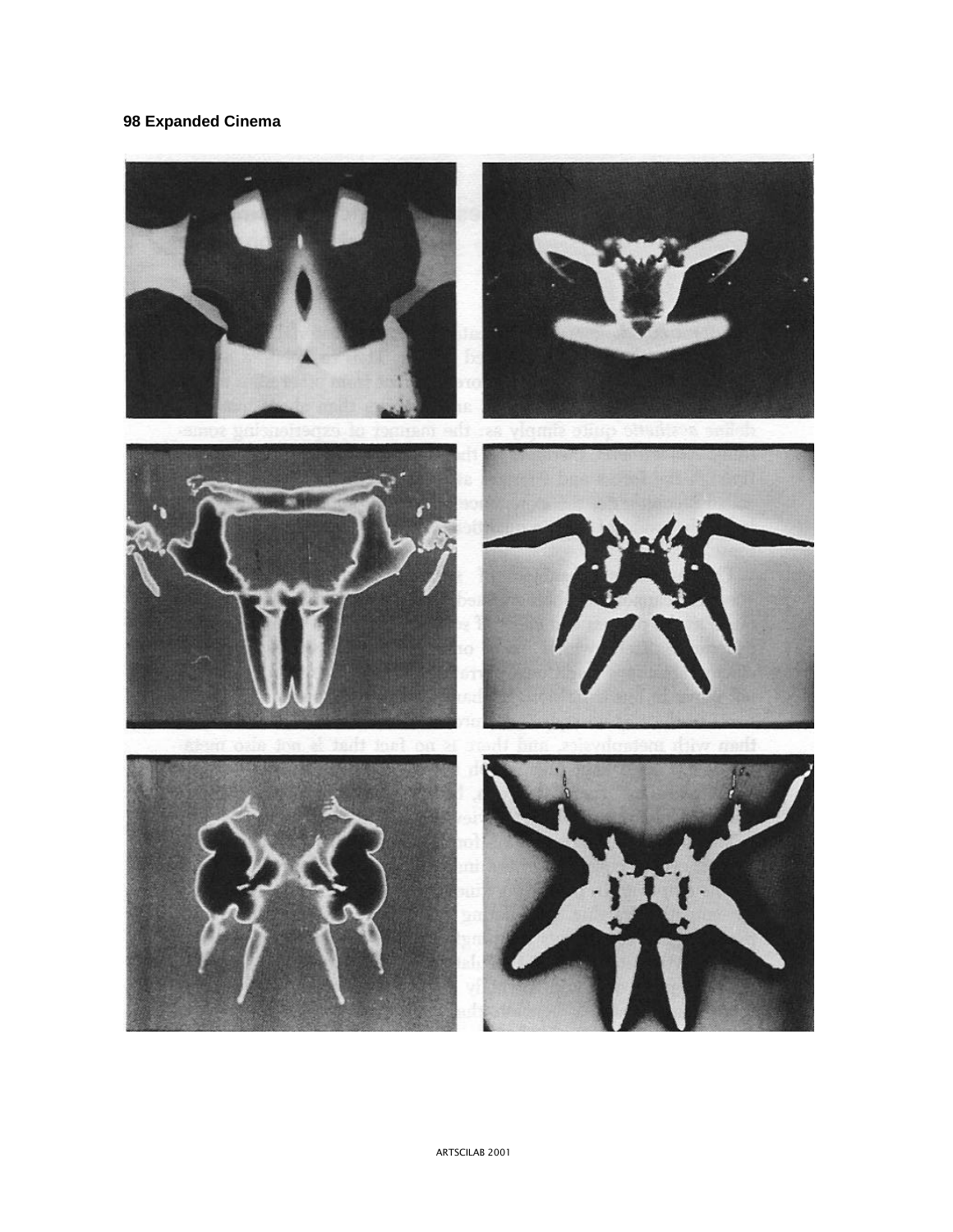#### **Synaesthetics and Kinaesthetics: The Way of All Experience 99**

making, the cinema is a new tool. *7362* is among the few purely cinematic images to evolve from this new seventy-year-old tool. All the visual arts are moving toward the cinema. Artists like Frank Stella or Kenneth Noland have been credited as significant painters within the last decade because they kept the game going. One is impressed that they merely discovered new possibilities for a twodimensional surface on stretchers. But the possibilities are so narrow today that soon there will be nowhere to go but the movies.

Pat O'Neill is a sculptor with a formal background in the fine arts. Like Michael Snow, also a sculptor, O'Neill found unique possibilities in the cinema for exploration of certain perceptual concepts he had been applying to sculpture and environmental installations. *7362*, made some five years ago, was the first of many experiments with the medium as a "sculptural" device. The term is intended only as a means of emphasizing the film's kinetic qualities.

*7362* was named after the high-speed emulsion on which it was filmed, emphasizing the purely cinematic nature of the piece. O'Neill photographed oil pumps with their rhythmic sexual motions. He photographed geometrical graphic designs on rotating drums or vertical panels, simultaneously moving the camera and zooming in and out. This basic vocabulary was transformed at the editing table and in the contact printer, using techniques of high-contrast basrelief, positive/negative bi-pack printing and image "flopping," a Rorschach-like effect in which the same image is superimposed over itself in reverse polarities, producing a mirror-doubled quality.

The film begins in high-contrast black-and-white with two globes bouncing against each other horizontally, set to an electronic score by Joseph Byrd. This repetitive motion is sustained for several seconds, then fades. As though in contrast, the following images are extremely complex in form, scale, texture, and motion. Huge masses of mechanical hardware move ponderously on multiple planes in various directions simultaneously. The forms seem at times to be recognizable, at others to be completely nonobjective. Into this serial, mathematical framework O'Neill introduces the organic fluid lines of

Patrick O'Neill: *7362*.1965-66.16mm. Color, black and white. 11 min. "Human and machine interact with serial beauty, one form passing into another with delicate precision."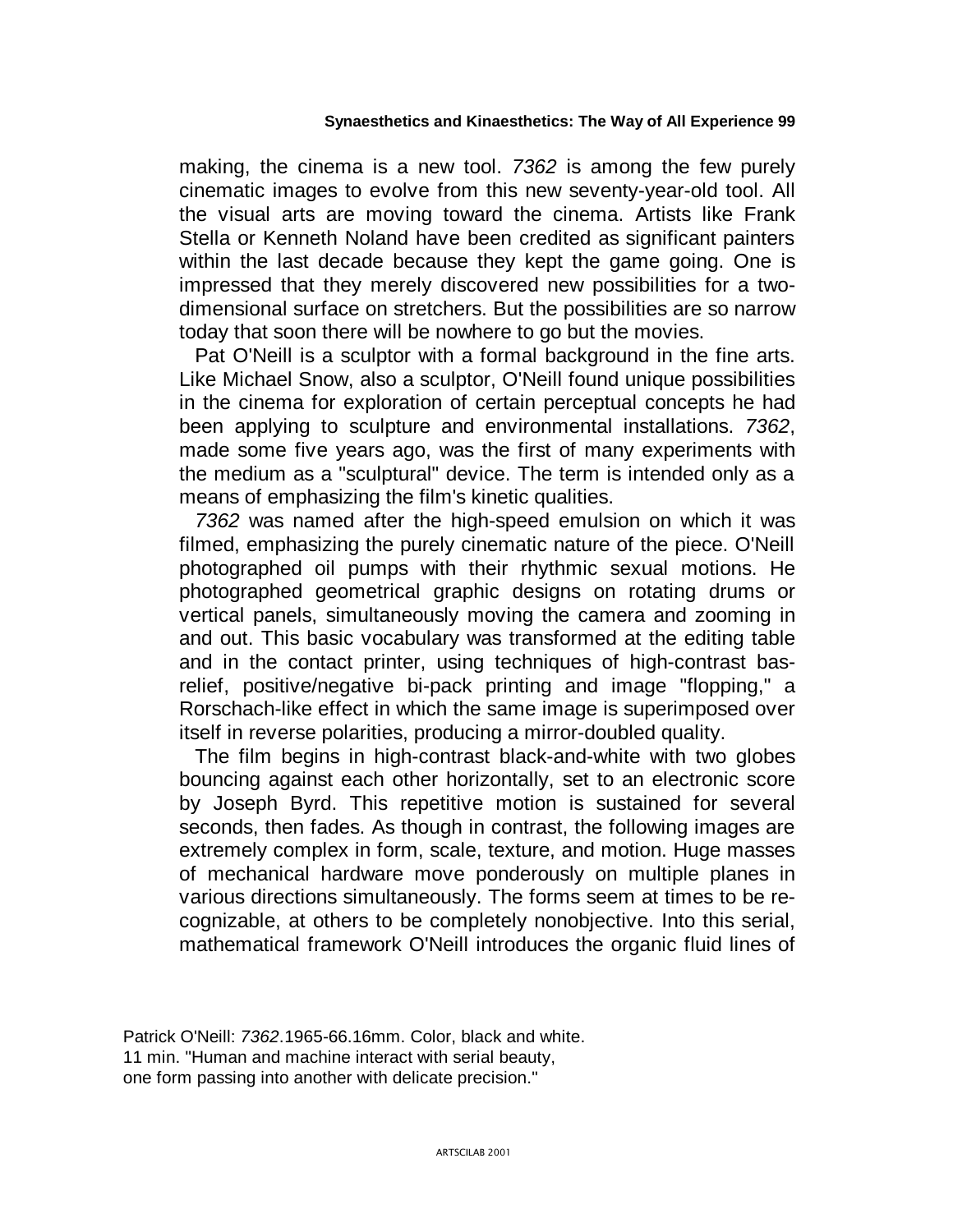the human body. He photographed a nude girl performing simple motions and processed this footage until she became as mechanical as the machinery. At first we aren't certain whether these shapes are human or not, but the nonrhythmic motions and asymmetrical lines soon betray the presence of life within a lifeless universe. Human and machine interact with serial beauty, one form passing into another with delicate precision in a heavenly spectrum of pastel colors.

### **John Schofill:** *XFilm*

The young Berkeley physicist John Schofill has exhibited a thorough and creative grasp of kineticism as regards the representational organic image. Although *XFilm* is a spectacular example of montage-as-collage, it does not ignore the conflicts of volume, scale, mass, and graphic direction that Eisenstein found so central to film form. Other physiological montage effects postulated by Eisenstein— metric, rhythmic, tonal, overtonal— also are used by Schofill not for any result that might resemble montage, but rather to generate an overpowering sense of kinaesthesia, or rushing dynamic force.

Through precise manipulation of individual frames and groups of frames, Schofill creates an overwhelming sense of momentum practically unequaled in synaesthetic cinema. There is almost a visceral, tactile impact to these images, which plunge across the field of vision like a dynamo. Yet they are punctuated with moments of restful quietude. It is a composition of point-counterpoint, the better to accentuate kinaesthetic content.

Schofill has developed a method of A-B-C-roll editing for superimpositions, adapted from Karel Reisz's methods of cutting single footage.19 It's a rhythmic concept, that is, a shot is divided into definite kinetic "beats." The kinetic activity begins, reaches a middle point, and ends. In triple superimpositions, the corresponding

19Karel Reisz, *The Techniques of Film Editing* (New York: Hastings House, 1968).

John Schofill: *XFilm.* 1967.16mm. Color. 14 min. "Images which plunge across the field of vision like a dynamo... punctuated with moments of restful quietude."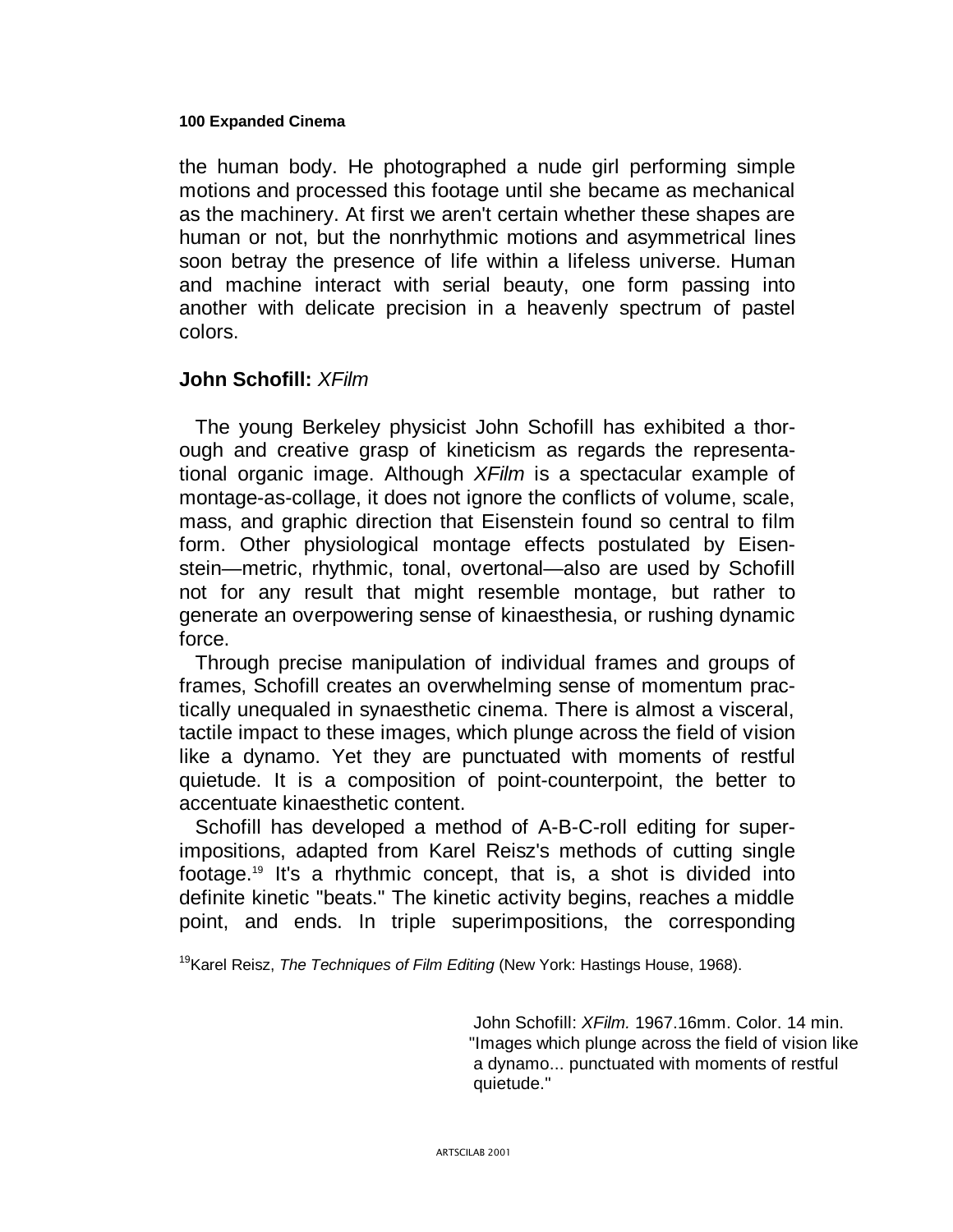## **Synaesthetics and Kinaesthetics: The Way of All Experience 101**

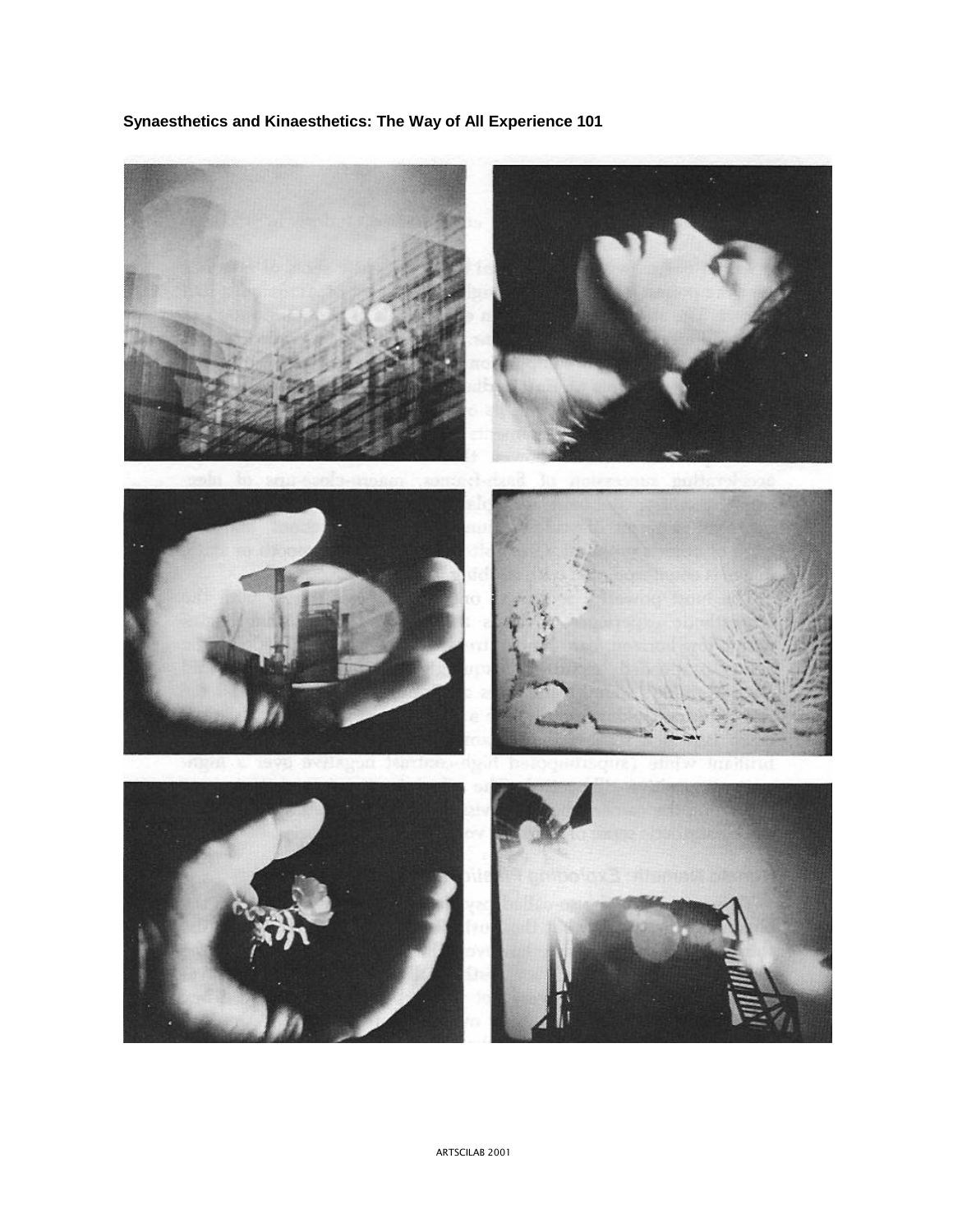rhythms of each piece of film are matched, fading in and out without abrupt cuts.

*XFilm* begins with quiet formal imagery: static shots of factories spewing poison into the sky, strongly reminiscent of Antonioni's *Red Desert.* The structures are seen in eight levels of superimposition of eight different zoom-lens positions. The sound track explodes with an extraordinary tape composition by Berkeley composer William Maraldo, a synthesis of East Indian and rock music that perfectly counterpoints the visuals with its own sense of dynamic thrust. We see a series of tableau statements in which a nude girl's cupped hand opens to reveal a flower, then a factory. Then begins an accelerating succession of flash-frames, macro-close-ups of electronic circuitry, tree bark, dirt, plants, human flesh. Each image is balanced in terms of scales, volumes, masses, directions, and textures of objects within it. Quite often a particularly smooth or static image is counterpointed with strobing flash-frames.

The most powerful sequence, one which deals purely with the kinaesthetic experience, involves a time-lapse sunset that begins with a low horizon, bare-limbed trees, and a blue sky. Suddenly the action is speeded: clouds and squiggly jet contrails rush up and over. Maraldo's sound track takes a spiraling, droning dive and the sun appears, sinking rapidly like a comet from upper left to lower right. Just as it reaches the horizon the foreground and trees flash brilliant white (superimposed high-contrast negative over a high-contrast positive silhouette). The effect is stunning. A train, approaching the camera, becomes visible as the sun fades, continuing the kinaesthetic sense of dynamic volumes and trajectories.

## **Ronald Nameth:** *Exploding Plastic Inevitable*

To some extent the so-called psychedelic discotheque was to the cinema of the sixties what the Busby Berkeley ballroom was to the thirties. In a larger sense, however, they are by no means in the same class either socially or aesthetically. The Berkeley extravaganzas, like Hollywood, were not places but states of mind. They generated their own ethos, their own aesthetic. They answered an obvious need for escape from the dreary hardships of the times. Life imitated art. But thirty years later Hollywood had degenerated to the point that it was, at best, an imitation of an imitation. The spate of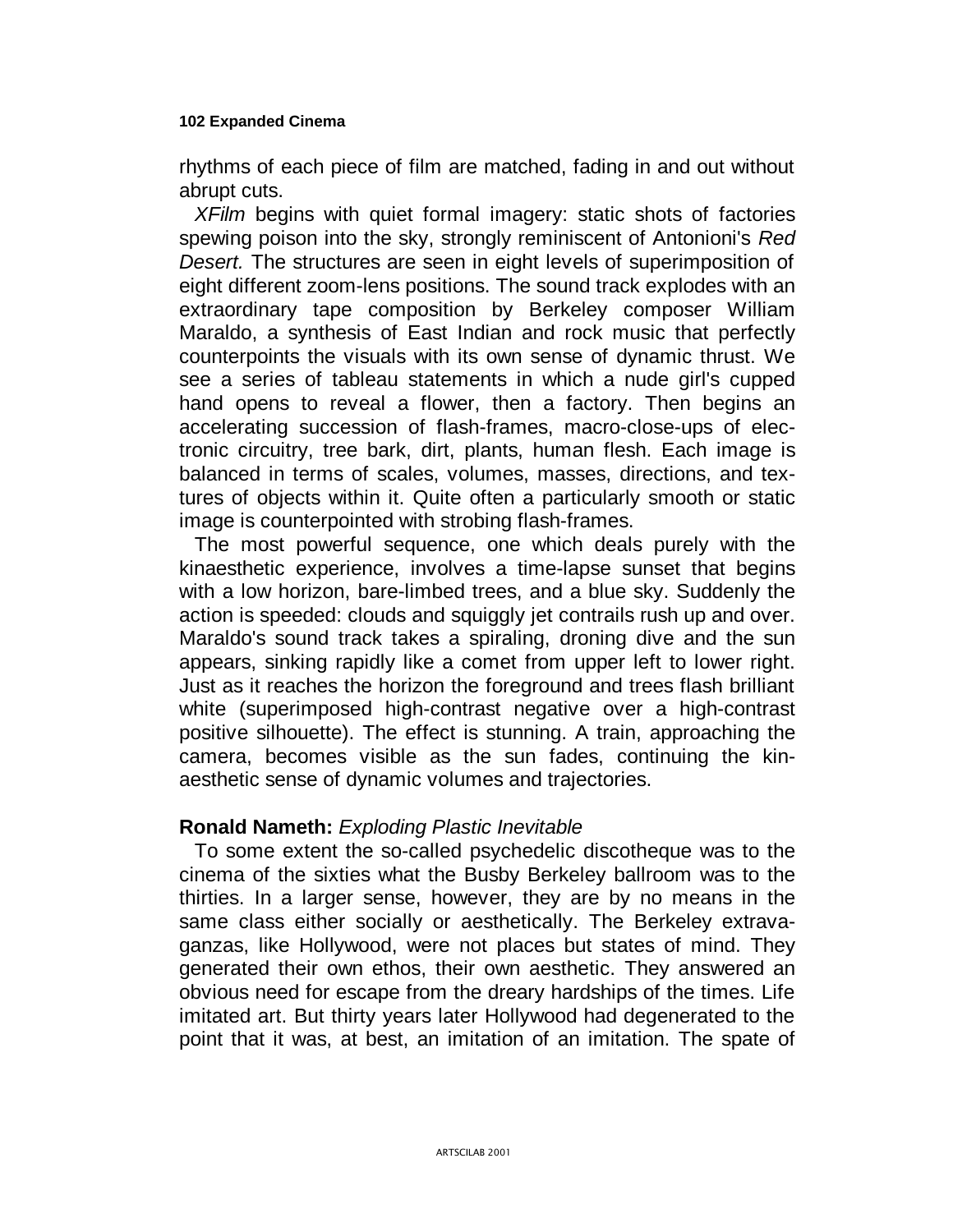"hip" Hollywood films, which began to appear after 1966, was about as socially significant as the various Kennedy assassination "souvenirs," and was proffered with the same exploitive streetvending zeal. Like all commercial entertainment, these films were *about* something rather than *being* something, and so were the discotheques they imitated.

Andy Warhol's hellish sensorium, the *Exploding Plastic Inevitable,* was, while it lasted, the most unique and effective discotheque environment prior to the Fillmore/Electric Circus era, and it is safe to say that the *EPI* has never been equaled. Similarly, Ronald Nameth's cinematic homage to the *EPI* stands as a paragon of excellence in the kinetic rock-show genre. Nameth, a colleague of John Cage in several mixed-media environments at the University of Illinois, managed to transform his film into something far more than a mere record of an event. Like Warhol's show, Nameth's *EPI is* an experience, not an idea.

In fact, the ethos of the entire pop life-style seems to be synthesized in Nameth's dazzling kinaesthetic masterpiece. Here, form and content are virtually synonymous, and there is no misunderstanding what we see. It's as though the film itself has exploded and reassembled in a jumble of shards and prisms. Gerard Malanga and Ingrid Superstar dance frenetically to the music of the Velvet Underground (*Heroin, European Son,* and a quasi-East Indian composition), while their ghost images writhe in Warhol's *Vinyl*  projected on a screen behind. There's a spectacular sense of frantic uncontrollable energy, communicated almost entirely by Nameth's exquisite manipulation of the medium.

*EPI* was photographed on color and black-and-white stock during one week of performances by Warhol's troupe. Because the environment was dark, and because of the flash-cycle of the strobe lights, Nameth shot at eight frames per second and printed the footage at the regular twenty-four fps. In addition he developed a mathematical curve for repeated frames and superimpositions, so that the result is an eerie world of semi-slow motion against an aural background of incredible frenzy. Colors were superimposed over black-and-white negatives, and vice-versa. An extraordinary off-color grainy effect resulted from pushing the ASA rating of his color stock; thus the images often seem to lose their cohesiveness as though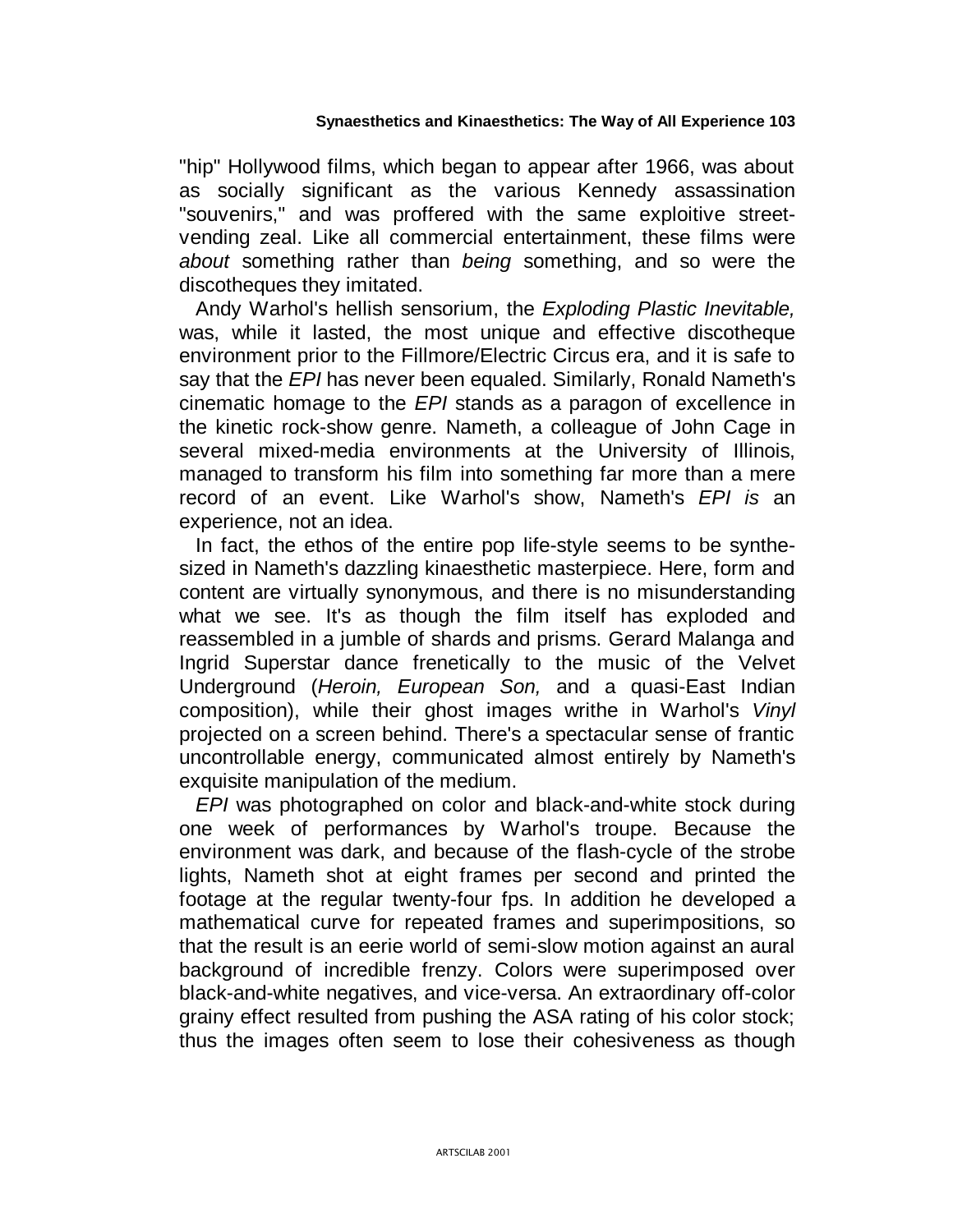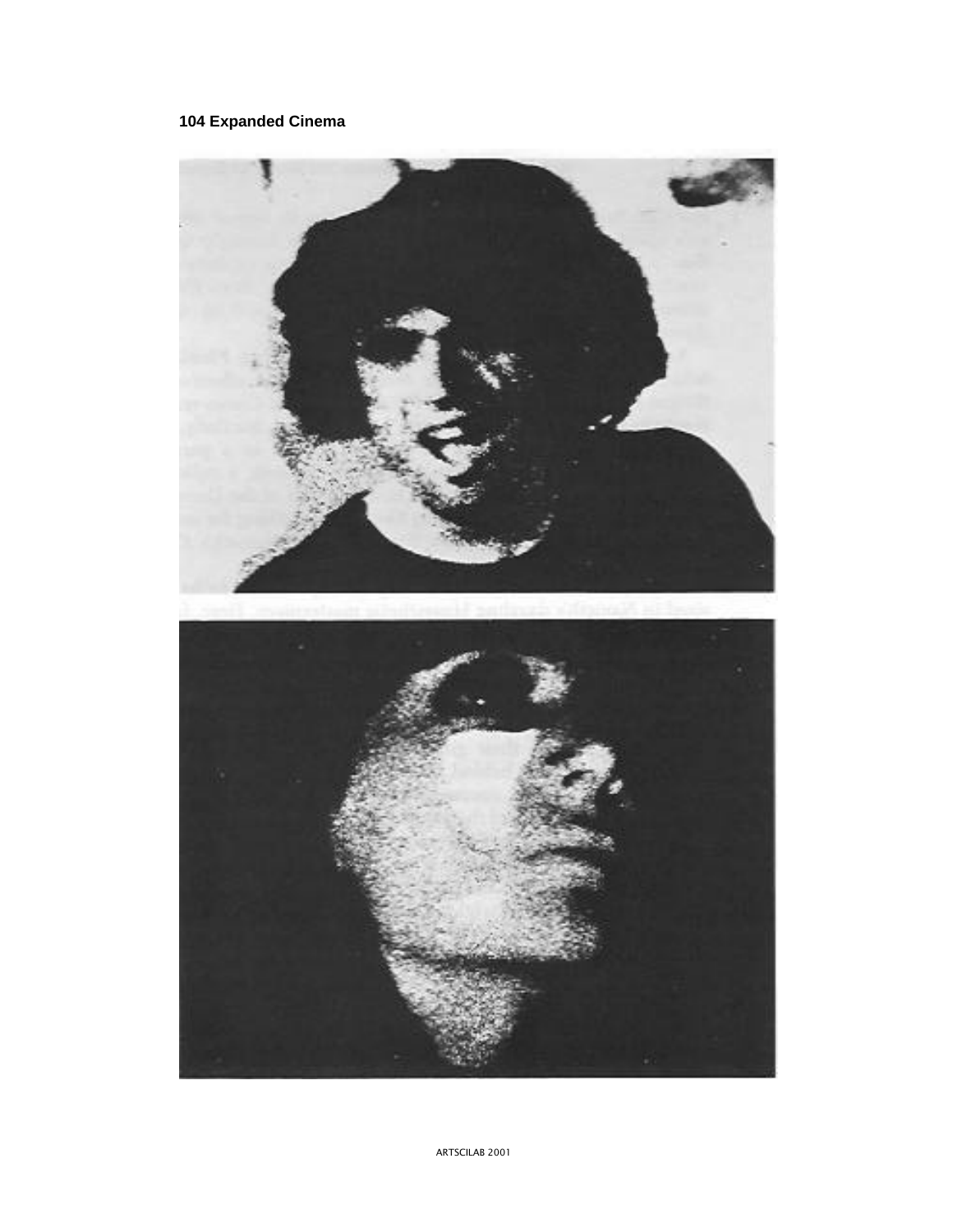#### **Synaesthetics and Kinaesthetics: The Way of All Experience 105**

wrenched apart by the sheer force of the environment.

Watching the film is like dancing in a strobe room: time stops, motion retards, the body seems separate from the mind. The screen bleeds onto the walls, the seats. Flak bursts of fiery color explode with slow fury. Staccato strobe guns stitch galaxies of silverfish over slow-motion, stop-motion close-ups of the dancers' dazed ecstatic faces. Nameth does with cinema what the Beatles do with music: his film is dense, compact, yet somehow fluid and light. It is extremely heavy, extremely fast, yet airy and poetic, a mosaic, a tapestry, a mandala that sucks you into its whirling maelstrom.

The most striking aspect of Nameth's work is his use of the freezeframe to generate a sense of timelessness. Stop-motion is literally the death of the image: we are instantly cut off from the illusion of cinematic life— the immediacy of motion— and the image suddenly is relegated to the motionless past, leaving in its place a pervading aura of melancholy. Chris Marker's *La Jetée,* Peter Goldman's *Echoes of Silence,* and Truffaut's *400 Blows* are memorable for the kind of stop-frame work that Nameth raises to quintessential beauty. The final shots of Gerard Malanga tossing his head in slow motion and freezing in several positions create a ghostlike atmosphere, a timeless and ethereal mood that lingers and haunts long after the images fade. Using essentially graphic materials, Nameth rises above a mere graphic exercise: he makes kinetic empathy a new kind of poetry.

**Ronald Nameth:** *Andy Warhol's Exploding Plastic Inevitable.* 1966.16mm. Color, black and white. 30 min. "An eerie world of semi-slow motion against an aural background of incredible frenzy. He makes kinetic empathy a new kind of poetry."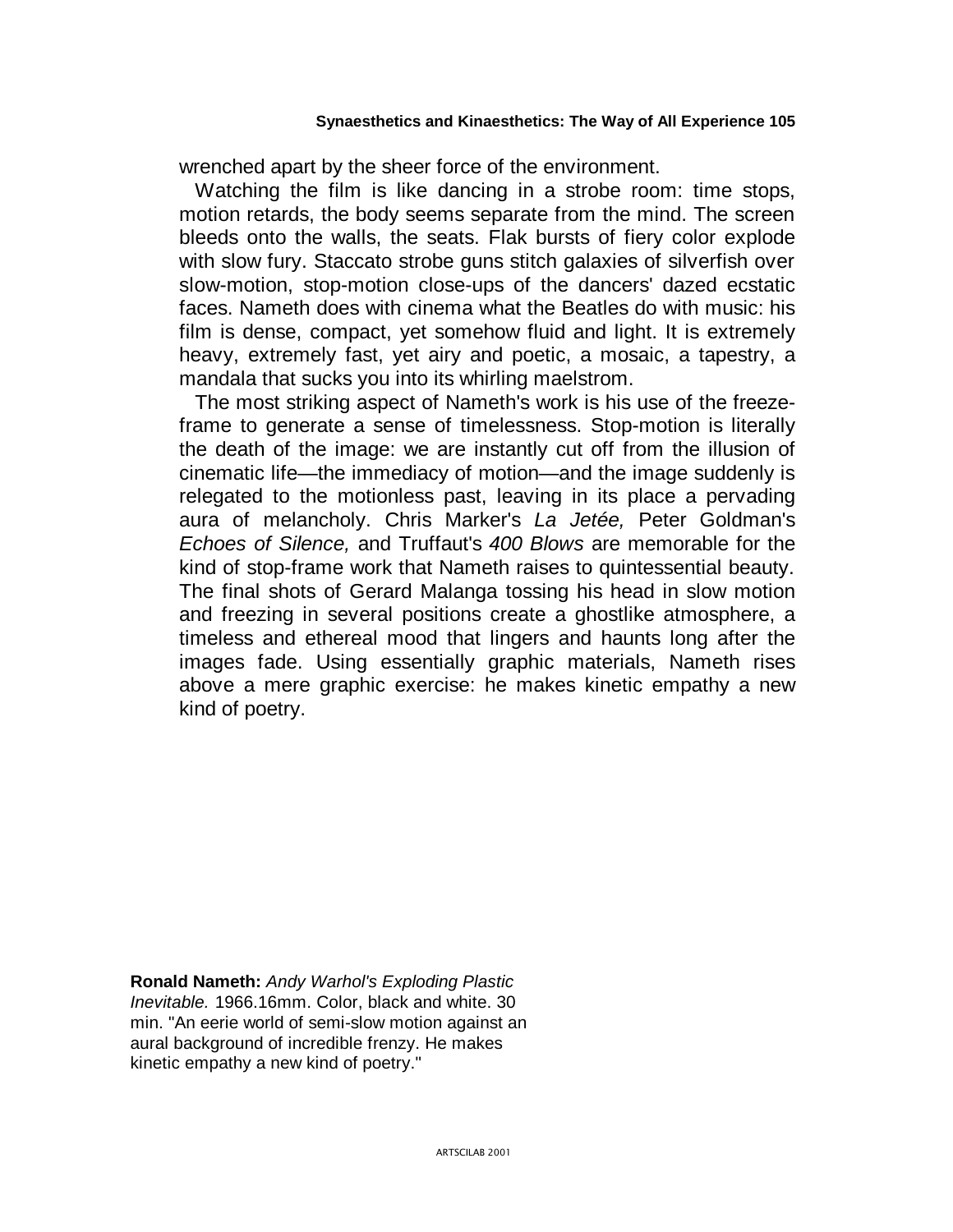# **Mythopoeia: The End of Fiction**

"If what we see depicted had been really the truth, successfully created in front of the camera, the film would cease to exist because it would cease, by the same token, to be a myth."

### ANDRÉ BAZIN

In 1934 Erwin Panofsky wrote: "To pre-stylize reality prior to tackling it amounts to dodging the problem. The problem is to shoot and manipulate unstylized reality in such a way that the result has style." The problem that concerned Panofsky was how to work with the two qualities unique to cinema alone, not to be found in any other aesthetic medium.

The first is its ability to capture and preserve a picture of time. This is fine until the filmmaker wishes to comment upon or interpret the events he has captured. Thus we come to the second unique property of cinema, its aesthetic element: the ability to post-stylize natural reality. To understand this concept we must examine the three general purposes to which cinema historically has been applied: fiction, documentary, and *cinéma-vérité.*

Cinematic fiction should be understood as prestylized or manufactured reality that did not exist prior to the making of the film. The only true reality that remains in the finished film is the objective awareness of the stylization itself. That is to say, a theatrical scenario-based fiction film deals with a prestylized reality distilled and recorded through the personality of the writer, then visualized by the director, crew, and actors according to certain schemata. Not only is this not objective reality; it's not even the cohesive, unique reality of one artist's perception.

A documentary also deals with prestylized reality. The documentary filmmaker shifts and reorganizes unstylized material into a narrative form that explains that reality to the viewer. Thus a documentary is not an explanation of reality, but rather the reality of an explanation.

**106**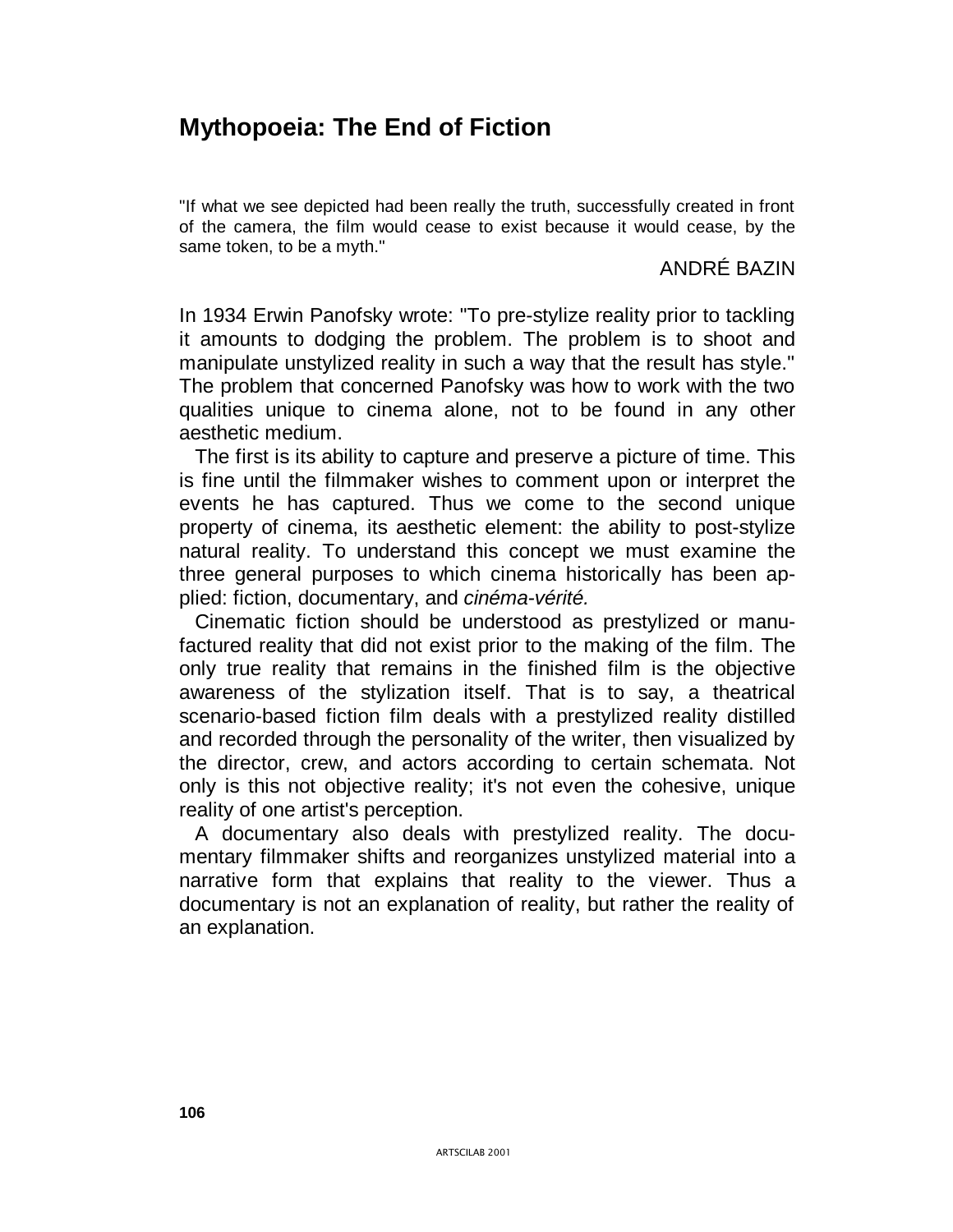*Cinéma-vérité,* or direct cinema, is based on recording actual unstylized reality as it exists at a particular moment before the camera. The filmmaker is never to intrude by directing the action or in any way alter the events taking place (that is, beyond the unavoidable alterations caused by his very presence). The filmmaker's refusal to intervene directly in the reality before his camera, and the resultant loosely-organized structure, bring this type of cinema closer to the truth of the way events move in actual reality.

Synaesthetic cinema is all and none of these. It is not fiction because, with a few exceptions, it is based wholly on unstylized reality. It is not documentary because the reality is not organized into an explanation of itself. And it is not *cinéma-vérité* because the artist shoots and manipulates his unstylized reality in such a way that the result has style.

This process, best described as "post-stylization," is accomplished through cinematic equivalents of the four historical styles of art: realism, surrealism, constructivism, and expressionism.

Cinematic realism already has been defined as *Cinéma-vérité* capturing and preserving a picture of time as perceived through unstylized events.

Cinematic surrealism is achieved by the juxtaposition of unstylized elements so incongruous and remote that close proximity creates an extra dimension, a psychological reality that arises out of the interface.

Cinematic constructivism, as we've discussed it, actually is the universal subject of synaesthetic cinema: a constructivist statement, a record of the process of its own making.

Cinematic expressionism involves the deliberate alteration or distortion of unstylized reality, either during photography with lenses, filters, lights, etc., or after photography with optical printing, painting, or scratching on film.

Post-stylization of unstylized reality results in an experience that is not "realistic" but neither is it "fiction" as generally understood, because none of the elements is altered or manufactured prior to filming. In essence a myth is created, a myth born out of the juxtapositions of the paradoxes of reality. Webster defines myth as a story that "serves to unfold part of the world view of a people or explain a practice, belief, or natural phenomenon." The natural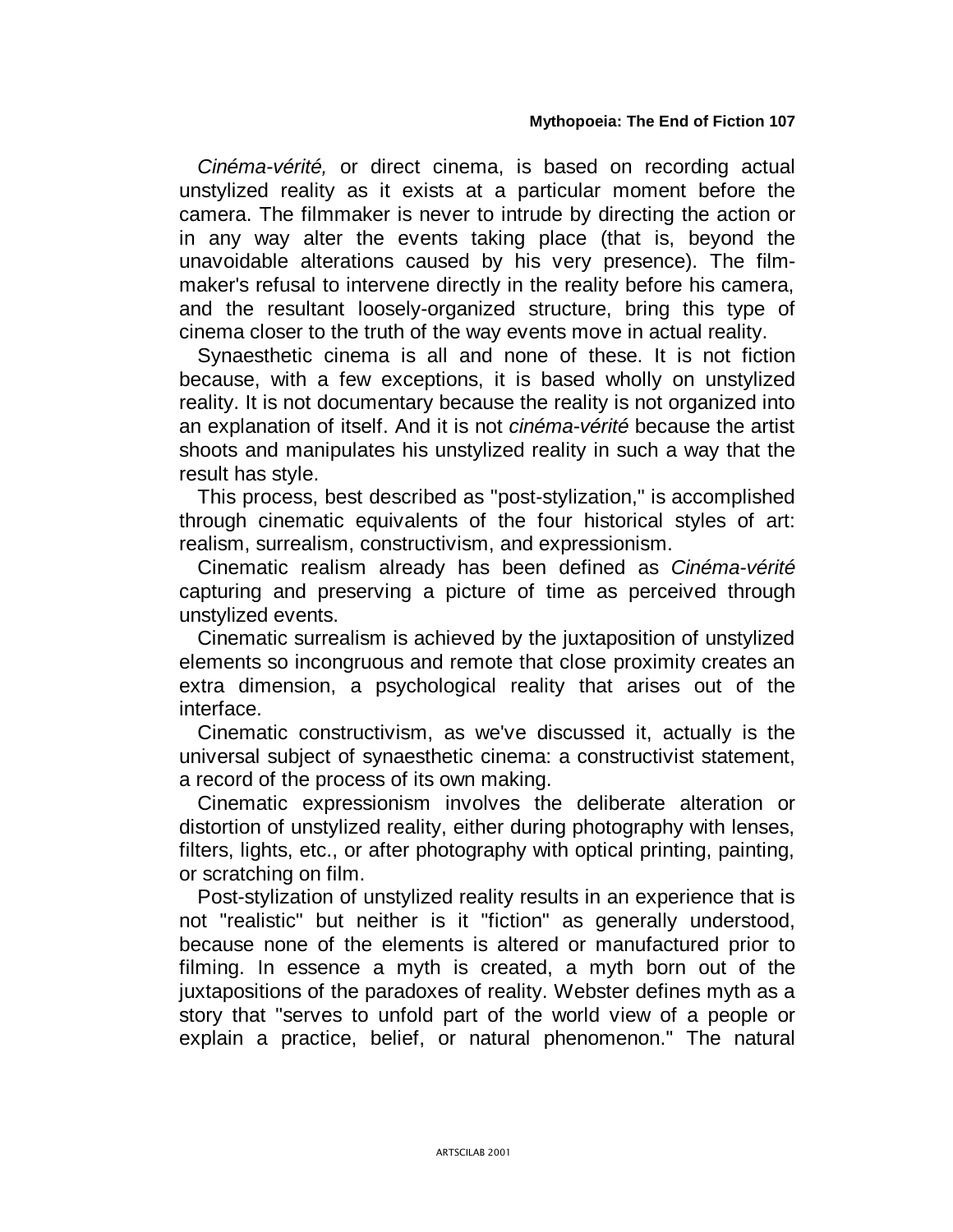phenomenon explained by synaesthetic cinema is the filmmaker's consciousness. It is a documentary of the artist's perception. Since this is not a physical reality, it must be a metaphysical reality, that is, a myth. In the approximation of this intangible, however, the artist's language is reality, not fiction. What we see on the screen is not an act. True, it's processed through the medium until it no longer is objective reality, but it is nonetheless real. This is *mythopoeic reality.*  In one sense it renders fiction obsolete.

At the beginning of *Alphaville,* Jean-Luc Godard states: "There are times when reality becomes too complex for communication. But legend gives it a form by which it pervades the whole world." This is the legitimate role of fiction: to establish a framework that provides insights into otherwise inaccessible areas of the living present. But most insights inherent in fiction as the simulation of objective reality have been absorbed by the collective consciousness. The structure of the system is an index of the performance that may be expected from that system: the simulation of reality has delivered its maximum performance; it no longer benefits us as it has in the past.

Obviously, filmmakers will continue to prestylize reality; in one sense the very nature of art is the rearrangement of the environment for greater advantage to humanity. Yet this prestylization will not be so clearly separated from "reality" as it has been. Because of technology, we have now reached the point at which it is possible to manipulate reality itself in order to create new legends. It may be that insights most relevant to contemporary society will be achieved primarily through this language.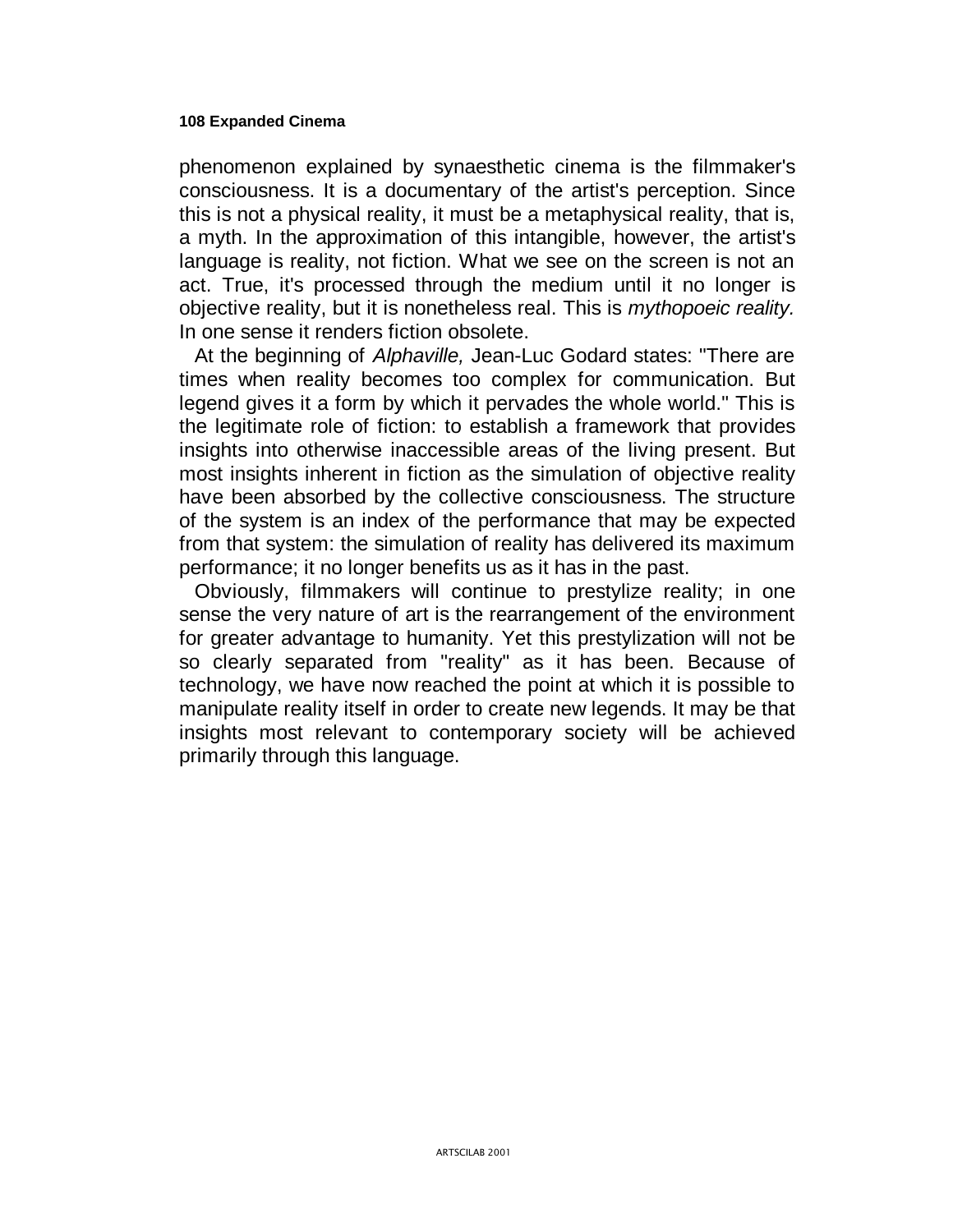# **Synaesthetics and Synergy**

Synaesthetic cinema by definition includes many aesthetic modes, many "ways of knowing," simultaneously omni-operative. The whole, however, is always greater than the sum of its parts. This is a result of the phenomenon called *synergy.* Synergy is the behavior of a system unpredicted by the behavior of any of its parts or subassemblies of its parts. This is possible because there is no a priori dependency between the conceptual and design information (i.e., the energy) of the individual parts. The existence of one is not requisite on the presence of another. They are harmonic opposites. In physics this is known as the Theory of Complementarity: the logical relation between two descriptions or sets of concepts which, though mutually exclusive, are nevertheless both necessary for a complete knowledge of the phenomenon.

Dramatic narrative cinema is antisynergetic. Individual parts of linear drama predict the behavior of the whole system. For a genre to exist it must include parts that are integral to the a priori purpose of the system. As E. H. Gombrich has demonstrated, the function of its "words" must remain constant and predictable. To gratify conditioned needs for formula stimulus, the commercial entertainment film must follow prescribed rules that predict the whole system of conflictcrisis-resolution.

We have seen, however, that the behavior of a conflict or game is always governed by its weakest moment, which is equivalent to the notion of a chain being only as strong as its weakest link. This idea, however, presupposes a linear chain under opposing vectors of stress, i.e., narrative drama. Fuller: "We tend to think it is logical to say that a chain is no stronger than its weakest link— which immediately is thrown out of validity when we join the other end of the chain back on itself. We think a chain ought to be just an infinite line rather than a circle because we inherited the Greek concepts of linear and plane geometry [which] imposed the concept of an infinite surface and the infinite line as logical to the then-prevalent belief that the earth was flat... However, in nature all the lines are completely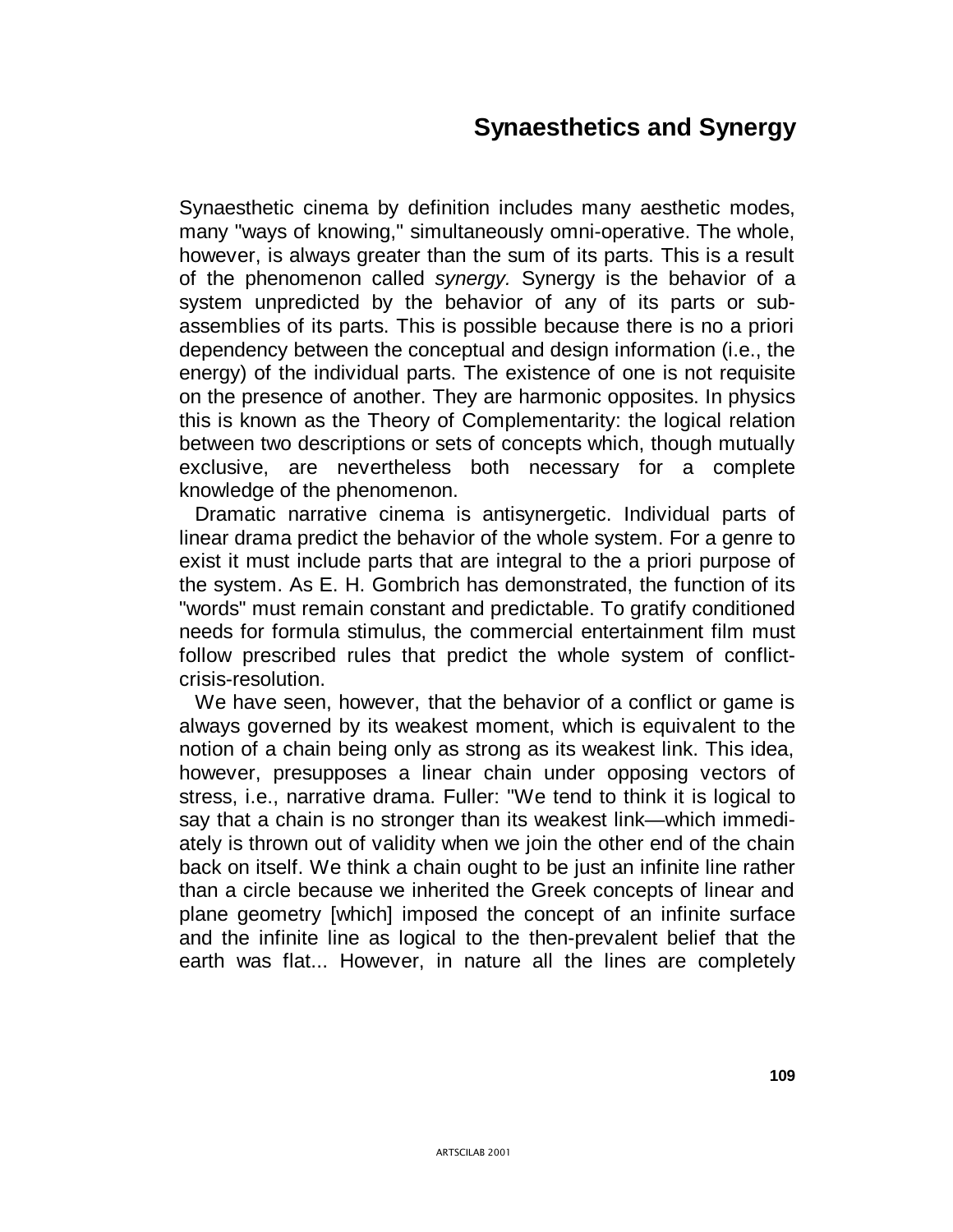curved and all chains do eventually return upon themselves."<sup>20</sup>

The malfunction or absence of any one element in a linear narrative constitutes a break in the system and relinquishes the system's hold over the viewer's consciousness. But synaesthetic synergy is possible only when the parts behave with integrity and without self-consciousness. If the metals in chrome-nickel steel tried to retain their individuality, the synergetic effect of tripling the tensile strength through alloy would never occur. Fuller has noted that the individual tensile strengths of chromium, nickel, and iron are in the approximate range of 70,000, 80,000, and 60,000 pounds per square inch respectively. Yet in alloy they yield 300,000 psi tensile strength, which is five times as strong as its weakest link and four times as strong as its strongest link.

The entertainer makes a package that is equal to the sum of its separate parts; the artist fuses his parts into an alloy greater than its ingredients. That is, synaesthetic synergy does not tend toward greater complexity, but rather produces an effect that in physics is known as *elegant simplicity.* An elegantly simple construction accomplishes that which previously required many different mechanisms, either physical or metaphysical. Recent revolutionary concepts in biology are an example. John McHale: "The DNA/RNA mechanism construct renders obsolete an enormous number of separate 'biological facts' and relates biology via biochemistry to biophysics— and thence to a more elegantly simple configuration of structural hierarchies as extending outward from the micro-nucleus through the median range of ordinary perception towards macrostructural hierarchies at the level of galaxies."<sup>21</sup>

Let us briefly review what we mean by synergy as applied to the cinema. We have learned that synaesthetic cinema is an alloy achieved through multiple superimpositions that produce syncretism. Syncretism is a total field of harmonic opposites in continual metamorphosis; this metamorphosis produces a sense of kinaesthesia that evokes in the inarticulate conscious of the viewer recognition of an overall pattern-event that is in the film itself as well as the

<sup>20</sup>R. Buckminster Fuller, *Ideas and Integrities* (New York: Collier Books, 1969), p. 65. <sup>21</sup>McHale, "Knowledge Implosion," *Good News.*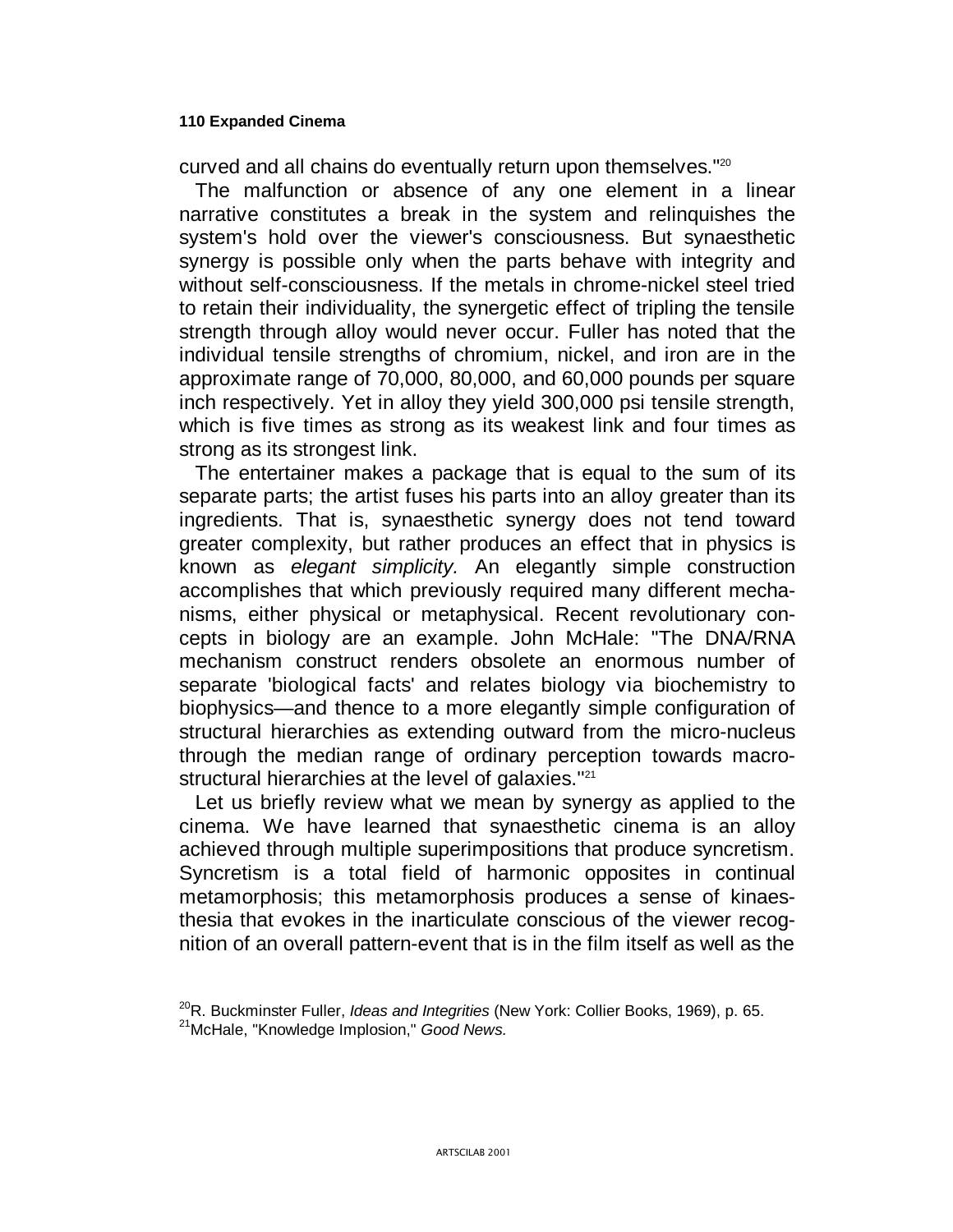"subject" of the experience. Recognition of this pattern-event results in a state of oceanic consciousness. A mythopoeic reality is generated through post-stylization of unstylized reality. Post-stylization simultaneously involves the four traditional aesthetic modes: realism, surrealism, constructivism, and expressionism.

Herbert Read has suggested that these four styles are intercorrelated to the four modes of human consciousness: thought, intuition, emotion, and sensation. Of course, they are operative in commercial entertainment as well; but it's the nature of synaesthetic cinema that one is made aware of the process of one's own perception; thus one invests the experience with meaning by exerting conscious control over the conversion of sight impressions into thought images. We can easily see how thought, intuition, and sensation may be directly engaged or indirectly evoked in the synaesthetic viewing experience; the role of emotion deserves further comment.

The emotional content of dramatic narrative cinema is predominantly the result of expectations that the viewer brings with him to the theatre, and thus he remains passive during the viewing experience so that his conditioned response to the formula may be fully gratified. In this way he satisfies his unconscious need to experience the particular emotions that he has already decided to experience. The film is "good" or "bad" in relation to its effectiveness as a catalyst for these predetermined emotions. However, the emotional content of synaesthetic cinema exists in direct relation to the degree of conscious awareness of the act of perceiving, and is thus seldom predictable. Synergy is the essence of the living present, and it is the essence of art. Where synergy does not exist, energy tends toward entropy and change becomes increasingly unlikely.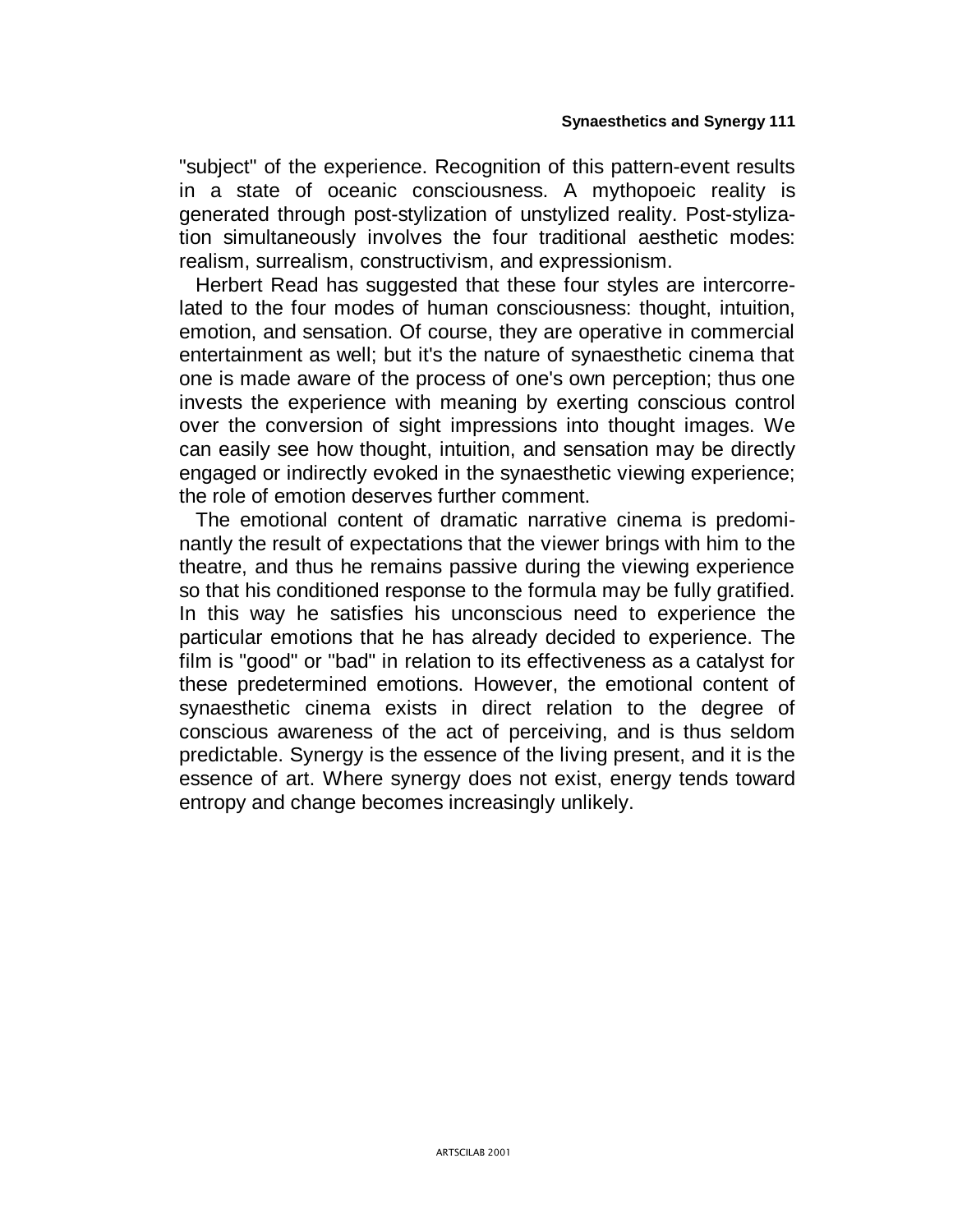# **Synaesthetic Cinema and Polymorphous Eroticism**

"The Western consciousness has always asked for freedom: the human mind was born free, or at any rate born to be free, but everywhere it is in chains; and now at the end of its tether."

#### NORMAN O. BROWN

For the majority of the mass public, "underground" movies are synonymous with sex. Although this conclusion was reached for all the wrong reasons, it is nevertheless accurate. If personal cinema is indeed personal, and if we place any credence at all in Freud, personal cinema is by definition sexual cinema. A genuine social underground no longer is possible. The intermedia network quickly unearths and popularizes any new subculture in its relentless drive to satisfy the collective information hunger. Jean-Luc Godard once remarked that the only true twentieth-century underground was in Hanoi. But I would suggest that in the history of civilization there never has been a phenomenon more underground than human sexuality.

The vast political and social revolution that is now irreversible in its accelerating accelerations around the planet is merely a side effect of the more profound revolution in human self-awareness that is producing a new sexual consciousness.

We hold the radical primacy of the passions to be self-evident. Norman O. Brown: "All Freud's work demonstrates that the allegiance of the human psyche to the pleasure-principle is indestructible and that the path of instinctual renunciation is the path of sickness and self-destruction."<sup>22</sup> If there is a general debasement of the sexual act among the bourgeoisie, it is precisely because that sexuality has been repressed. Charles Fourier: "Every passion that is

 $22$  Norman 0. Brown, "Apocalypse: The Place of Mystery in the Life of the Mind," *Harper's* (May, 1961).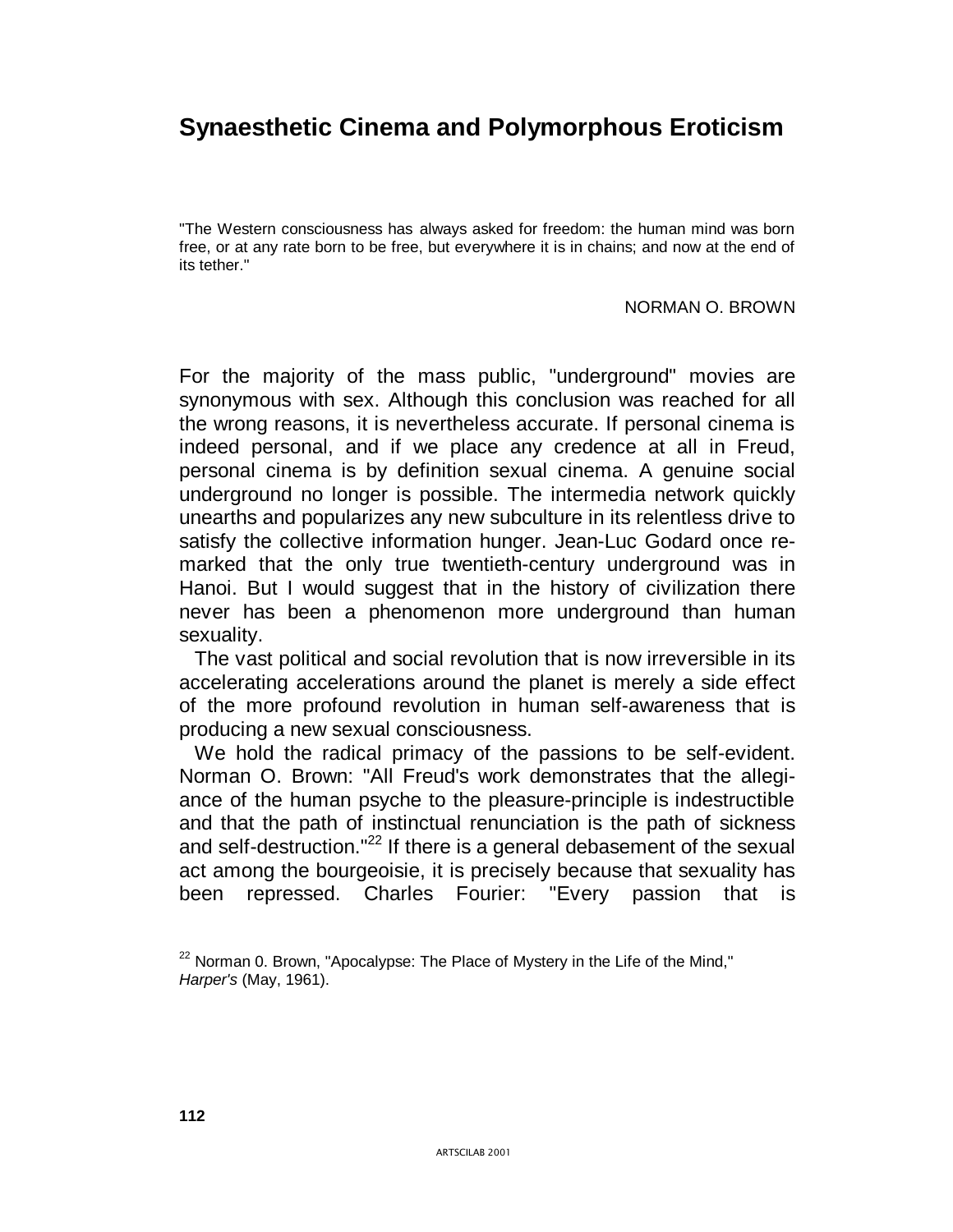suffocated produces its counter-passion, which is as malignant as the natural passion would have been benign."<sup>23</sup>

Nowhere is this more evident than in commercial cinema. Hollywood movies are teasers whose eroticism is a result of psychological conditioning that is not, fundamentally, the enjoyment of sex itself. Girlie and Hollywood films "for mature adults" are founded on puritanical concepts of "sin" and other repressive measures, no matter how "honest" or "artistic" or "redeeming" the presentation may seem. The absurd notion that sex must somehow be "redeemed" is exploited by Hollywood as much as by the makers of girlie or stag films. Hollywood presents "redeemed" sex, suggesting there's an unredeemed way of doing it and therefore we're getting away with something. Girlie and stag films take the opposite approach: they represent sex in various stages of "unredemption" until the point of watching them becomes more an act of rebellion, of something "dirty," clandestine, without redeeming qualities, than the enjoyment of sex. That is to say, the present socioeconomic system actually contributes to the corruption of the institution it claims to uphold.

However, it is now only a matter of a few years until the final restrictions on sexuality will disintegrate. The revolution that seeks the restructuring of social arrangements— a utopia of material plenty and economic freedom— is secondary by far to that other revolution that demands the total release of psychic impulses. This imminent utopia of the senses has been described by the neo-Freudian psychoanalyst A. H. Maslow as *Eupsychia,* a view oriented to the liberation and satisfaction of inner drives as prerequisite to any effective reorganization of the exterior social order. $24$  It implies the necessary transformation of a bourgeois society that perpetrates the three cardinal crimes against human sexuality: delayed sexual gratification, restricted to "adults only"; heterosexual monogamy; specialization of sexual activity limiting pleasure to the genitals.

Eupsychia and utopia are both quite inevitable and both quite out of our hands, for they are the irreversible result of technology, the

<sup>23</sup>Charles Fourier, *La Phalange,* quoted by Daniel Bell in "Charles Fourier: Prophet of Eupsychia," *The American Scholar (*Winter, 1968-69), p. 50.

<sup>&</sup>lt;sup>4</sup>A. H. Maslow, "Eupsychia— The Good Society," Journal of Humanistic Psychology, No. 1 (1961), pp. 1-11.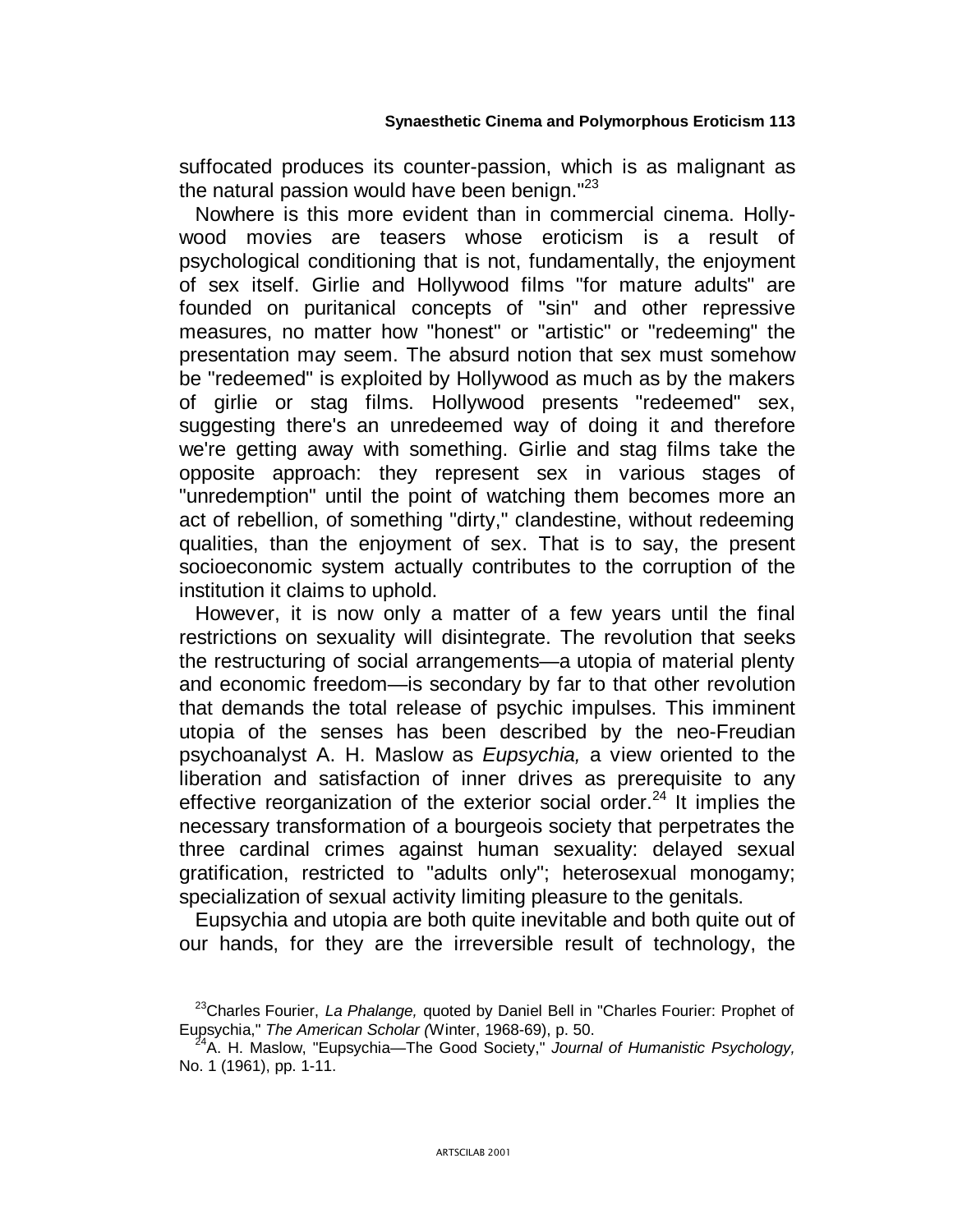only thing that keeps man human. The most comprehensive, reliable, and respected future-forecasts attempted by scientific man indicate that individual sensorial freedom is virtually synonymous with technological progress.<sup>25</sup>

Buckminster Fuller is among many who have noted the effects of industrialization and cybernetics on sexual activity: "We may glimpse in such patterning certain total behaviors in Universe that we know little about. We noted, for instance, that as survival rate and lifesustaining capability increase, fewer birth starts are required. This may be related to our developing capacities in interchanging our physical parts, or producing mechanical organs, of having pro- .gressively fewer human organisms to replenish. The drive in humanity to reproduce as prodigally as possible decreases considerably. This may be reflected in social behaviors— when all the girls begin to look like boys and boys and girls wear the same clothes. This may be part of a discouraging process in the idea of producing more babies. We shall have to look askance on sex merely as a reproductive capability, i.e., that it is normal to make babies. Society will have to change in its assessment of what the proclivities of humanity may be. Our viewpoints on homosexuality, for example, may have to be reconsidered and more wisely adjusted.

Repression and censorship become impossible on an individual level when technology outstrips enforcement. The new imageexchange and duplication technologies are a formidable obstacle to effective sexual censorship. Home videotape recorders, Polaroid cameras, and 8mm. film cartridges render censorship nearly powerless. One prominent scientist working in laser holography has suggested the possibility of "pornograms"— pornographic, threedimensional holograms mass-produced from a master and mass distributed through the mail since their visual information is invisible until activated by plain white light.

<sup>25</sup>See Olaf Helmer, *Delphi Study,* Rand Corp., 1966; Theodore J. Gordon, "The Effects of Technology on Man's Environment," *Architectural Design* (February, 1967); Herman Kahn, Anthony J. Wiener, *The Year 2000* (New York: Macmillan, 1967); "Toward the Year 2000: Work in Progress," American Academy of Arts and Sciences Commission on the Year 2000, *Daedalus* (Summer, 1967).

<sup>26</sup>R. Buckminster Fuller, "The Year 2000," *Architectural Design* (February, 1967), p. 63.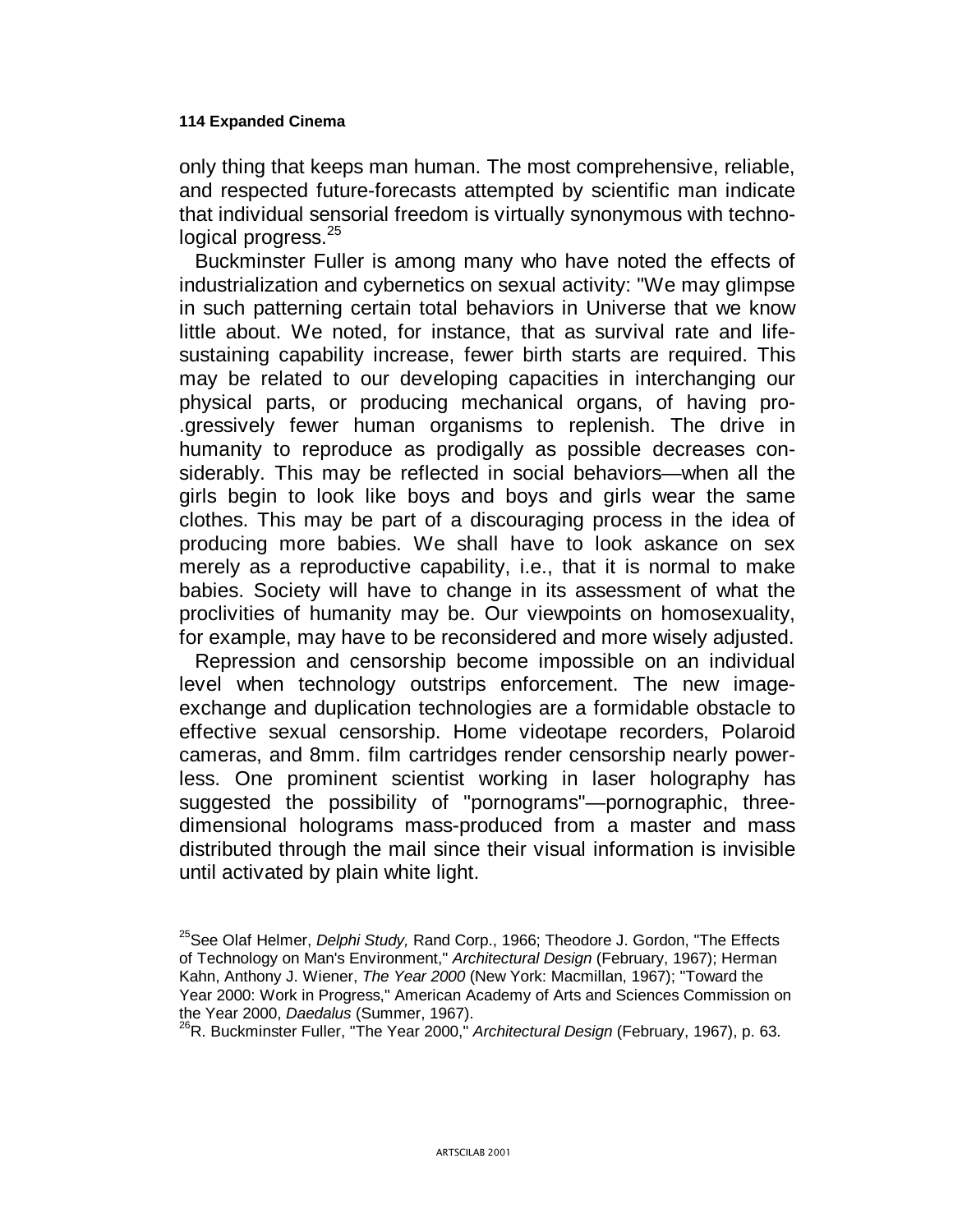When sexual material is readily available in the home, it changes the public attitude toward sex in commercial cinema. We aren't likely to be dazzled by discreet nudity on the Silver Screen when our home videotape library contains graphic interpretations of last week's neighborhood bisexual orgy. This is precisely what is happening in thousands of suburban homes, which otherwise are far from avantgarde. Within the last three years intermarital group sex has become an industry of corporate business, particularly in the Southern California area where a new world man is evolving. Computer firms compete with one another, matching couples with couples and compiling guest lists for orgies at homes and private country clubs. Home videotape systems are rented by the month and tapes of flagrant sexual activity are exchanged among the participants, many of whom regularly attend two orgies a week, sometimes as frequently as four or five, as the will to sexual power overtakes their outlaw consciousness. They discover the truth in Dylan's remark that you must live outside the law to be honest.

Thus man moves inevitably toward the discovery of what Norman O. Brown describes as his polymorphous-perverse self. A society that restricts physical contact in public to handshakes and discreet heterosexual kisses distorts man's image of his own sexual nature. However, anyone who has ever participated in even the most chaste encounter groups or sensory awareness seminars such as those conducted at the Esalen Institute in Big Sur, is impressed with the new sensual identity he discovers within himself, often accompanied by surprise and embarrassment.

The effects of habitual group sex, even when exclusively heterosexual, become obvious: man inevitably realizes that there is no such thing as "perversion" apart from the idea itself. We begin to recognize that our sexual potential is practically limitless once psychological barriers are erased. We see that "heterosexual," "homosexual," and "bisexual" are social observations, not inherent aspects of the organism. Freud, and more recently Brown, Marcuse, and R. D. Laing have noted that the qualities of "maleness" and "femaleness" are restricted to genital differences and do not even approach an adequate description of the human libido. And so, "Genital man is to become polymorphously perverse man, the man of love's body, able to experience the world with a fully erotic body in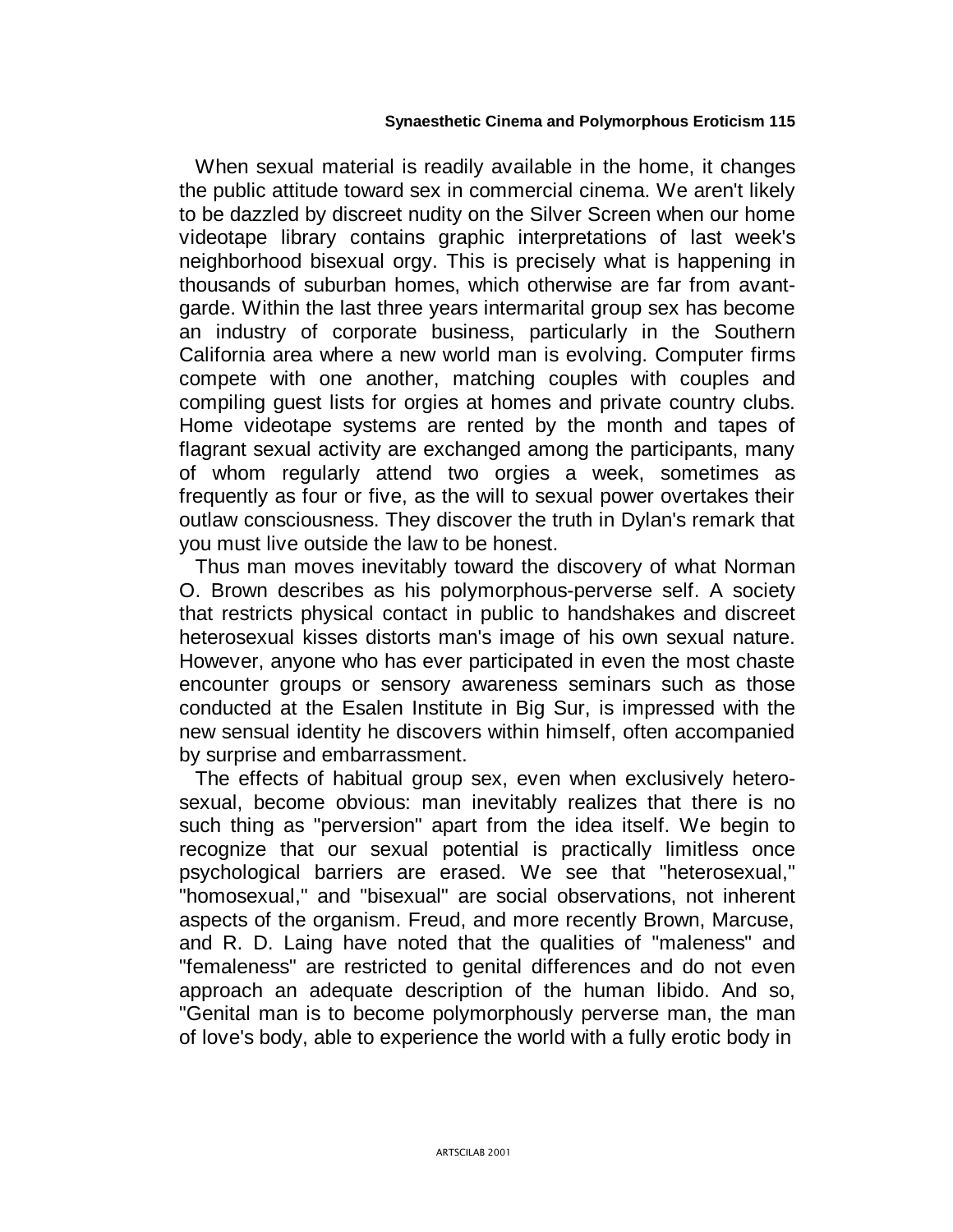an activity that is the equivalent of the play of childhood." $27$ 

Personal synaesthetic cinema has been directly responsible for the recent transformation in sexual content of commercial movies. After all, *I Am Curious* begins to seem a bit impotent when Carolee Schneemann's *Fuses* is playing at the Cinémathèque around the corner. Synaesthetic cinema, more than any other social phenomenon, has demonstrated the trend toward polymorphous eroticism. Because it is personal it's a manifestation of consciousness; because it's a manifestation of consciousness it is sexual; the more probing and relentlessly personal it becomes, the more polymorphously perverse it is. (Dylan: *"If my thought/dreams could be seen, they'd put my head in a guillotine.")* Because eroticism is the mind's manifestation of body ego, it is the one offensive quality that we cannot be rid of by slicing off a particular appendage. We are forced to accept it: synaesthetic cinema is the first collective expression of that acceptance.

The art and technology of expanded cinema will provide a framework within which contemporary man, who does not trust his own senses, may learn to study his values empirically and thus arrive at a better understanding of himself. The only understanding mind is the creative mind. Those of the old consciousness warn that although the videotape cartridge can be used to unite and elevate humanity, it also can "degrade" us by allowing unchecked manufacture and exchange of pornography. But the new consciousness regards this attitude itself as a degraded product of a culture without integrity, a culture perverse enough to imagine that love's body could somehow be degrading.

John Dewey reminds us that when art is removed from daily experience the collective aesthetic hunger turns toward the cheap and the vulgar. It's the same with the aesthetics of sex: when the art (i.e., beauty) of sex is denied and repressed we find a "counterpassion" for the obscene "...as malignant as the natural passion would have been benign." There is no basis for the assumption that synaesthetic cinema will contribute to the debasement of sex. We know that precisely the opposite is true: for the first time in Western culture the aesthetics of integrity are about to liberate man from

<sup>27</sup> Richard W. Noland, "The Apocalypse of Norman O. Brown," *The American Scholar*  (Winter, 1968-69), p. 60.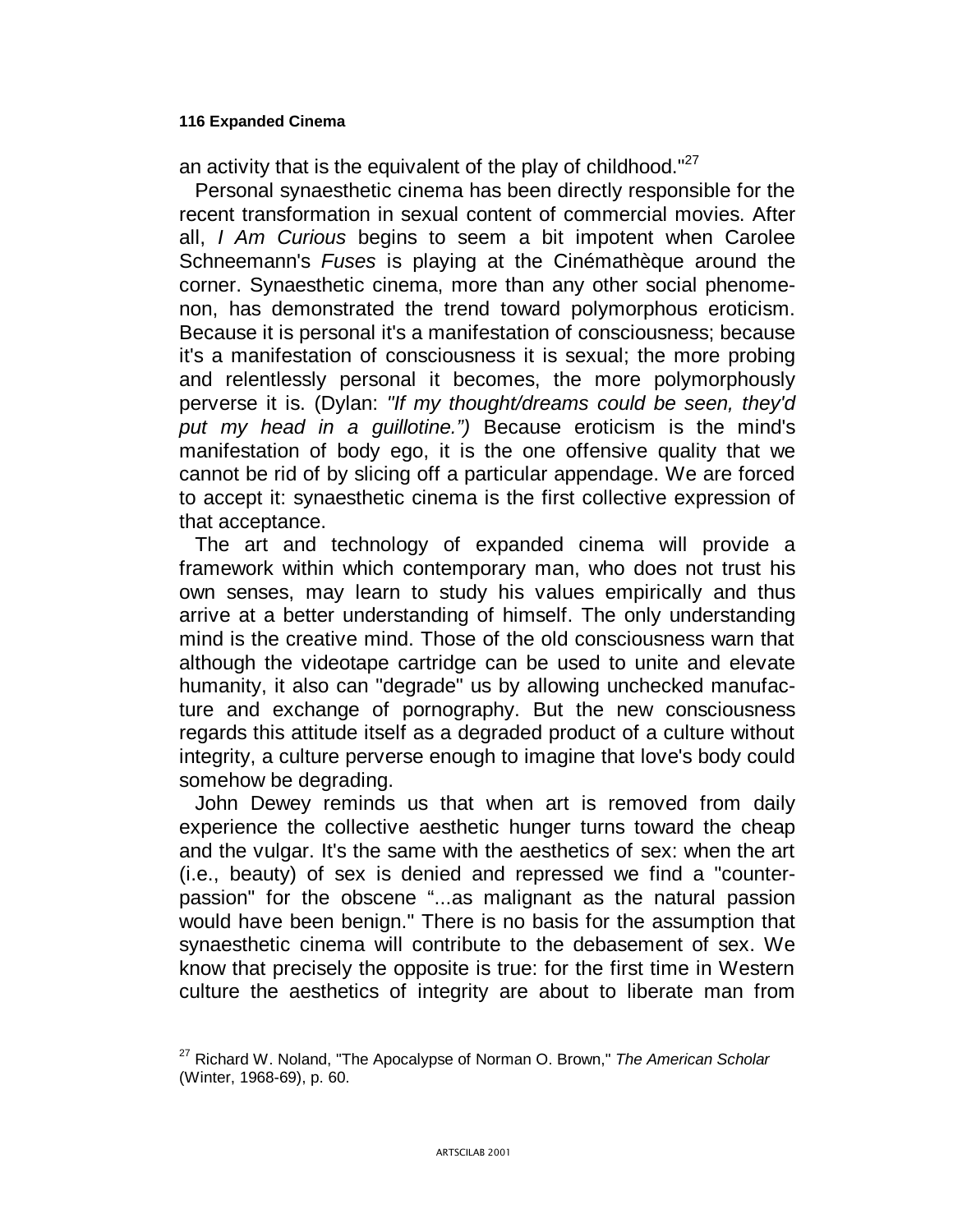centuries of sexual ignorance so that he may at last understand the infinite sensorium that is himself.

## The Pansexual Universe of Andy Warhol

It might be said of Warhol that what he did for Campbell's Soup, he did for sex. That is, he removed sex from its usual context and revealed it both as experience and cultural product. From the verbal jousting of *My Hustler* and *Bike Boy* to the casual intercourse of *Blue Movie,* Warhol has expressed an image of man's sexuality unique in all of cinema. Although partial to homosexuality, his work nevertheless manages to generate an overwhelming sense of the polymorphous-perverse. This is particularly evident in his most recent work.

For example, a romantic heterosexual relationship of warm authenticity develops between Viva and Louis Waldron in the notorious *Blue Movie.* In *Lonesome Cowboy* and Paul Morrissey's *Flesh,*  however, Waldron is equally convincing as a brusque homosexual. Ironically, it is Morrissey's beautiful film that epitomizes the unisex world of The Factory. The Brandoesque Joe Dallasandro is virtually the embodiment of polymorphous-perverse man as Morrissey interprets him: the archetypal erotic body, responding to the pleasures of the flesh without ideals or violence in a pansexual universe.

Because of their objective revelatory purpose, Warhol's and Morrissey's films are not synaesthetic. Yet, because of their nondramatic structure, neither are they spectacles. It is spectacle (". . . *something exhibited to view as unusual or entertaining; an eyecatching or dramatic public display.")* that defeats whatever erotic purpose may exist in conventional narrative cinema. Eroticism is the most subjective of experiences; it cannot be portrayed or photographed; it's an intangible that arises out of the aesthetic, the manner of experiencing it. The difference between sex in synaesthetic cinema and sex in narrative cinema is that it's no longer a spectacle. By definition synaesthetic cinema is an art of evocative emotion rather than concrete facts. The true subject of a synaesthetic film that includes fucking is not the act itself but the metaphysical "place between desire and experience" that is eroticism. It ceases to be spectacle because its real subject cannot be displayed.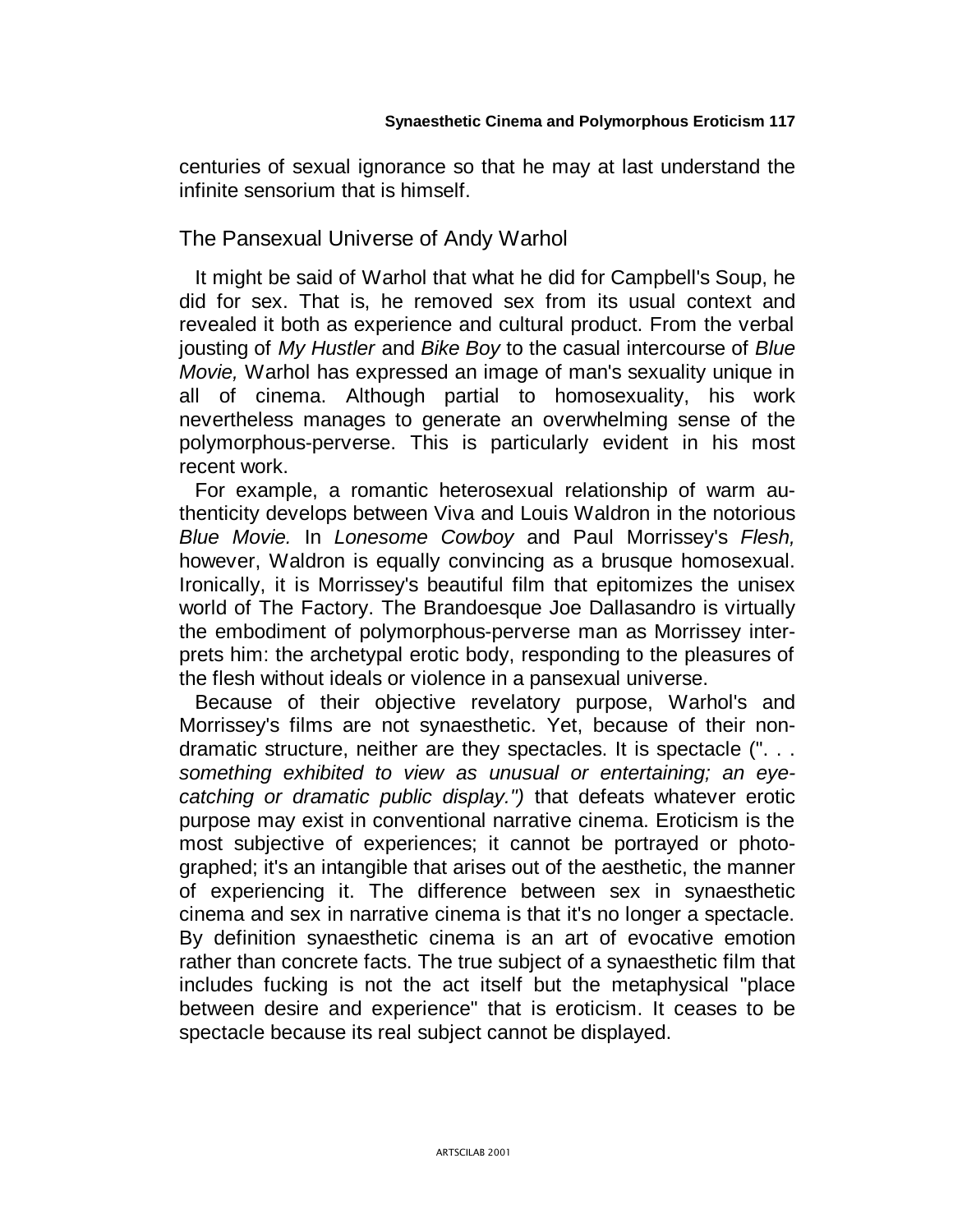

Paul Morrissey: *Flesh.* 1968. "Joe Dallesandro, the archetypal erotic body, responding to the pleasures of the flesh without ideals or violence in a pansexual universe."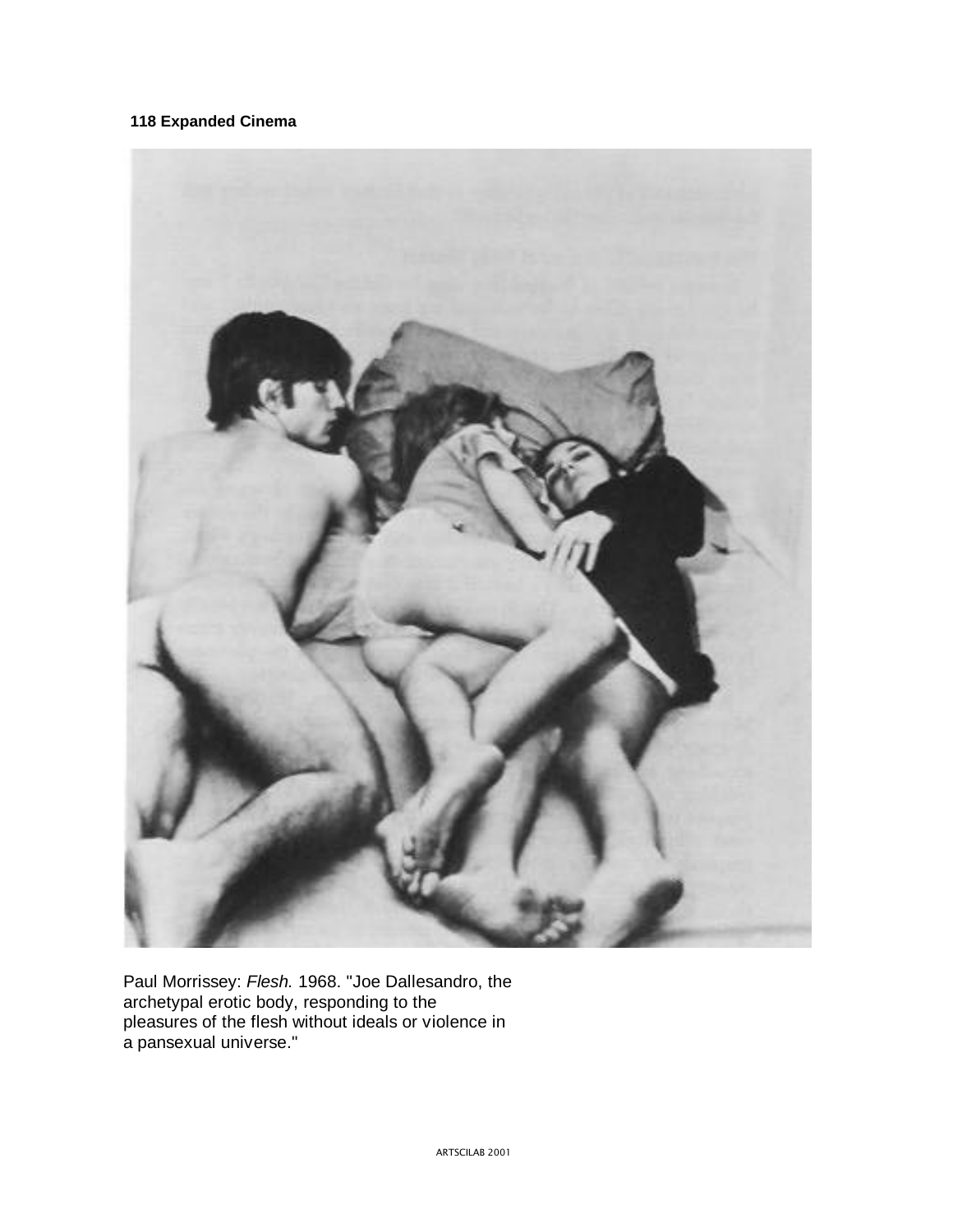Virtually the entire range of erotic experience has been engaged by the new cinema. Carl Linder is concerned with the surreal/psychological aspects of sexuality in films like *Womancock* or *The Devil Is Dead.* Jack Smith's *Flaming Creatures* and *Normal Love,* Ron Rice's *Chumlum,* Bill Vehr's *Brothel* and *Waiting for Sugar,* and *The Liberation of Mannique Mechanique* by Steven Arnold and Michael Wiese all explore the polymorphous subterranean world of unisexual transvestism. Stephen Dwoskin's exquisite studies, such as *Alone* or *Take Me,* reveal a Minimalist's sensibilities for latent sexuality and nuances in subtle autoeroticism. Warhol's *Couch,* Barbara Rubin's *Christmas on Earth,* and Andrew Noren's *A Change of Heart* confront, in various ways, the immortal subject of "hard core" pornography.

## **Carolee Schneemann:** *Fuses*

"Sex," as Carolee might say, "is not a fact but an aggregate of sensations." Thus by interweaving and compounding images of sexual love with images of mundane joy (the sea, a cat, windowfiltered light), she expresses sex without the self-consciousness of a spectacle, without an idea of expressivity, in her words, "free in a process which liberates our intentions from our conceptions."

Carolee and her lover James Tenney emerge from nebulous clusters of color and light and are seen in every manner of sexual embrace. Often the images are barely recognizable, shot in neardarkness or painted, scratched, and otherwise transformed until montage becomes one overall mosaic simultaneity of flesh and textures and passionate embraces. "There were whole sections," Carolee explains, "where the film is chopped up and laid onto either black or transparent leader and taped down. I also put some of the film in the oven to bake it; I soaked it in all sorts of acids and dyes to see what would happen. I cut out details of imagery and repeated them. I worked on the film for three years." This fragmentation not only prevents narrative continuity, therefore focusing on individual image-events, but also closely approximates the actual experience of sex in which the body of one's partner becomes fragmented into tactile zones and exaggerated mental images.

Every element of the traditional "stag" film is here— fellatio, cunnilingus, close-ups of genitals and penetrations, sexual acro-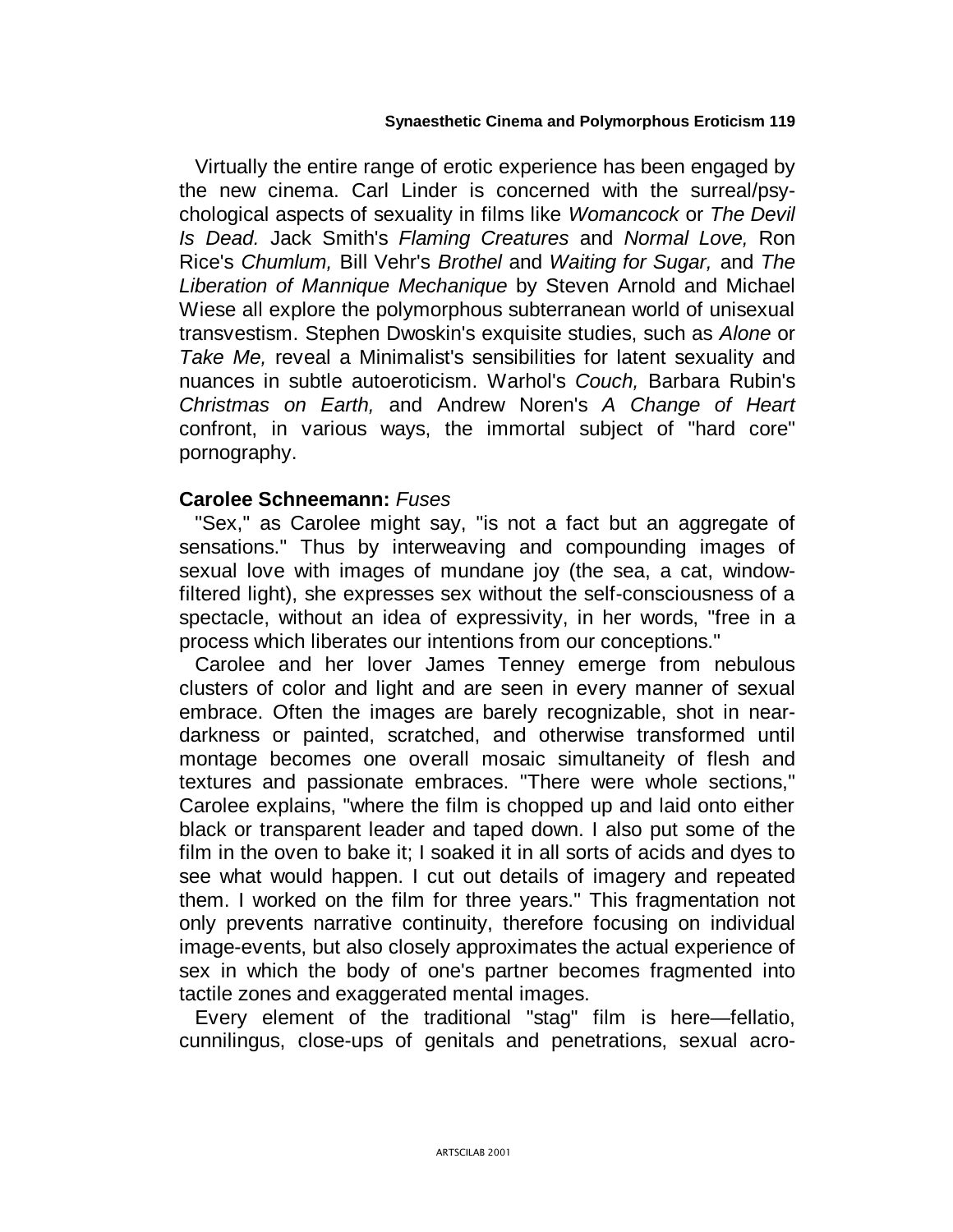

Carolee Schneemann: *Fuses.* 1965-68. 16mm. Color, black and white. 18 min. "A fluid oceanic quality that merges the physical act with its metaphysical connotation, very Joycean and very erotic."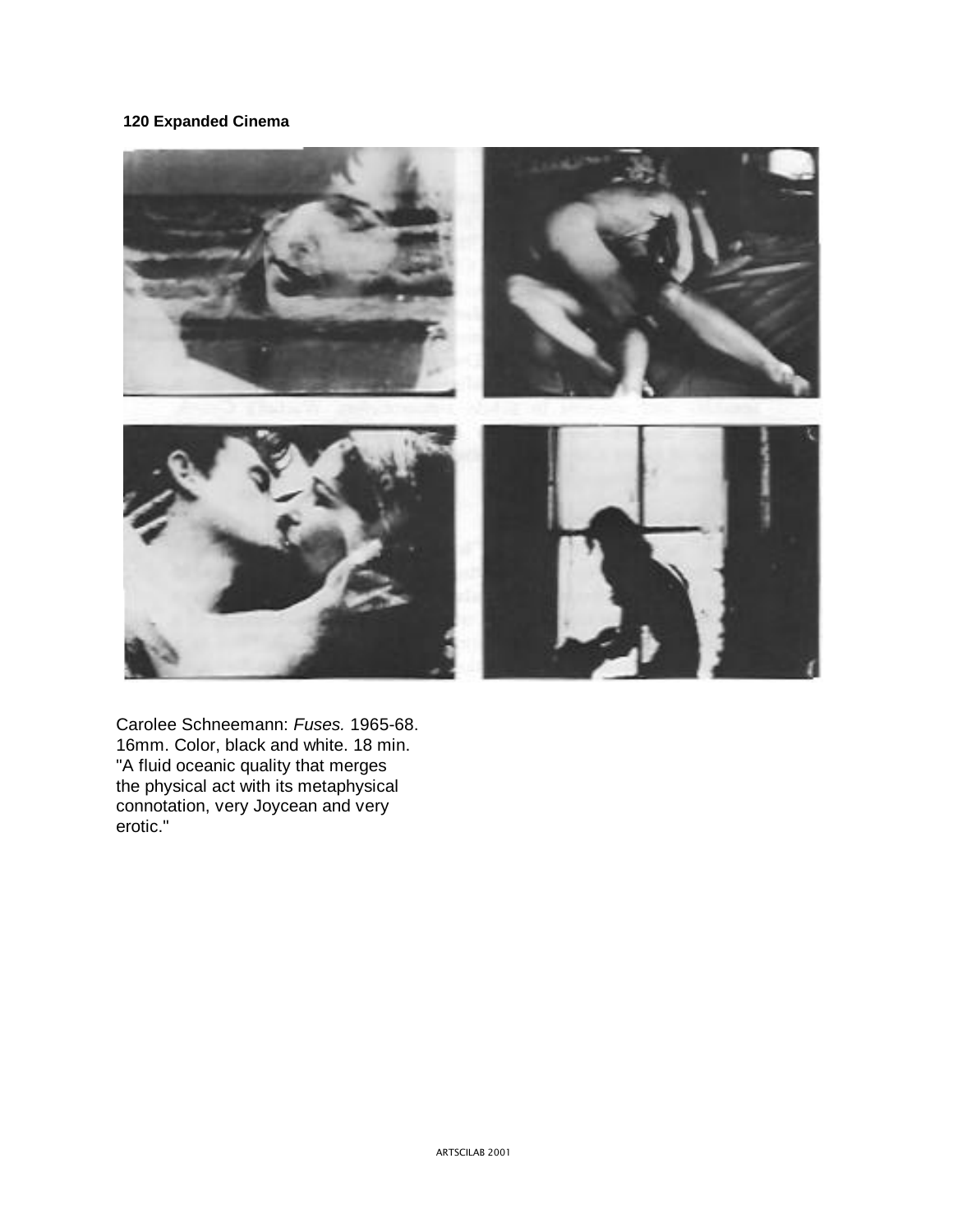batics— yet there's none of the prurience and dispassion usually associated with them. There is only a fluid oceanic quality that merges the physical act with the metaphysical connotation, very Joycean and very erotic. There's a fevered kinetic tempo that flawlessly evokes the urgency of sexual hunger. A "story" is being told but it's the story of every person in the audience who has wanted to express the richness of his experience in some concrete way. Carolee offers a psychic matrix in which this articulation might take place, and by this very act the spectacle is defeated.

Between scenes of lovemaking we see Carolee seated nude before her window, looking out at the sea as the curtains whisper lazily in the afternoon breeze. This image is repeated several times and serves to establish a sense of place and unity; this is a home, not a whorehouse. If there's anything unique about a pornographic film made by a woman it's this emotional unity that ties the images together. Scenes of Carolee skipping merrily through the surf are given as much prominence as close-ups of fellatio and cunnilingus. She's filming her consciousness, not her orifices. *Fuses* moves beyond the bed to embrace the universe in oceanic orgasm. "The thing that is disreputable in the idea of pornography for me," she says, "is that it tends to have to do with the absence of feeling, the absence of really committed emotions. I was after some kind of integral wholeness; the imagery is really compounded in emotion."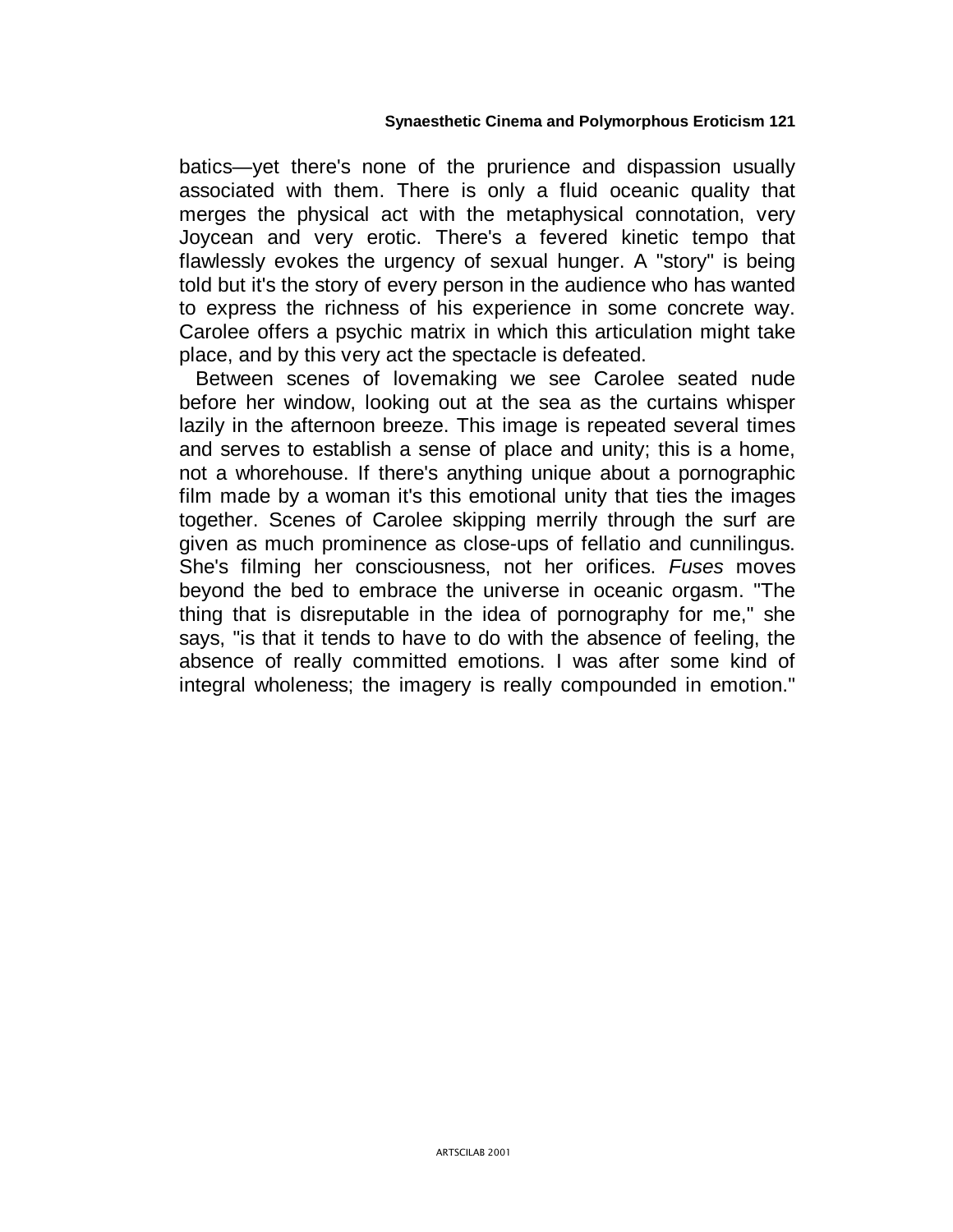# **Synaesthetic Cinema and Extra-Objective Reality**

## **Michael Snow:** *Wavelength*

Michael Snow's *Wavelength,* a forty-five-minute zoom from one end of a room to the other, directly confronts the essence of cinema: the relationships between illusion and fact, space and time, subject and object. It's the first post-Warhol, post-Minimal movie, one of the few films to engage those higher conceptual orders that occupy modern painting and sculpture. *Wavelength* has become the forerunner of what might be called a Constructivist or Structuralist school of cinema, including the works of George Landow, Tony Conrad, Snow's wife Joyce Wieland, Paul Sharits, Ernie Gehr, Peter Kubelka, Ken Jacobs, Robert Morris, Pat O'Neill, and at least two of Bruce Baillie's films, *All My Life* and *Still Life.*

A large studio loft in New York: pristine light flooding through tall curtainless windows, street sounds floating on still air. The motionless camera is positioned high up, closer to the ceiling than the floor, so that a certain atmosphere, a certain environmental ambience is conveyed in that special way the cinema has of creating a sense of place. In fact, the first thought that comes to mind is that if a room could talk about itself this is what it would say.

Soon we discover the camera isn't static: every minute or so it jerks slightly forward; we realize the zoom lens is being manipulated rather clumsily; ever so slowly we are edging toward the wall of windows. This realization adds the first of many new dimensions to come: by introducing the element of motion, specifically invisible motion like the hands of a clock, the filmmaker adds the temporal element to a composition that in all other respects appears static. Motion is the only phenomenon that allows perception of time; the motion here, like time, is wholly conceptual.

Minutes pass: we notice subtle details— patterns of light and shadow, furniture arrangements, signs, tops of trucks, second-story windows, and other activity seen through the windows. Two women enter with a large bookcase, which they move against a wall, and then leave without speaking. There's a dispassionate distance to this activity, not in the least suggesting anything significant.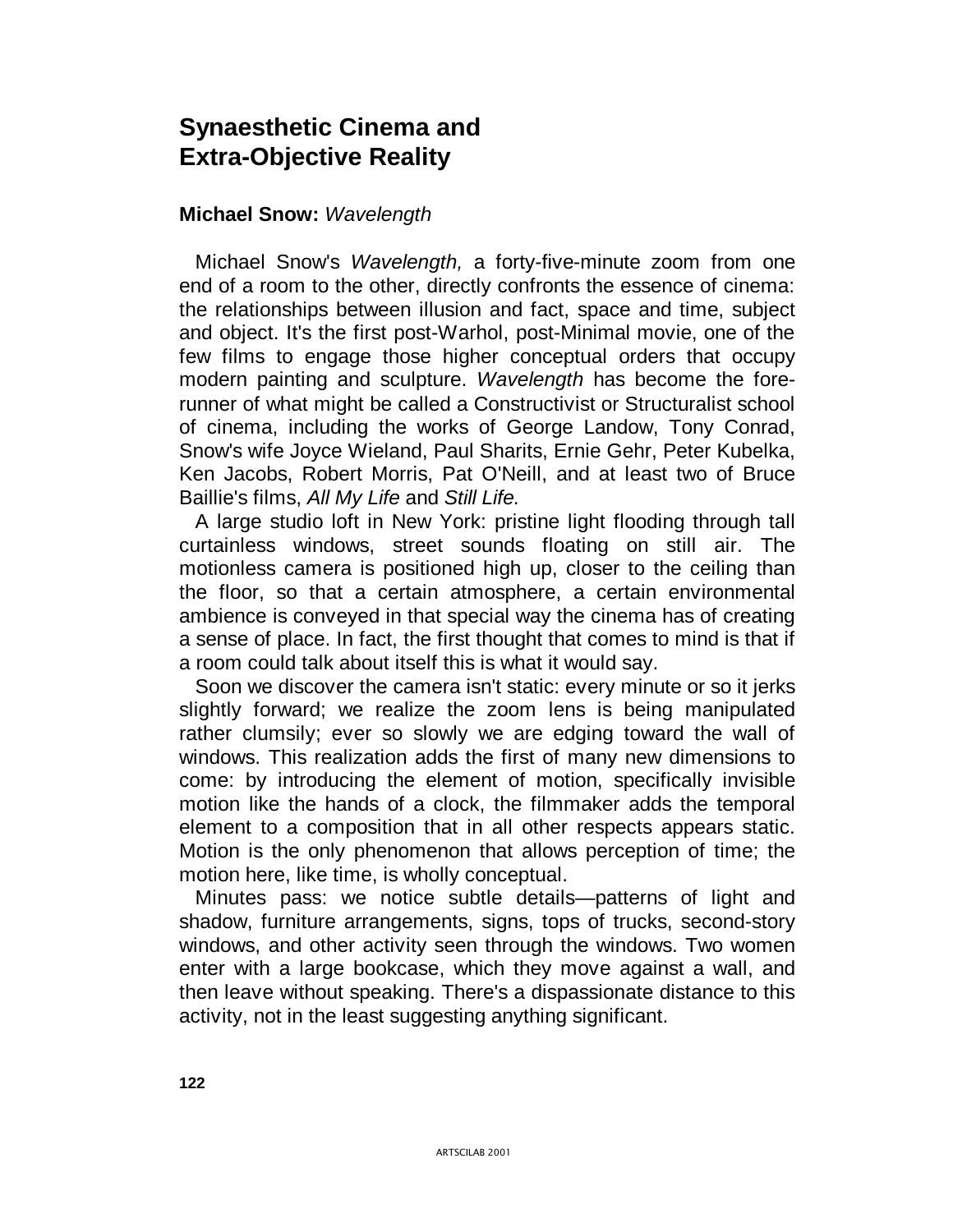### **SynaestheticCinema and Extra-Objective Reality 123**



Michael Snow: *Wavelength.* 1967. 16mm. Color. 45 min. "The first post-Warhol, post-Minimal movie, one of the few films to engage those higher conceptual orders that occupy modern painting and sculpture."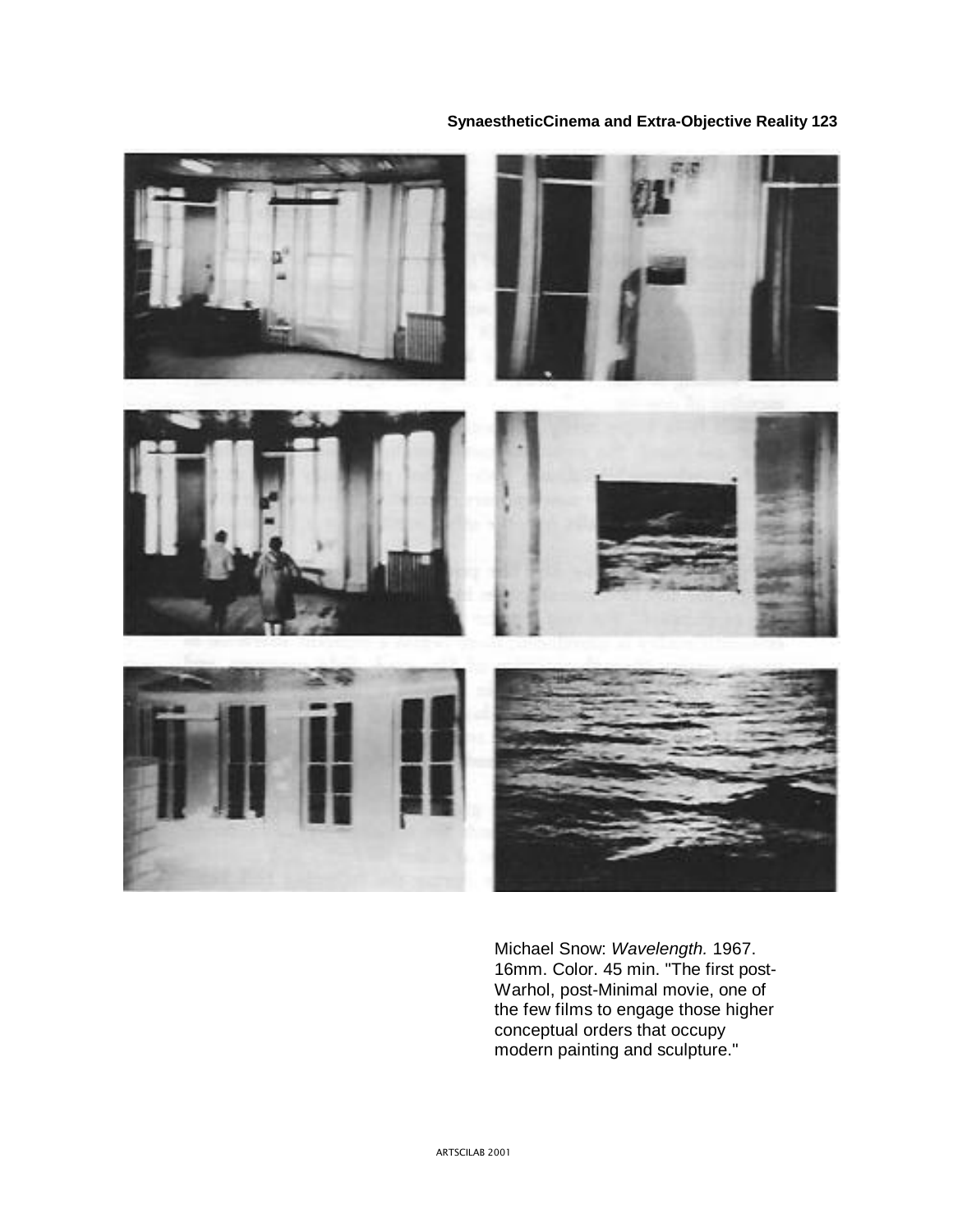Now we notice subtle permutations in the light (is it our eyes or the focus?). The walls seem darker, the light colder. We see a chair previously not visible (or was it?). Two women enter again (the same two?). They walk to a table and sit; apparently they are on a coffee break. (Perhaps this is a remote section of a warehouse or garment factory.) The women sit in silence. Suddenly, as though from a distant radio, we hear the Beatles: "... *Strawberry Fields... nothing is real... living is easy with eyes closed, misunderstanding all you see..."*

Apart from being eerily prophetic, the music strikes the perfect emotional chord: the scene assumes a totally different inflection, a kind of otherworldly dream state. What previously was a cold impersonal warehouse now appears romantically warm. The music fades; one woman walks out; the other remains for a few minutes, then leaves.

Up to this point the film has presented a "believable" natural reality, the sort of filmic situation in which one speaks of "suspension of disbelief." But now, for the first time, a nonrepresentational cinematic reality is introduced: there begins a constant alteration of image quality through variation of film stock, light exposure, and printing techniques. By changes in light we realize also that we are alternating between times of day— morning, noon, dusk, night. With each cut the room appears completely different though nothing has been physically altered and the position of the camera has not been changed.

At the point when the image goes into complete negative, the synchronous "natural" street sounds are replaced by an electronic pitch, or sine wave, which begins at a low 50 cycles and increases steadily to a shrill 12,000 cycles during the following half hour. Thus "realistic" natural imagery has become pure filmic reality, and whatever identifications or associations the viewer has made must be altered.

Night: fluorescent lamps glowing (when did they go on?). In the blackness through the windows we see fiery red streaks of automobile taillights. Suddenly there's offscreen scuffling, tumbling, crashing glass, muffled cries. A man stumbles into the frame, moans, crumples to the floor with a loud thud below camera range. The electronic pitch is louder, the zoom closer. Window panes and photo-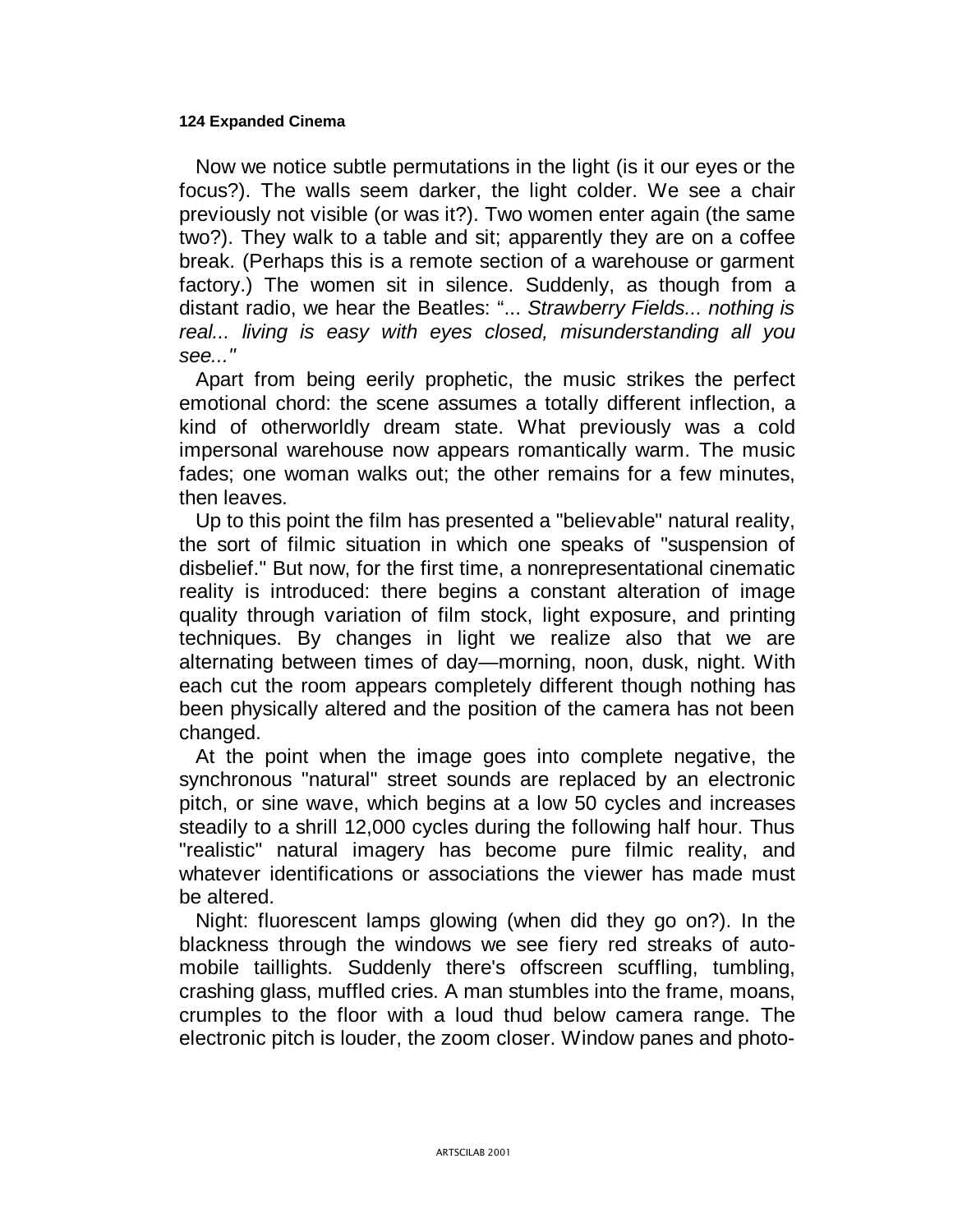graphs on the wall develop phantom images, vague superimpositions slightly offset. We no longer see the floor or side walls, just table, windows, photos, still indistinguishable. A girl in a fur coat enters. The light has changed: the room now appears to be an apartment. There's a yellow vinyl-aluminum kitchen chair that seems oddly out of place. The table actually is a writing desk with a telephone. She dials: "...Hello, there's a man on the floor... he's not drunk... I think he's dead... I'm scared... should I call the police? ... all right, I'll meet you outside... " She hangs up, walks out.

An overwhelming metaphysical tension engulfs the composition, filling the emptiness with a sense of density. Suddenly, a superimposed phantom image of the girl appears, transparently repeating the motions of entering, dialing, talking, leaving— but in silence beneath the whine of the sine wave, like some electromagnetic reverberation of past activity. The ghost image, which refers back in time to the "real" girl whose presence is linked in time to the death of the man, develops the only sequential, linear element in an otherwise nonlinear composition.

We realize also that the enlarged superimposed "outlines" around the window frames and photos refer to future points in the physical film itself when these objects actually will be that size. Similarly, the ghost "flashback" of the girl is a reference to the film's own physical "past," when the frame contained forms that it no longer contains.

Bright daylight: the room no longer is foreboding; the electronic tone is at its peak. The very light seems alive with a cold scintillation. The camera edges closer, blocking out the windows, until finally we distinguish the photograph on the wall: a picture of the ocean. A superimposed halo appears around the photo; suddenly the screen is an abstract (or more precisely, literalist) geometrical composition, totally symmetrical. This no longer is a room, no longer a movie, but quite literally an object— still photographs running through a projector.

Now the zoom advances to within the ocean photo; the sea consumes the entire screen. The electronic pitch runs a berserk glissando up and down the tone scale; We gaze at the ocean hypnotically: the fathomless water betraying no depth; the rhythmical waves frozen in time, answering some cosmic lunar force (Snow: "An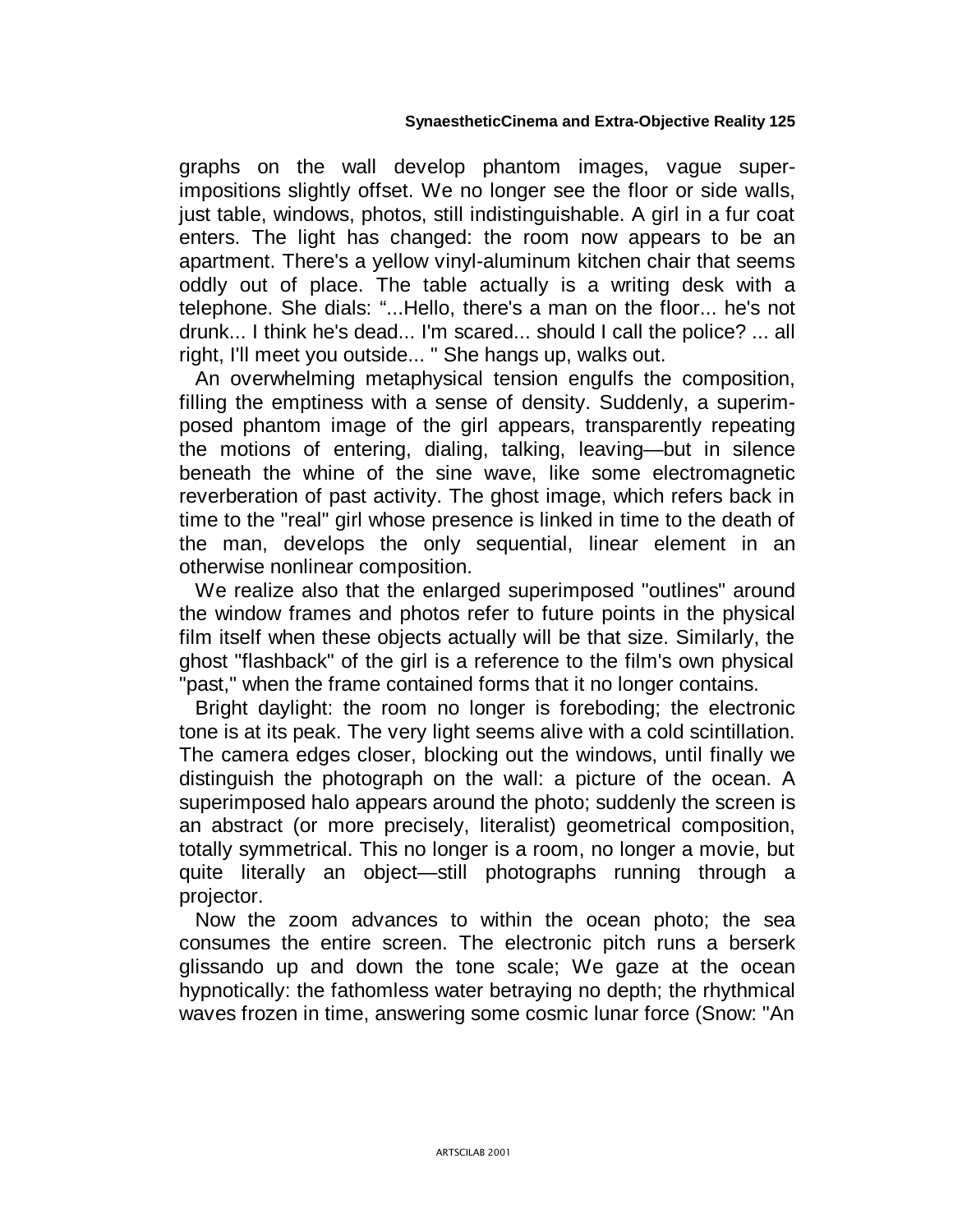implication of universal continuity"). We remember Chabrol's remark: "There are no waves; there is only the ocean." For a long time we stare mindlessly at this ocean and then, very slowly, it fades into nothingness.

Like so many experimental filmmakers Michael Snow came to the cinema by way of painting and sculpture. His Expo '67 exhibit and recent New York showings have attracted considerable attention due to their exploration of the act of seeing as applied to Minimal sculpture. An understanding of Minimal Art is essential to the appreciation of *Wavelength* (shot in one week of December, 1966). Remembering Warhol's pivotal contribution, it is still possible to say that *Wavelength* is without precedent in the purity of its confrontation with the nature of the medium: It is a triumphant and definitive answer to Bazin's question, *"Que-est-ce que le cinéma?"*

Like all truly modern art, *Wavelength* is pure drama of confrontation. It has no "meaning" in the conventional sense. Its meaning is the relationship between film and viewer. We are interested more in what it *does* than what it *is* as an icon. The confrontation of art and spectator, and the spectator's resultant self-perception, is an *experience* rather than a meaning.

Referring to critics of Minimal Art, painter Frank Stella remarked: "If you pin them down they always end up asserting that something is present besides the paint on the canvas. My painting is based on the fact that only what can be seen there is there."28 Similarly, in *Wavelength* there is no dependence on an idea or source of motivation outside the work itself. The subject of the film is its own structure and the concepts it suggests. (Snow: "My film is closer to Vermeer than to Cézanne.") But because Snow is working in the medium of cinema, he must deal with the element of illusion, a quality not inherent in painting or sculpture. The very essence of cinema is the fact that what we see there is *not* there: time and motion. These concepts have been engaged in recent traditional cinema (*Persona, Blow-Up, David Holzman's Diary*)*,* but always symbolically, never in the empirical fashion of Snow's movie. *Wavelength* is post-Minimal because, thanks to the cinema, it can deal empirically with illusion, that is, a wider range of vision than usually

<sup>28</sup> Bruce Glaser, "Questions to Stella and Judd," *Minimal Art,* ed. Gregory Battcock (New York: Dutton Paperbacks, 1968), pp. 157-158.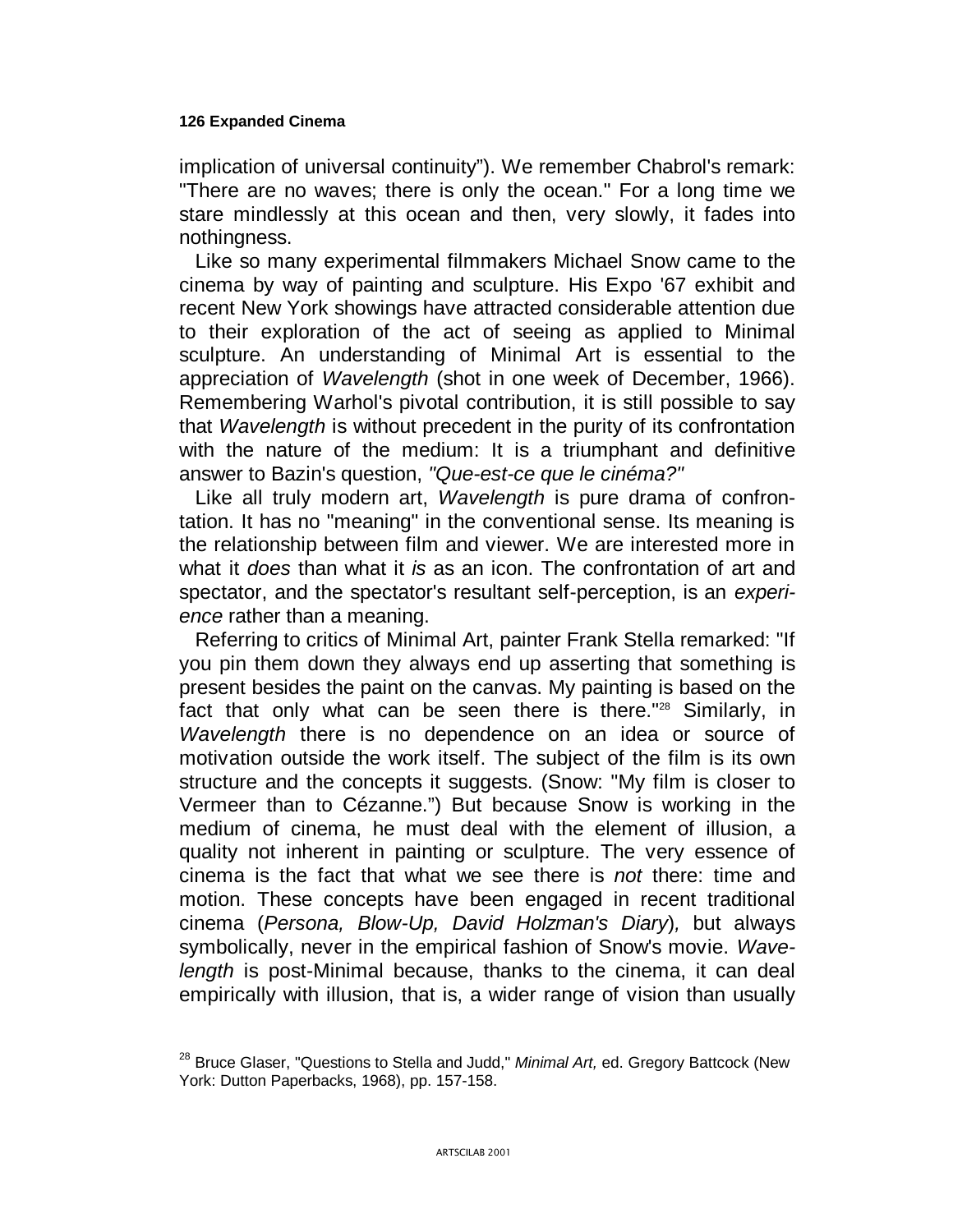is engaged in the plastic arts. It is post-Warhol because it confronts the illusory nature of cinematic reality; it presents not only "pure" time and space, but also *filmic* time (fragmented) and space (twodimensional, nonperspectival). It is more metaphysical than Minimal. *Wavelength* is a romantic movie.

Snow emphasizes that editing is an abstraction of reality by alternating times of day with each cut, and by cutting rarely. Thus he achieves what Mondrian called the "relations" of abstract nature. The theory of relativity reduces everything to relations; it emphasizes structure, not material. We've been taught by modern science that the so-called objective world is a relationship between the observer and the observed, so that ultimately we are able to know nothing but that relationship. Extra-objective art replaces object-consciousness with metaphysical relation-consciousness. Romance is born in the space between events.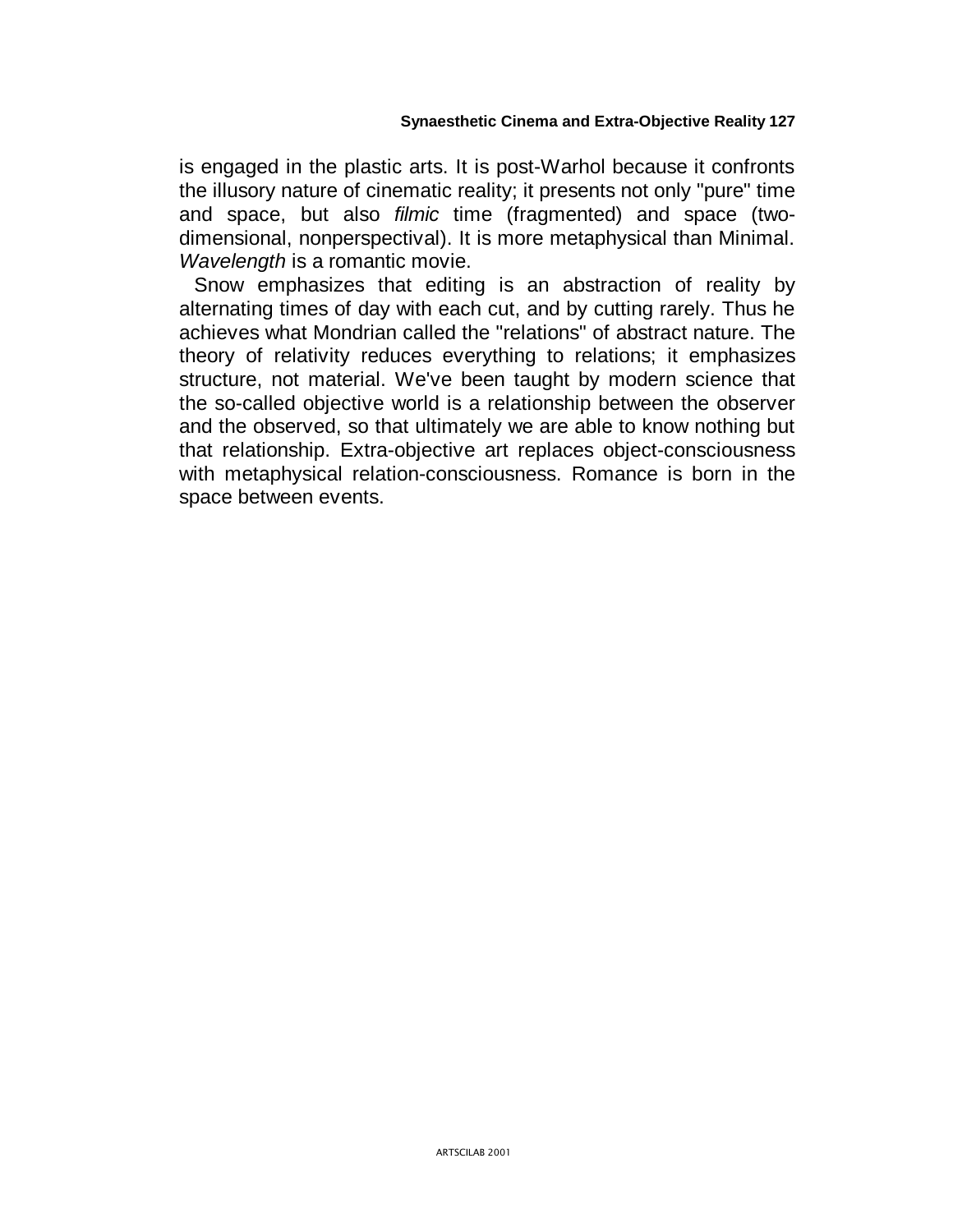# **Image-Exchange and the Post-Mass Audience Age**

## The Rebirth of Cottage Industry

Just as the individual's unique identity is smothered by a social system that prohibits education by experiment and restricts creative living, so society itself as one organism suffers from the effects of unilateral mass education inherent in the present public communications network. Future historians would have a grossly inaccurate picture of today's culture if they were to judge our social meanings and values by the content of the so-called popular media.

Judging from broadcast television, for example, where the individual has little choice of selection, a personality such as Glen Campbell or a program like "Bonanza" might appear representative of popular taste because their lowest-common-denominator appeal satisfies the indiscriminate passivity of most of a hundred-million viewers. However, if we judge the same society at the same time by those media that offer personal selection and individual communication— LP record albums, for example— we find the Beatles as the representative image: two different worlds existing as one, distinguished by the technologies through which they communicate. The same phenomenon occurs in the cinema. The majority of college students flock to movies like *Easy Rider* or *Alice's Restaurant,* but when they make their own movies it's a different story entirely. The crucial difference is between mass public communication and private individual communication.

But that difference is quickly being resolved. When the proliferation of technology reaches a certain level of saturation in the environment, we cease to be separate from it. Communications technologies shape and record the objective and subjective realities of Everyman. The intermedia network becomes metabolically and homeostatically interfaced with each human being. To unplug any one of the advanced nations from the global telephone network, for example, would be a more extreme deterrent than any bomb; and the global television linkages soon will become equally as vital.

In the past we've had two mass personalities: our media personality and our "natural" personality. Pioneering radio and television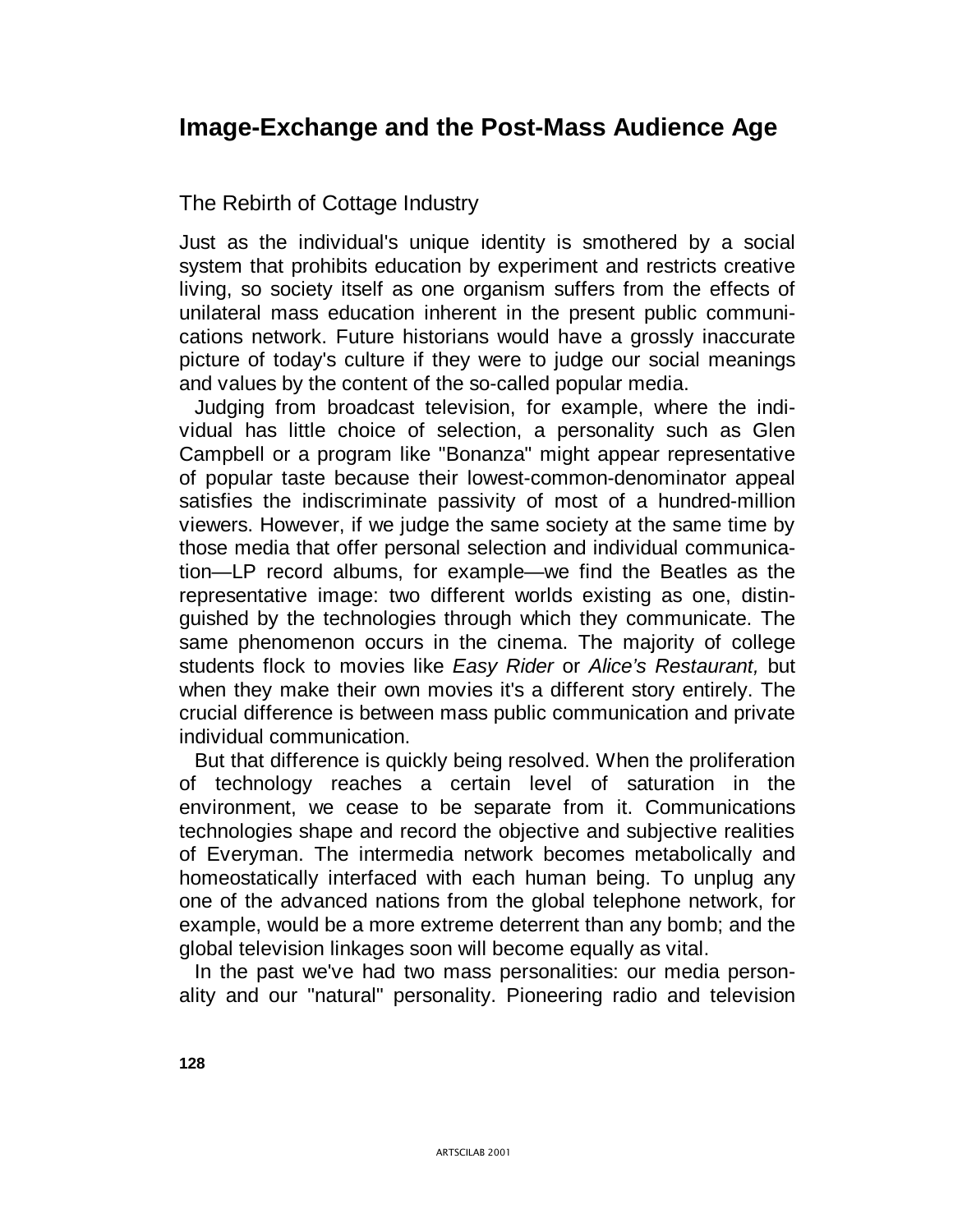announcers adopted a mode of speech and behavior essentially unnatural, a formal way of talking and acting through the media. In a sense, the media function as behavior-altering agents for special occasions called "shows," much the same as alcohol is a behavioraltering agent for special occasions called "cocktail parties." But the recent phenomena of "underground" FM radio and "two-way" or "conversation" radio and television are evidence that we're feeling more comfortable with our extensions. Soon we'll converse as intimately over television and radio as we do now over telephones. The increasing number of twenty-four-hour all-news radio stations is a symptom of humanity's growing awareness of the monitor function of the media, even though today's profit-motive news might well be described as tactical misinformation. The notion of putting on a "show," although still prevalent in name at least, is losing its meaning. Inevitably, show business is becoming communication business, which in turn is becoming education business. And thus begins the revolution.

The mass-audience, mass-consumption era is beginning to disintegrate like Hesse's alter ego Harry Haller in *Steppenwolf,* who regretted his dual nature until he realized that he not only had two selves but quite literally dozens. It is generally accepted that the post-Industrial Age will also be an age of post-mass consumption. Cybernation virtually guarantees decentralization of energy sources. There'll be no need for a "department" of water and power, for example, when we learn to harness solar energy as easily as we make transistor radios. Inherent in the proliferation of inexpensive film technology, which caused the phenomenon of personal cinema, is the force that soon will transform the socioeconomic system that made commercial mass entertainment necessary in the first place. Synaesthetic cinema not only is the end of movies as we've known them aesthetically; the physical hardware of film technology itself is quickly phasing out, and with it the traditional modes of filmmaking and viewing. We're entering the era of image-publishing and imageexchange, the inevitable evolutionary successor to book publishing: the post-mass audience age.

The hardware and software environment presently exists in which one can purchase films as easily as one purchases books or records. The video/film symbiosis accomplished in electron-beam recording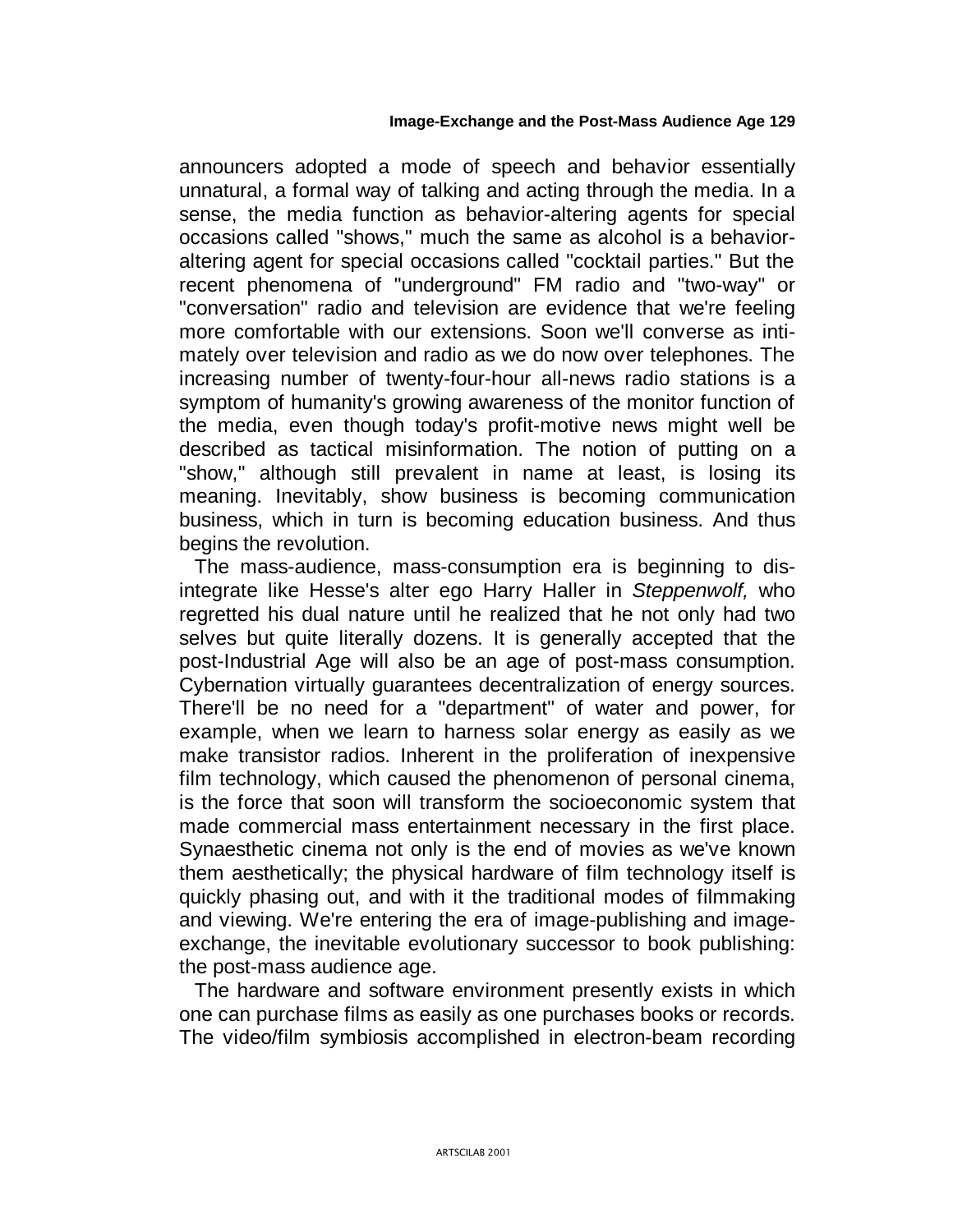results in the end of "movies" as social event and technical discipline. The decisive factor in the demise of cinema and TV as we've known them is the ability to choose information rather than being enslaved to mass broadcasting schedules or distribution patterns, restricted by both mode and (profit) motive. This revolutionary capability exists even though the military/industrial complex withholds it from us.

Although commercial restrictions are inevitable in the early stages of the phenomenon, we shall soon find that the personal filmmaker is equivalent to the major studio. It is now possible to collect hundreds of cartridges of one's own synaesthetic cinema— images of one's actual life preserved out of time— for documentation, post-stylization, and study. For the first time in history every human now has the ability to capture, preserve, and interpret those aspects of the living present that are meaningful to him. The key word is *interpret.* In a very real sense we can now show both our experiences and our emotions to one another, rather than attempting to explain them in verbally abstracted language. There's no semantic problem in a photographic image. We can now see through each other's eyes, moving toward expanded vision and inevitably expanded consciousness.

DeMille's *Ten Commandments* and Brakhage's *Dog Star Man* both go into the same ten-dollar cartridges, and then comes the test: the ability to own and repeatedly view a film is conditional on the availability of films *worth* multiple viewings. We shall find that ninety percent of all cinema in history cannot be viewed more than a couple of times and still remain interesting. No one is going to pay thirty dollars to see a movie. The only films capable of supporting multiple viewings, in the same way that paintings and records are enjoyed repeatedly, are synaesthetic films in which the viewer is free to insert himself into the experience differently each time. Thus the technology that allowed synaesthetic cinema to exist on a mass scale in the first place is the same technology that will force virtually all imagemaking toward synaesthesis, the purest manifestation of consciousness.

The individual's ability to apprehend, capture, generate, transmit, duplicate, replicate, manipulate, store, and retrieve audiovisual information has reached the point where technology results in the re-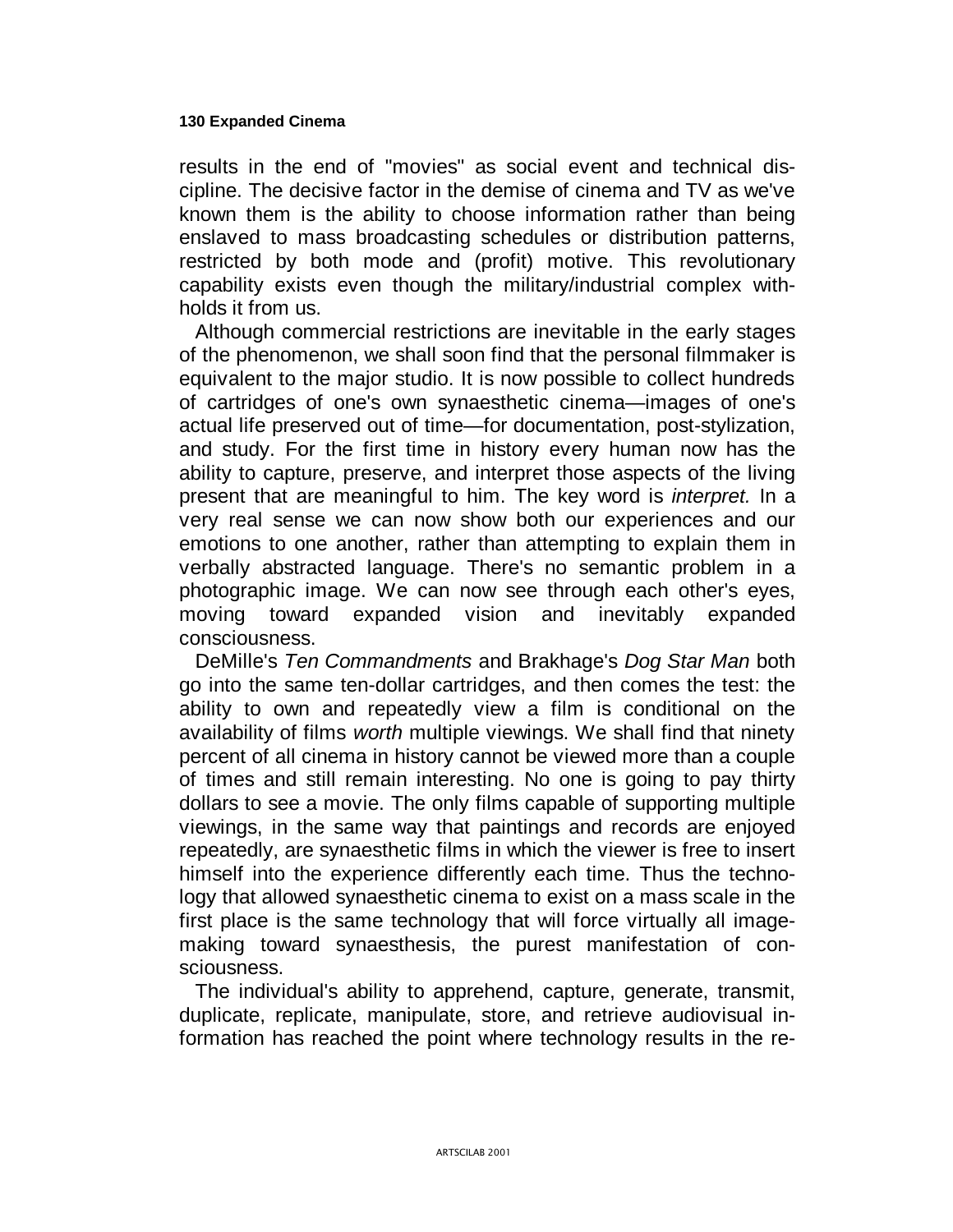birth of "cottage industry" as conceived by the economist William Morris during the Industrial Revolution in England— the autonomous ability of the individual to generate his own industry within his own local environment. The primary difference between Morris' preindustrial view and today's post-industrial reality is that cottage industry and global cybernetic industrialization interpenetrate each other's spheres of influence synergetically, each benefiting from the other.

The introduction of videotape cartridges forces mass communications into the untenable position of restricting individual freedom. Shortly, the educational and aesthetic messages of society will be communicated through cartridge-exchange and telecommand regional videotape cable centers; live broadcast television will be free to move information of a metabolic, homeostatic, interplanetary nerve-system function. At present, videotape or filmed information can be electron-beam recorded onto low-cost photosensitive material which, in the example of Columbia's EVR, results in one-hour cartridges of 180,000 black-and-white frames or half-hour cartridges of 90,000 color frames. They can be displayed individually or sequentially in random-access or automatic modes on any television set with higher resolution than videotape systems or broadcast TV. The system reduces broadcast videotape costs by a factor of fifty, home videotape costs by ten, and is approximately one-fifteenth as expensive as conventional filmmaking.

Coupled with other technologies such as the Polaroid family of cameras, the videophone, and long-distance Xerography and Xerographic telecopying, we arrive at a situation in which every TV image and every frame of every videotape or movie in history can now be filmed, taped, photographed, or copied in a number of ways, then replicated and transmitted— all by the individual. The *auteur* theory thus becomes utterly meaningless. We've progressed to the point at which an "impersonal" or "official" film is unthinkable. There's no such thing as an impersonal or nonauthored film: there is only honest cinema and hypocritical cinema, and they are measured by the difference between what is inside and what is outside of the maker's consciousness. Art is both "adult" and personal: we begin with that behind us, taken for granted, beneath discussion, and we go on from there.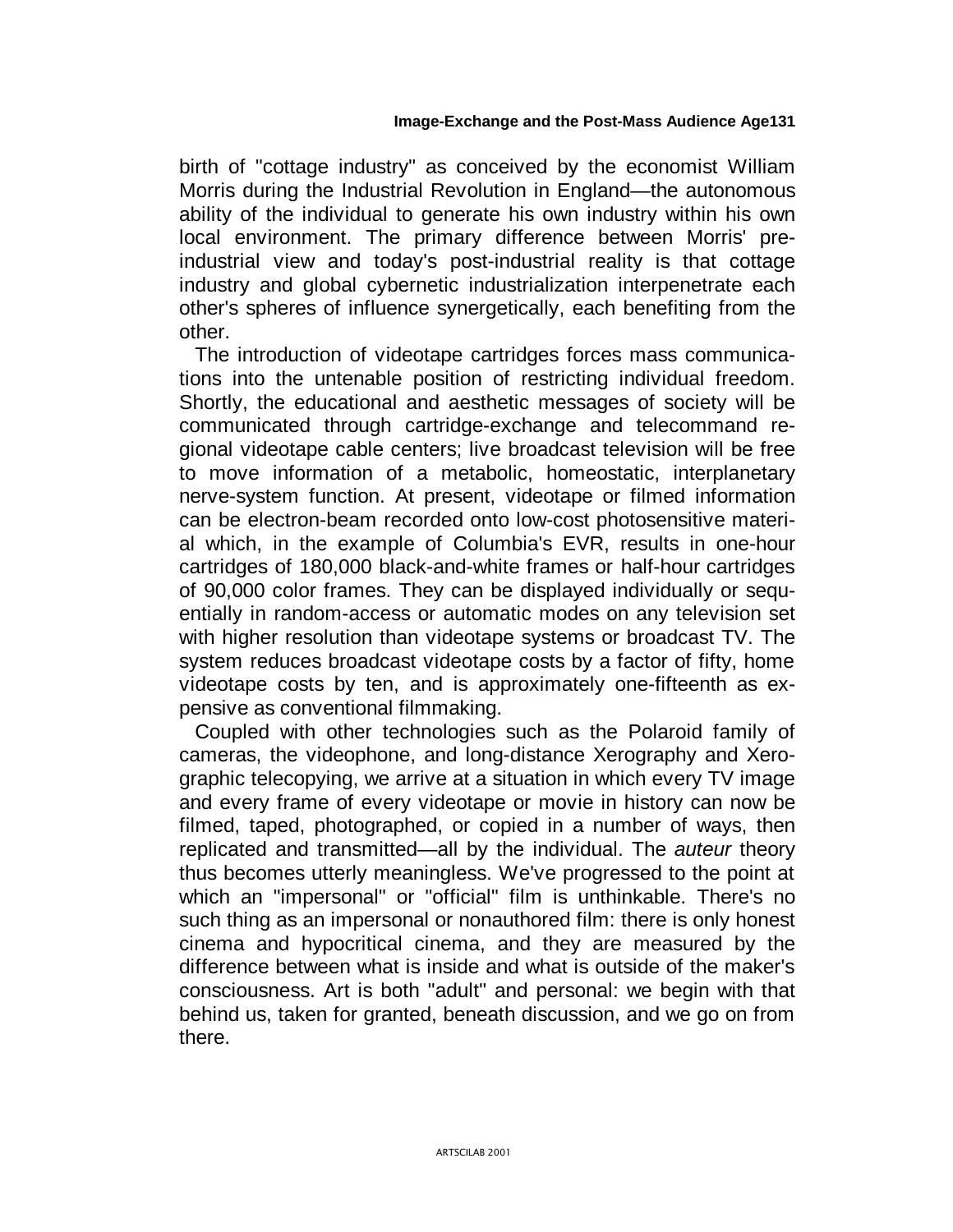For thousands of young persons around the world today, the cinema is a way of living. As we find ourselves faced with increasing leisure time, the camera will become more important as an instrument of creative living as opposed to its present role as conditioner of the dronelike existence we now lead. I mean to suggest that the camera— either cinema, or video, or both— as an extension of our nervous system, functions as a superego that allows us to observe and modify our behavior by observing our "software" image just as world man modifies his behavior by observing his collective superego as manifested in the global videosphere. By creating new realities in video/cinema we create new realities in our lives. We have seen that it is aesthetically and technically possible: let us now briefly examine the process.

The ethnological filmmaker Jean Rouch, speaking of his *cinémavérité* study, *Chronicle of a Summer,* described the superego function of the camera with his subjects: "At first," he said, "there's a selfconscious hamminess. They say to themselves, 'people are looking at me and I must give a nice impression of myself.' But this lasts only a very short time. And then, very rapidly, they begin to think— perhaps for the first time sincerely— about their problems, about who they are, and they begin to express what they have within themselves. As the film progresses and the people see the rushes, they begin to think about the character they were representing involuntarily— a character of which they had been completely unaware, that they discovered on the screen all of a sudden with enormous surprise. And so *the film becomes a reason for living* and they feel they must play that role. However, they will often deny the authenticity of the film, claiming they were putting on for the camera, because what has been revealed of them is so personal, a role which normally they would not project to the world.

"But something very strange occurs: the cinema becomes for them a pretext to try to resolve problems that they were not able to resolve without the cinema. I'm convinced that ninety percent of what they say is extremely sincere, and out of that they would never have had the courage to say at least ten percent without the cinema. The extraordinary pretext is, if you wish, the possibility to say something in front of the camera and afterwards be able to retract it, saying it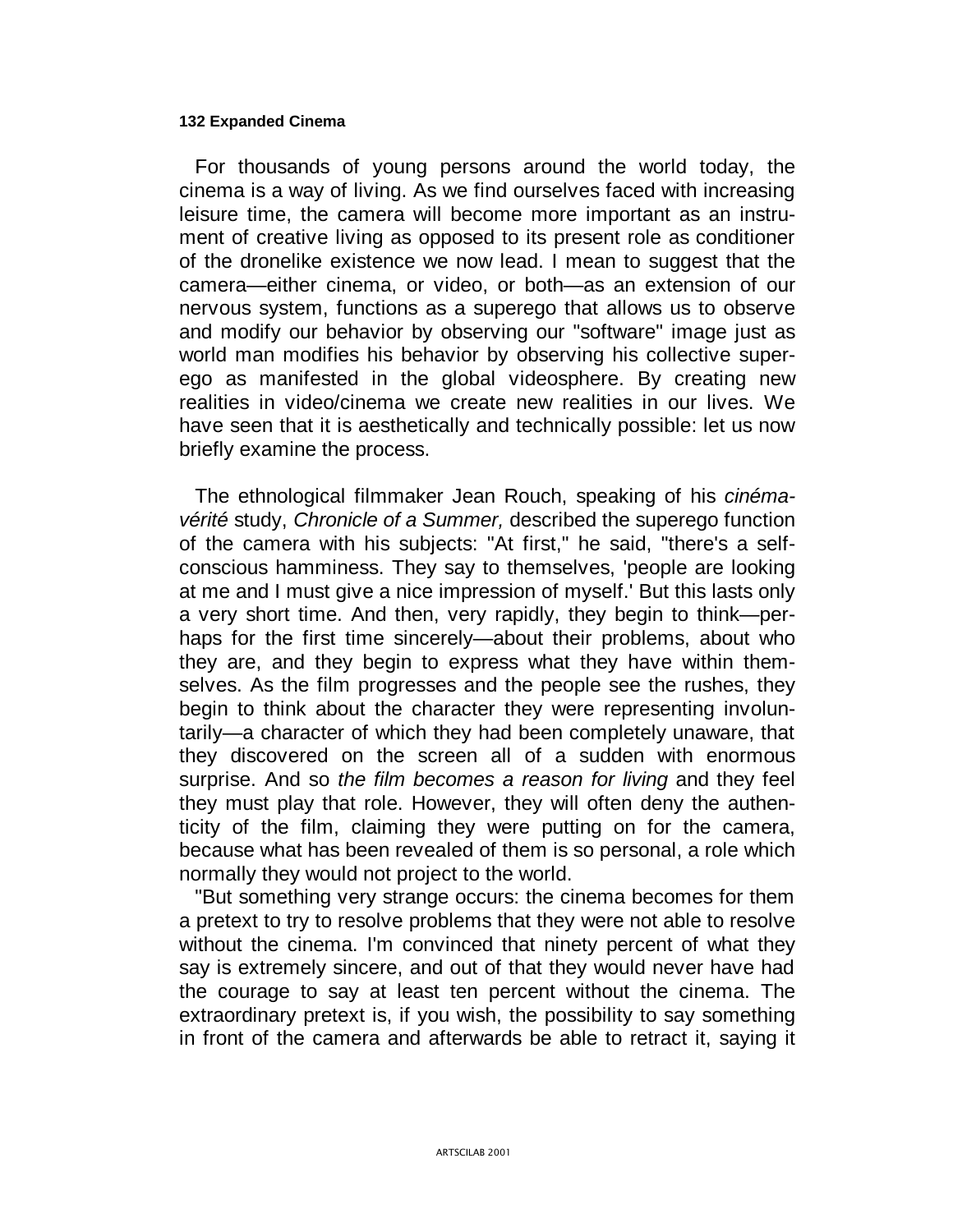was just for the camera. The extraordinary possibility of playing a role which is oneself, but which one can disavow because it is only an image of oneself."<sup>29</sup>

The new filmmaker no longer is required to make drama or to tell a story or even to make "art," though art may certainly result. Personal cinema becomes art when it moves beyond self-expression to encompass life-expression. Art is not created; it is lived. The artist merely reports it. Synaesthetic cinema is not filmed so much as experienced onto film or videotape. As an extension of the citizen's nervous system it can't be judged by the same canons that traditionally have represented art. It's simply the first utterance of human beings who've found a new language. If art is involved, it's the art of creative living as opposed to passive conditioned response. The possibility of realizing one's innermost desires with the excuse that it's "just for the film" is a temptation that will be too strong to resist when we're released from the needs of marginal survival. Wallace Stevens: "It is the explanations of things that we make to ourselves that disclose our character: the subjects of one's poem are the symbols of one's self or one of one's selves."

Along with each man's life being the subject of his own study is the need for each man to be consciously part of Man's life. "In dreams," said Yeats, "begin responsibilities." Buckminster Fuller has said that the great aesthetic of tomorrow will be the aesthetic of integrity. For ten thousand years more than five hundred generations of agricultural men have lived abnormal, artificial lives of repetitive, boring toil as energy slaves who must prove their right to live. But now we are on the threshold of freedom. We are about to become our own gods. We are about to face the problem of values. Bronowski: "The problem of values arises only when men try to fit together their need to be social animals with their need to be free men. There is no problem, there are no values, until men want to do both."<sup>30</sup>

For the first time in history we're approaching that point at which both will be possible if we fashion our lives with a sense of integrity.

<sup>29</sup>"Jean Rouch in Conversation with James Blue," *Film Comment* (Fall-Winter, 1967), pp. 84-85.

<sup>30</sup>Bronowski, *Science and Human Values* (New York: Harper & Brothers, 1965), p 55.